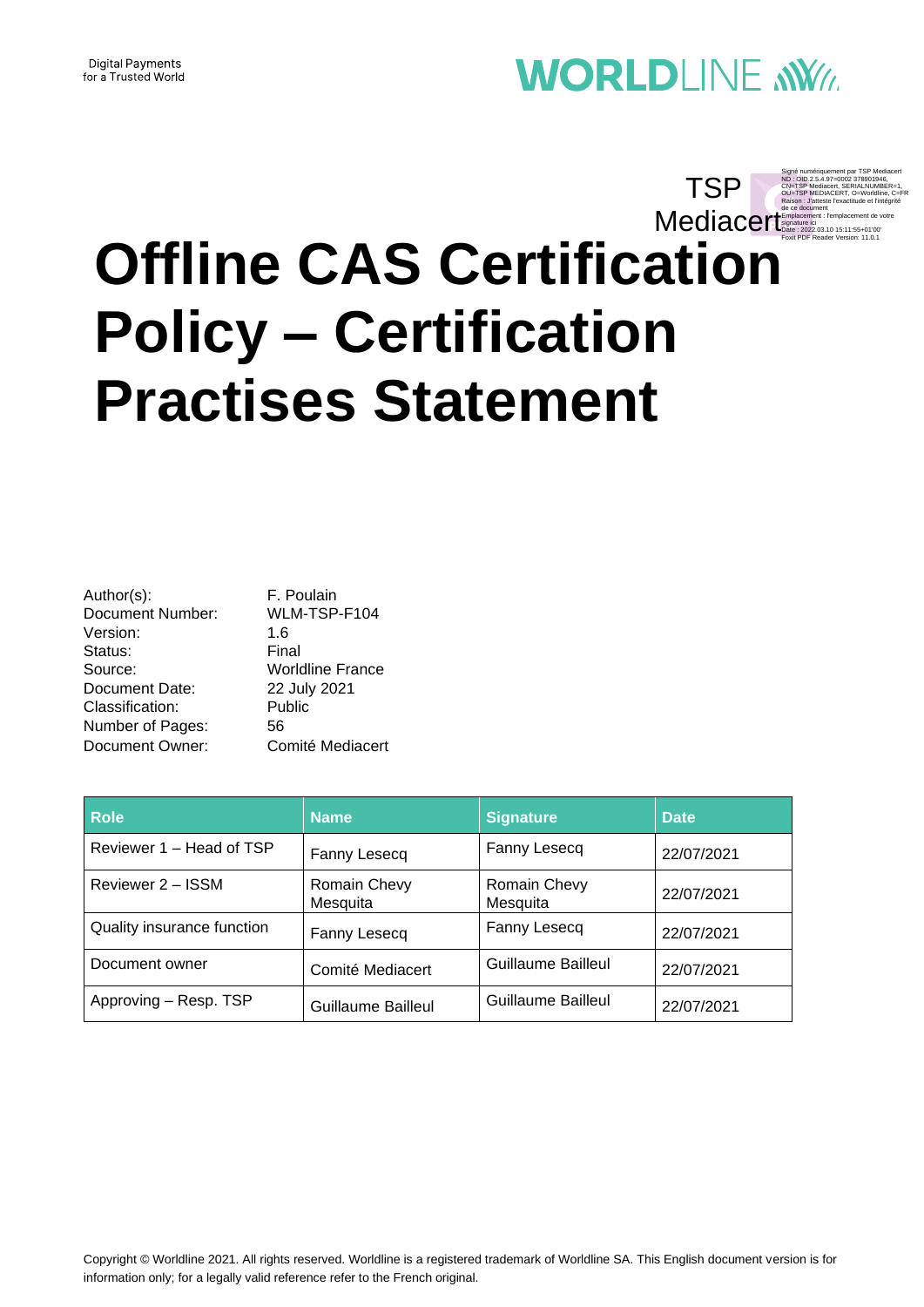# **Table of content**

| $\overline{1}$ |                                                                       |  |
|----------------|-----------------------------------------------------------------------|--|
| 1.1            |                                                                       |  |
| 1.2            |                                                                       |  |
| 1.3            |                                                                       |  |
| 1.4            |                                                                       |  |
| 1.5            |                                                                       |  |
| 1.6            |                                                                       |  |
| 1.7            |                                                                       |  |
| 2              | Responsibilities for the Provision of Information to Be Published  14 |  |
| 2.1            |                                                                       |  |
| 2.2            |                                                                       |  |
| 2.3            |                                                                       |  |
| 2.4            |                                                                       |  |
| 3              |                                                                       |  |
| 3.1            |                                                                       |  |
| 3.2            |                                                                       |  |
| 3.3            |                                                                       |  |
| $\overline{4}$ |                                                                       |  |
| 4.1            |                                                                       |  |
| 4.2            |                                                                       |  |
| 4.3            |                                                                       |  |
| 4.4            |                                                                       |  |
| 4.5            |                                                                       |  |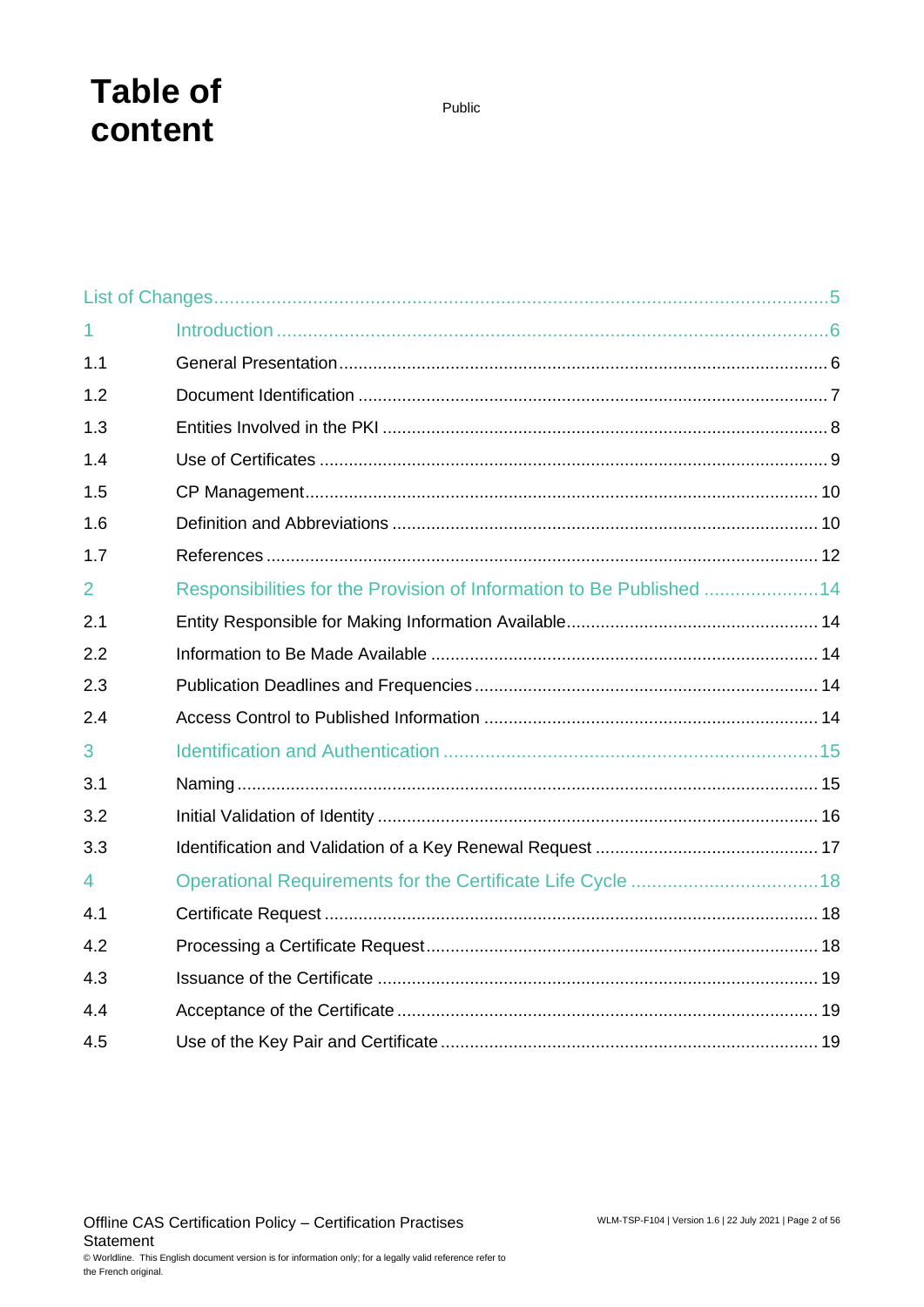| 4.6  |                                                                           |  |
|------|---------------------------------------------------------------------------|--|
| 4.7  | Issuance of a New Certificate Following the Change of the Key Pair  22    |  |
| 4.8  |                                                                           |  |
| 4.9  |                                                                           |  |
| 4.10 |                                                                           |  |
| 4.11 |                                                                           |  |
| 4.12 |                                                                           |  |
| 5    |                                                                           |  |
| 5.1  |                                                                           |  |
| 5.2  |                                                                           |  |
| 5.3  |                                                                           |  |
| 5.4  |                                                                           |  |
| 5.5  |                                                                           |  |
| 5.6  |                                                                           |  |
| 5.7  |                                                                           |  |
| 5.8  |                                                                           |  |
| 6    |                                                                           |  |
| 6.1  |                                                                           |  |
| 6.2  | Security Measures for Private Key Protection and Cryptographic Modules 38 |  |
| 6.3  |                                                                           |  |
| 6.4  |                                                                           |  |
| 6.5  |                                                                           |  |
| 6.6  |                                                                           |  |
| 6.7  |                                                                           |  |
| 6.8  |                                                                           |  |
| 7    |                                                                           |  |
| 7.1  |                                                                           |  |
| 7.2  |                                                                           |  |
| 8    |                                                                           |  |
| 8.1  |                                                                           |  |
| 8.2  |                                                                           |  |
| 8.3  |                                                                           |  |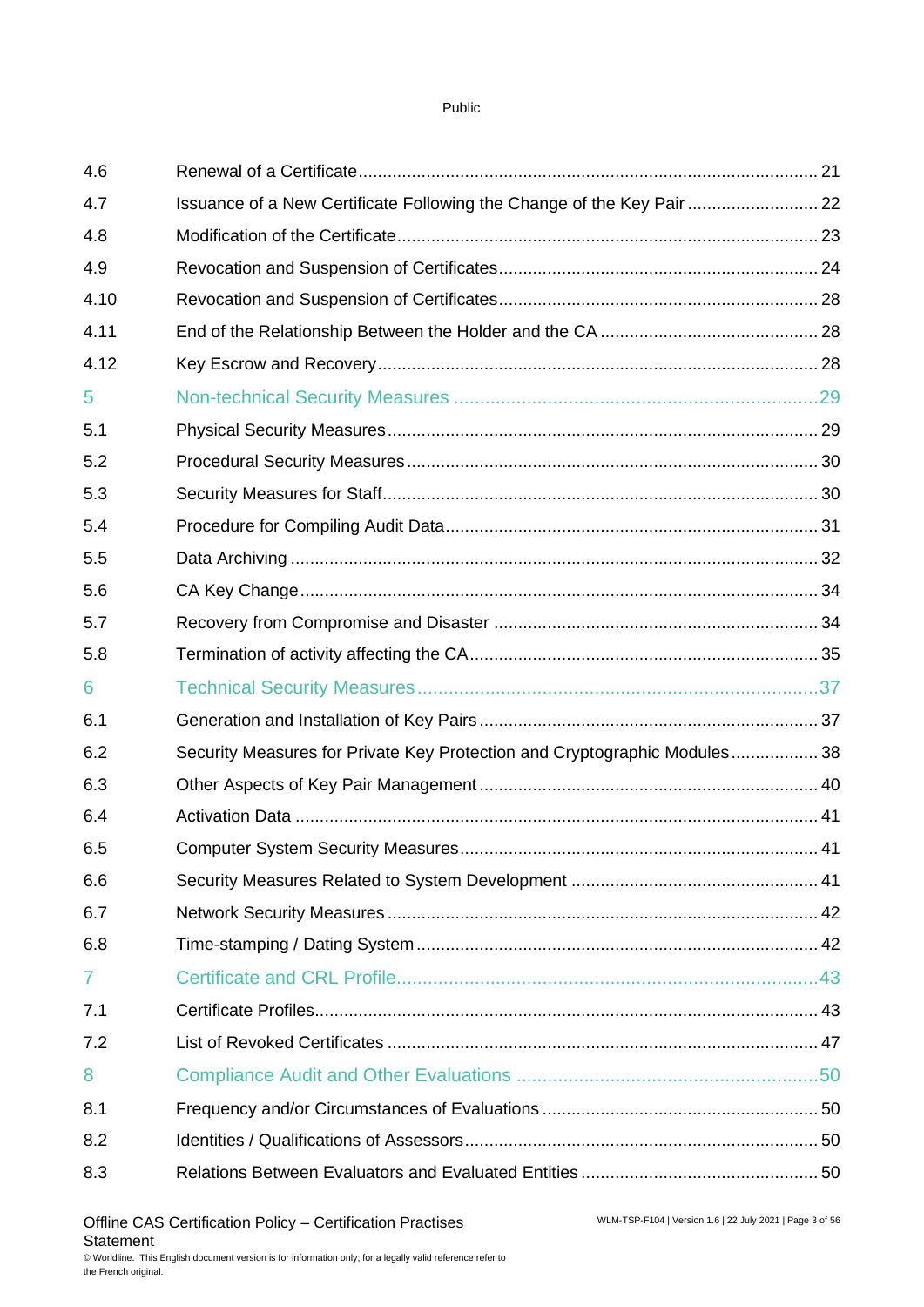| 8.4  |  |
|------|--|
| 8.5  |  |
| 9    |  |
| 9.1  |  |
| 9.2  |  |
| 9.3  |  |
| 9.4  |  |
| 9.5  |  |
| 9.6  |  |
| 9.7  |  |
| 9.8  |  |
| 9.9  |  |
| 9.10 |  |
| 9.11 |  |
| 9.12 |  |
| 9.13 |  |
| 9.14 |  |
| 9.15 |  |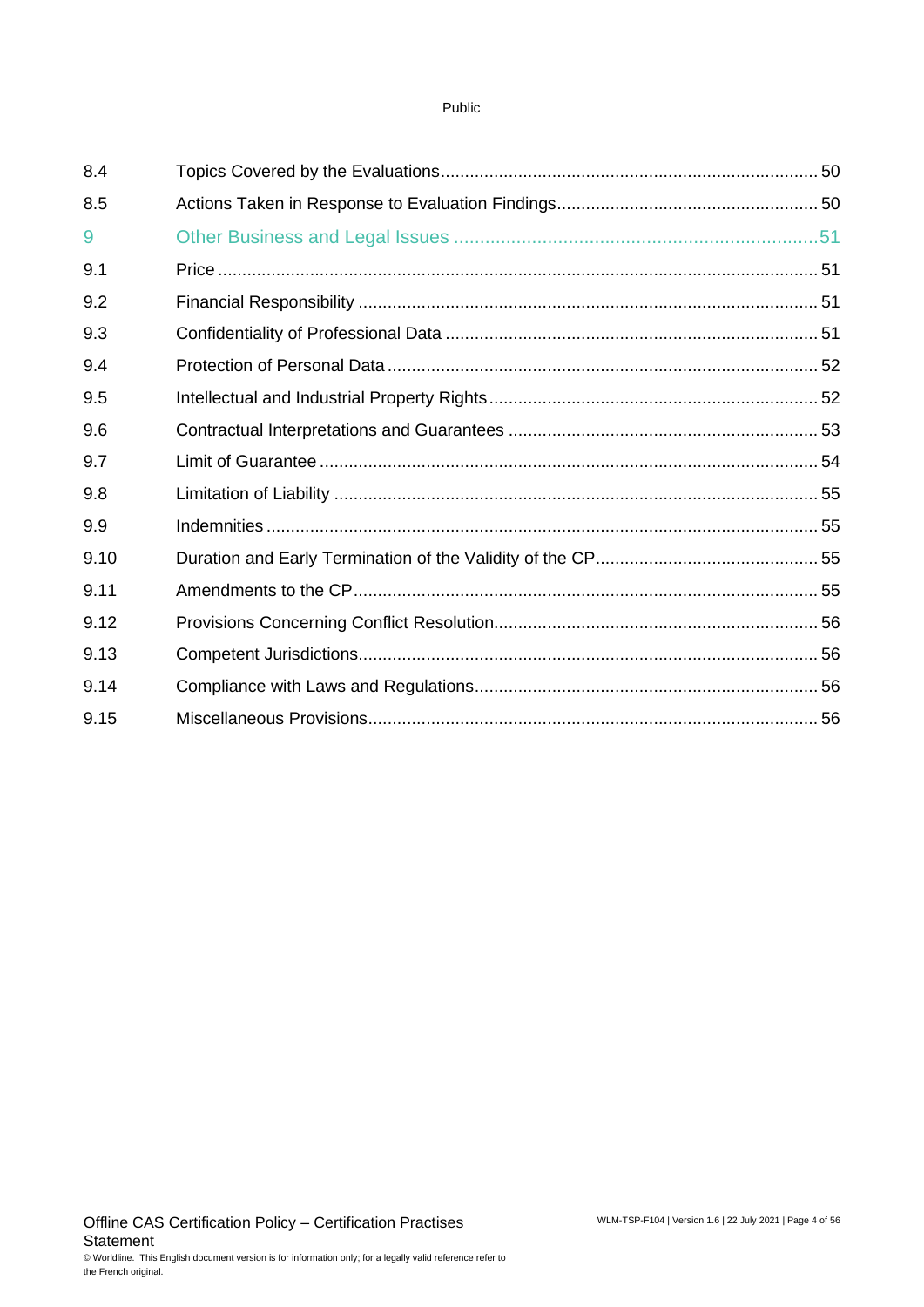# <span id="page-4-0"></span>List of Changes

| <b>Version</b> | <b>Date</b> | <b>Description</b>                                                                                                                                                                                                                                                                                                                                                          | <b>Author(s)</b>                       |
|----------------|-------------|-----------------------------------------------------------------------------------------------------------------------------------------------------------------------------------------------------------------------------------------------------------------------------------------------------------------------------------------------------------------------------|----------------------------------------|
| 0.1            | 31/11/2017  | Initialization of the document                                                                                                                                                                                                                                                                                                                                              | F. Da Silva<br>N. Abrioux<br>V. Dumond |
| 1.0            | 29/03/2018  | Validation of the document in the Security<br>Committee                                                                                                                                                                                                                                                                                                                     | Comité<br>Mediacert                    |
| 1.1            | 05/07/2018  | Adding reasons for revocation in accordance with<br>the update of 319 411-1 and 319 411-2                                                                                                                                                                                                                                                                                   | F. Da Silva                            |
| 1.2            | 18/09/2018  | Modification of the Intermediate CA Certificate<br>Template                                                                                                                                                                                                                                                                                                                 | F. Da Silva                            |
| 1.3            | 27/01/2020  | Modification of the table headers defining the<br>information retention period.<br>Addition of the possibility of having a person<br>equivalent to a judicial officer in the case of the<br>creation of a root CA.<br>Evolution of the versions of the standards of the<br>reference system.<br>Addition of CA Timestamping and Intermediate<br>CA Mediacert Trust CA 2019. | F. Lesecq<br>F. Poulain                |
| 1.4            | 31/03/2020  | Change in the level of compliance of HL CA<br>certificates Mediacert Trust CA 2019 and<br>Mediacert Timestamp CA 2018.                                                                                                                                                                                                                                                      | F. Lesecq                              |
| 1.5            | 10/06/2021  | Modification from MediaCert to Mediacert.<br>Change of graphic charter.                                                                                                                                                                                                                                                                                                     | F. Poulain                             |
| 1.6            | 01/07/2021  | Modification of company name information.<br>Added new CAs 2021.                                                                                                                                                                                                                                                                                                            | F. Poulain                             |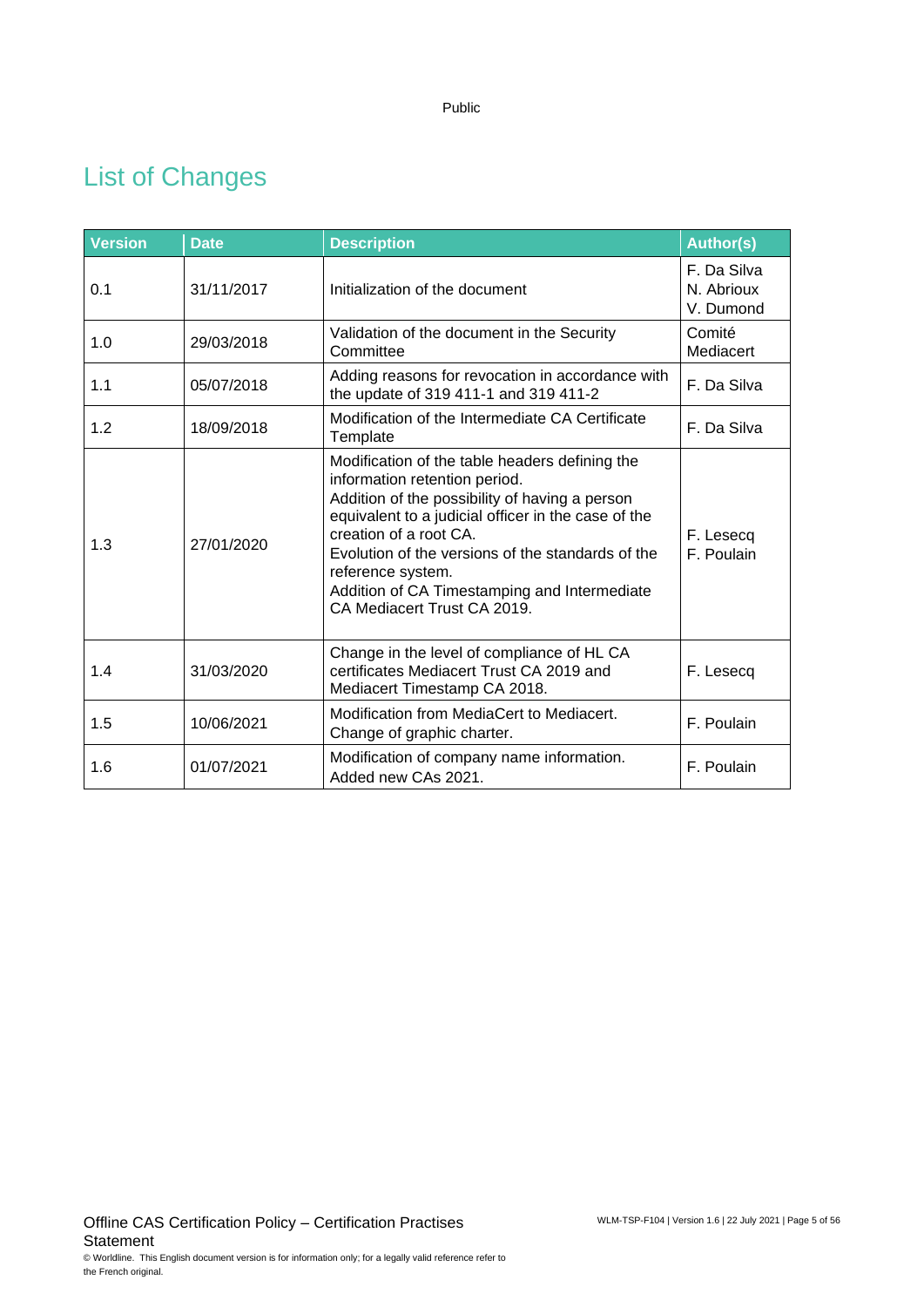# <span id="page-5-0"></span>1 Introduction

# <span id="page-5-1"></span>1.1 General Presentation

The *Trust Service Provider* Mediacert, established by Worldline France, provides a range of Trust Services and is therefore subject to the eIDAS Regulation No 910/2014 of the European Parliament and of the European Council on electronic identification and trust services for electronic transactions in the internal market.

This document describes the Certification Policy of three (3) CAs operated by TSP Mediacert:

- a Root CA named "Mediacert Root CA 2018", to issue Certificates to intermediate online or offline CAs, including the Time-stamping CA named "Mediacert Timestamp CA 2021" presented in this document and possibly to other trusted services
- a Time-stamping CA named "Mediacert Timestamp CA 2021", daughter of the Mediacert Root CA 2021, aimed at issuing sealing certificates exclusively to Time-stamping units, operated by the TSP Mediacert
- an intermediate CA named "Mediacert Trust CA 2021", aiming to issue Certificates to online CAs, issuing signature certificates or electronic seal

These three (3) CAs are part of the TSP Mediacert Trust Services as shown in the diagram below.



**Figure 1 - Scope of this CP**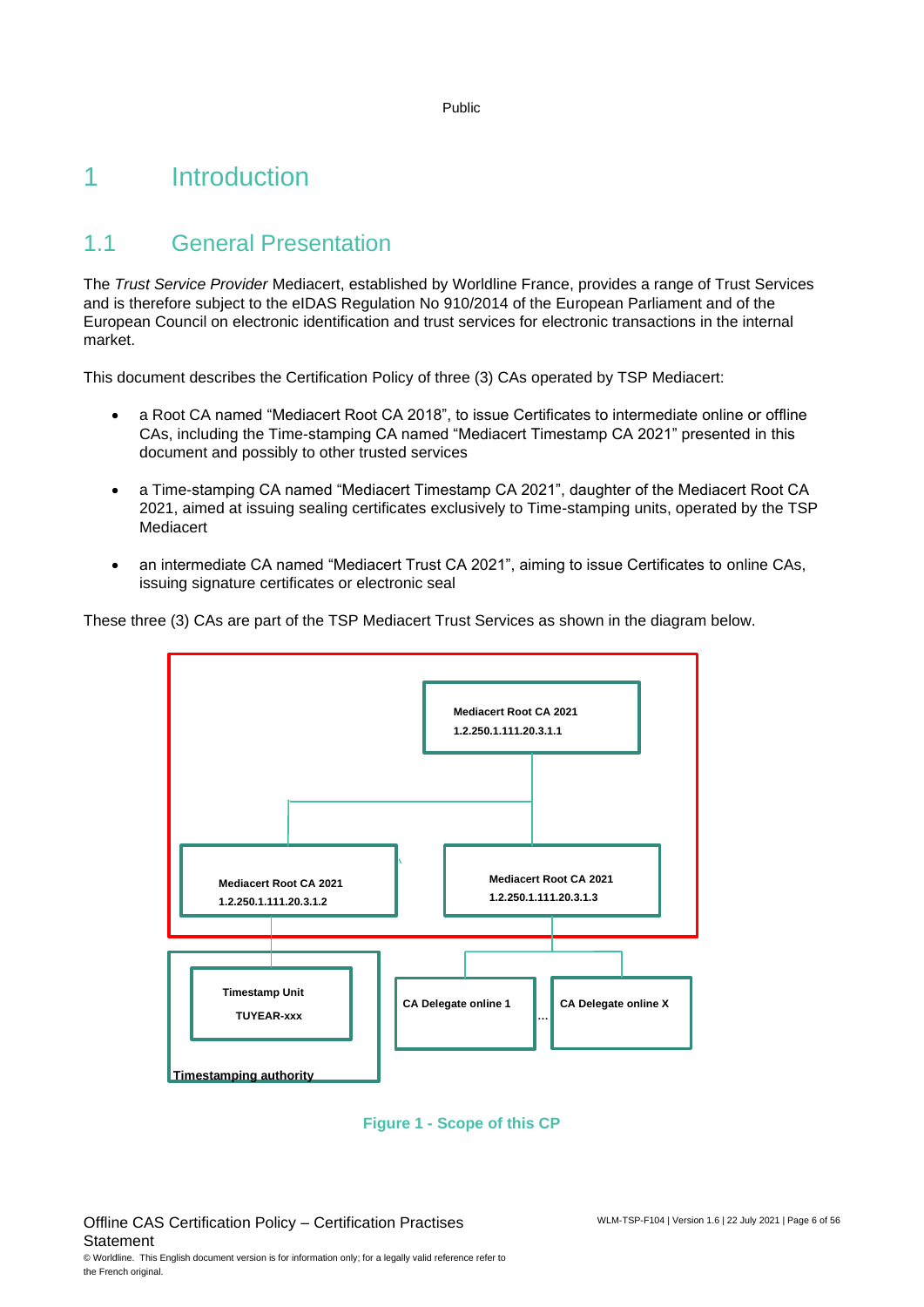In this context, this document presents:

- the requirements to which each of these offline CAs operated by the TSP Mediacert are subject
- the organization set up to ensure the provision of the services
- the security measures applied

In addition, as TSP Mediacert's Trust Services, all requirements and practices from the [GP] are, unless otherwise stated, applicable to the scope of these offline CAs.

These are all three (3) operated in an offline environment.

The CAs "Mediacert Timestamp CA 2021" and "Mediacert Trust CA 2021" are compliant with the requirements of the standard [ETSI 319 411-1] for the LCP level.

<span id="page-6-0"></span>The CA Root "Mediacert Root CA 2021" is operated under similar operating conditions but do not aim for specific compliance.

### 1.2 Document Identification

This document is the Certification Policy – Certification Practices Statement of the offline CA.

| <b>Elements</b>    | <b>Value</b>                                                                                                                                                             |
|--------------------|--------------------------------------------------------------------------------------------------------------------------------------------------------------------------|
| Title              | Policy Certification Policy - Certification Practices Statement<br>Offline 2021                                                                                          |
| Document reference | WLM-TSP-F104                                                                                                                                                             |
| <b>OID</b>         | 1.2.250.1.111.20.3.1.1 for Mediacert Root CA 2021<br>1.2.250.1.111.20.3.1.2 for Time-stamping CA 2021<br>1.2.250.1.111.20.3.1.3 for Mediacert Trust CA 2021 Intermediate |
| Version            | 1.6                                                                                                                                                                      |
| Author             | F. Poulain                                                                                                                                                               |

The OIDs in this document are based on the OID "**1.2.250.1.111.20.3**": 1.2.250.1.111.20.3.**z.w** where:

- z: major version of this policy (e. g. version  $3.1 \Rightarrow 3$ )
- w: specification of the CAs concerned by this CP-CPS with:
	- $\circ$  Mediacert Root CA 2021 => w=1
	- $\circ$  CA Time-stamping => w=2
	- $\circ$  Mediacert Trust CA 2021 Intermediate => w=3

The number 1.2.250.1.111 has been assigned by AFNOR to Worldline France as the OID root under which the OIDs of the various CAs are declined.

Further information is available in the General Policy [GP].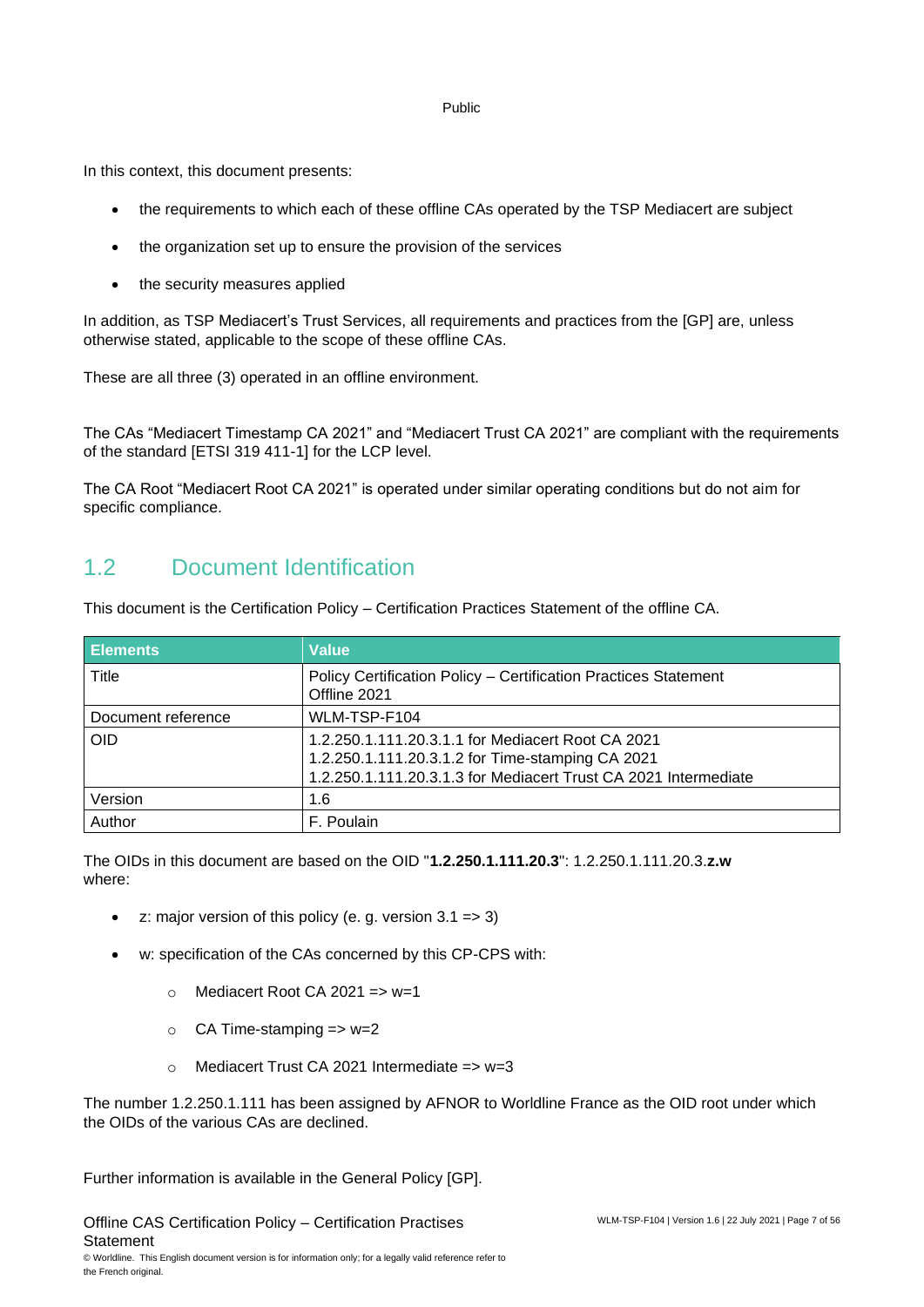This document will be referred to as "CP-CPS" throughout the document.

Unless otherwise specified, the requirements of this document are applicable to these three (3) CAs.

The requirements applicable to a subset of ACs are preceded by the mention:

- [Root] for Mediacert Root CA 2021 with the OID 1.2.250.1.111.20.3.1.1
- [Time-stamping] for the Time-stamping CA 2021 with the OID 1.2.250.1.111.20.3.1.2
- <span id="page-7-0"></span>• [Trust] for Mediacert Trust CA 2021 Intermediate with the OID 1.2.250.1.111.20.3.1.3

### 1.3 Entities Involved in the PKI

### 1.3.1 Certification Authority

The CA is responsible for providing certificate management services throughout their life cycle (generation, distribution, renewal, revocation, etc.) and relies on a technical infrastructure for this purpose: A Key Management Infrastructure (PKI). The CA's services are the result of different functions that correspond to the different stages of the life cycle of Key pairs and Certificates. For the purposes of this document, we are only interested in CAs operated offline by TSP Mediacert. These authorities aim to provide Certificates to the other Trust Services operated by TSP Mediacert.

### 1.3.2 Registration Authority

The Registration Authority is the component of the PKI in charge of identifying Holders. For CAs within the scope of this CP-CPS, TSP Mediacert operates its own Registration Authority and will only register Trust Services operated by TSP Mediacert as Holders.

### 1.3.3 Certificate Holders

For the purposes of this CP-CPS, the Certificate Holder is:

- [Root] a trust service of the TSP Mediacert certified by the Root CA such as a Certification Authority dedicated to time-stamping or any other Intermediate Certification Authority
- [Time-stamping] a Time-stamping Unit operated by the Time-stamping Service of the TSP Mediacert
- [Trust] A Certification Authority operated by TSP Mediacert

The Holder is not, in each case, a natural person. The Holder will be identified in the subject line of the Certificate through:

- the Trust Service name
- [Root] the name of the CA as a common name
- [Timestamp] the name of the Time-stamping Unit
- [Trust] name of delegate CA
- Offline CAS Certification Policy Certification Practises **Statement**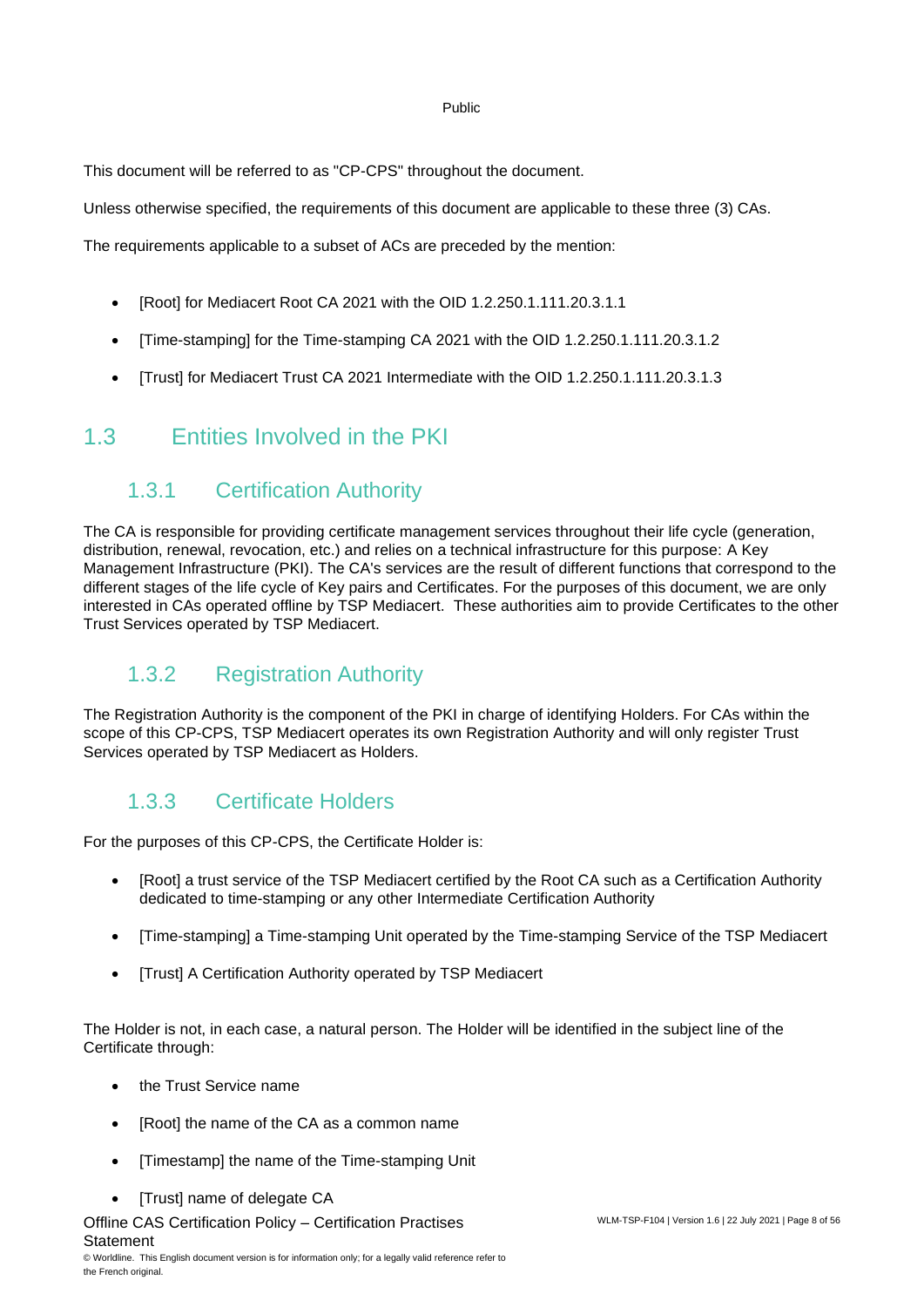• the organization that can only be "Worldline France"

To carry out the request, the Certificate Holder will be represented by a natural person, the Certificate Manager, duly mandated.

### 1.3.4 Certificate Users

Users check the validity of the Certificate using:

- the information contained in the Certificate (validity date, etc.)
- additional information provided by the CA (Certificate revocation status)

### 1.3.5 Other Participants

<span id="page-8-0"></span>Not applicable.

### 1.4 Use of Certificates

### 1.4.1 Applicable Fields of Application

The use of Certificates differs for each CA.

The Certificates described in this CP-CPS are intended exclusively for internal use by TSP Mediacert. Therefore, Test Certificates are not issued for third parties. TSP Mediacert does not plan to issue Test Certificates from production environments for offline CAs.

[Root] Certificates issued by the Root CA are only intended to certify the Trust Services offered by TSP Mediacert or CAs offered by the TSP Mediacert.

[Time-stamping] Certificates issued by the Time-stamping CA of TSP Mediacert are only dedicated to Timestamping Units operated by the Time-stamping Authority (TSA) of TSP Mediacert for sealing operations and issuing time-stamping tokens.

[Trust] The Certificates issued by this CA are only intended to certify CAs operated by the TSP Mediacert.

### 1.4.2 Areas of Prohibited Use

Any use other than that defined in the previous clause is prohibited by this CP-CPS. In addition, the Certificate must be used within the limits of the laws and regulations in force (see chapter 9.14).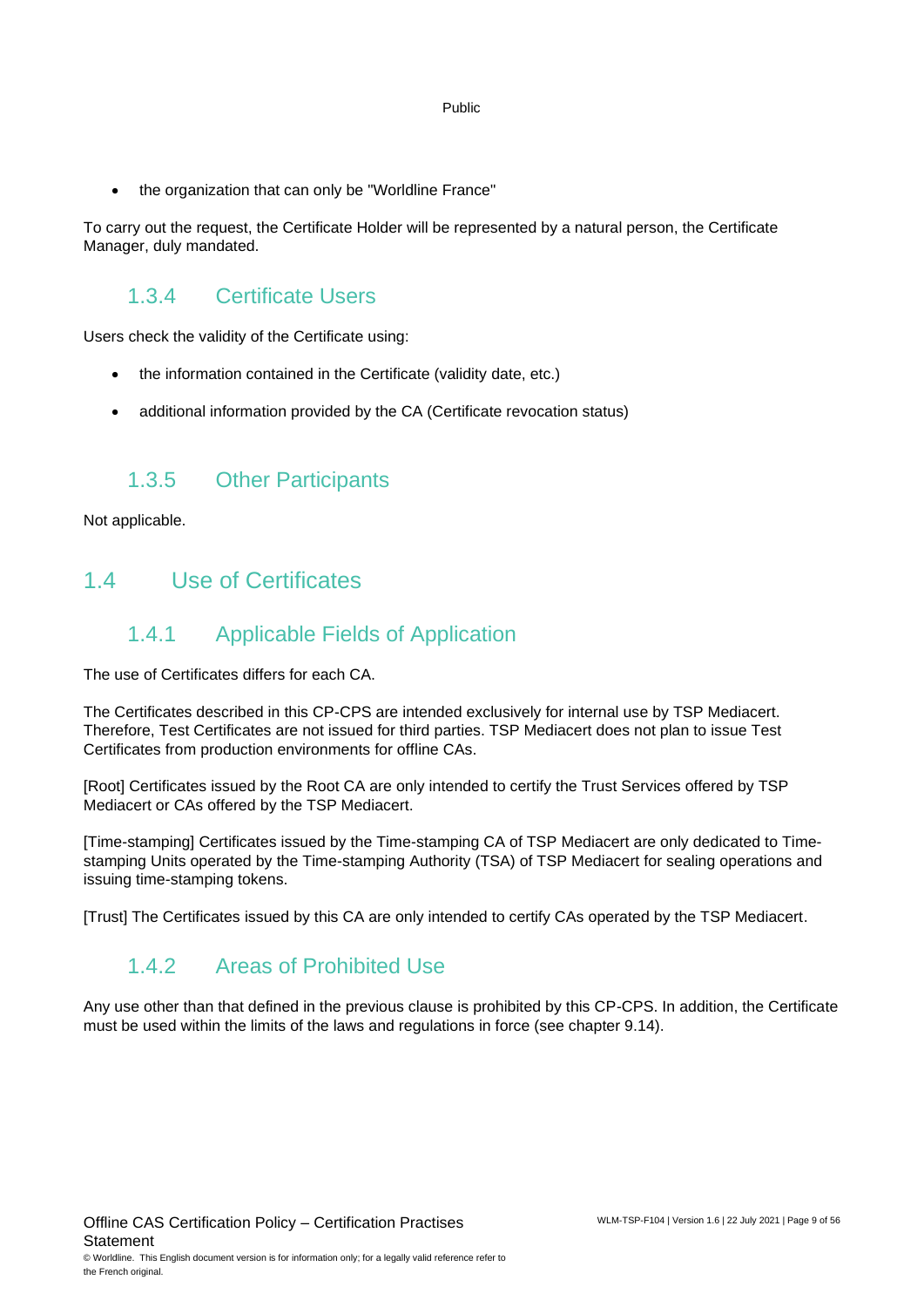### <span id="page-9-0"></span>1.5 CP Management

### 1.5.1 Entity Managing the Policy

The entity managing this policy is indicated in the [GP].

### 1.5.2 Point of Contact

The point of contact is indicated in the [GP].

### 1.5.3 Entity Determining the Compliance of CP Practices

This entity is described in the [GP].

### 1.5.4 Procedure for Approving the Conformity of the CP-CPS

<span id="page-9-1"></span>The procedure for approving this CP-CPS is described in the [GP].

# 1.6 Definition and Abbreviations

# 1.6.1 Definitions of the Terms

A list of the main definitions of the technical terms used in this CP-CPS is provided here below:

**Subscriber:** entity/organization that benefits from one or more Trusted Services provided by TSP Mediacert.

**Key pair:** pair composed of a private key (to be kept secret) and a public key, necessary for the implementation of a cryptography service based on asymmetric algorithms (RSA for example).

**Certificate:** X509 standard data element used to associate a public key with its holder. A Certificate contains data such as the identity of the holder, his public key, the identity of the organization that issued the Certificate, the validity period, a serial number, a *digest* or the criteria for use. The whole is signed by the private key of the Certification Authority that issued the Certificate.

**Certification Service:** service that produces Certificates and, more generally, manages them (manufacturing, delivery, revocation, publication, logging, archiving) in accordance with a certification policy.

**Trust Service:** a trust service is an electronic service that consists of:

- the issuance of Certificates of electronic signature, electronic stamp and website authentication, or
- the validation of electronic signatures and stamps, or
- the storage of electronic signatures and electronic stamps
- electronic time stamping
- electronic registered mail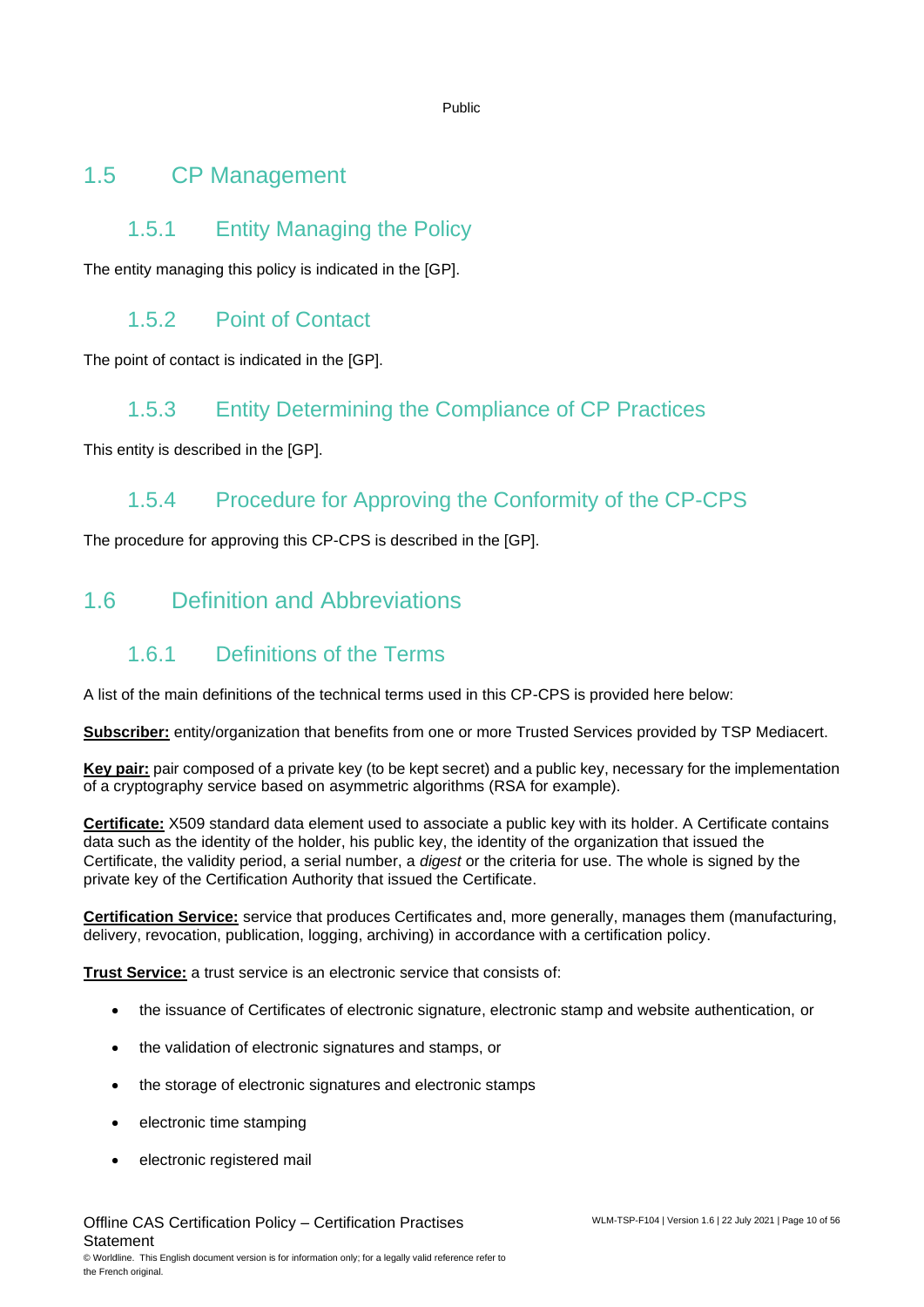**Time-stamping Service:** service that produces time-stamps and more generally ensures their management in accordance with a time-stamping policy.

**Holder:** refers to an entity, a natural or legal person, for which the Certificate issued by one of the Certification Authorities governed by this policy is intended.

**User:** refers to an entity, whether a natural person or a legal entity, that uses Certificates issued by CAs governed by this CP-CPS to verify their validity and any link with the signed data.

### 1.6.2 Acronyms

A list of acronyms used in this CP-CPS is provided below:

- **CA: Certification Authority**
- **ICA:** Intermediate Certification Authority
- **DCA:** Delegate Certification Authority
- **AFNOR:** French Standards Association
- **TSA:** Time-stamping Authority
- **CSR:** Certificate Signing Request
- **DN:** Distinguished Name
- **TDGP:** Technical Documentation of General Practices
- **EIDAS:** Electronic IDentification And Signature
- **HSM: Hardware Security Module**
- **PKI:** Public Key Infrastructure
- **CRL:** List of Revoked Certificates
- **OID:** Object IDentifier
- **CP-CPS:** Certification Policy Certification Practices Statement
- **TP-TPS:** Time-stamping Policy Declaration of Time-stamping Practices
- **BCP:** Business Continuity and Resumption Plan
- **GP:** General Policy of the TSP Mediacert
- **ISP:** Worldline France's Information Security Policy
- **GDPR:** General Data Protection Regulations
- **SIEM:** Security Information & Event Management
- **SOC:** Security Operation Center
- **ISS: Information Systems Security**
- **TSP: Trust Service Provider**
- **TSU**: Time Stamping Unit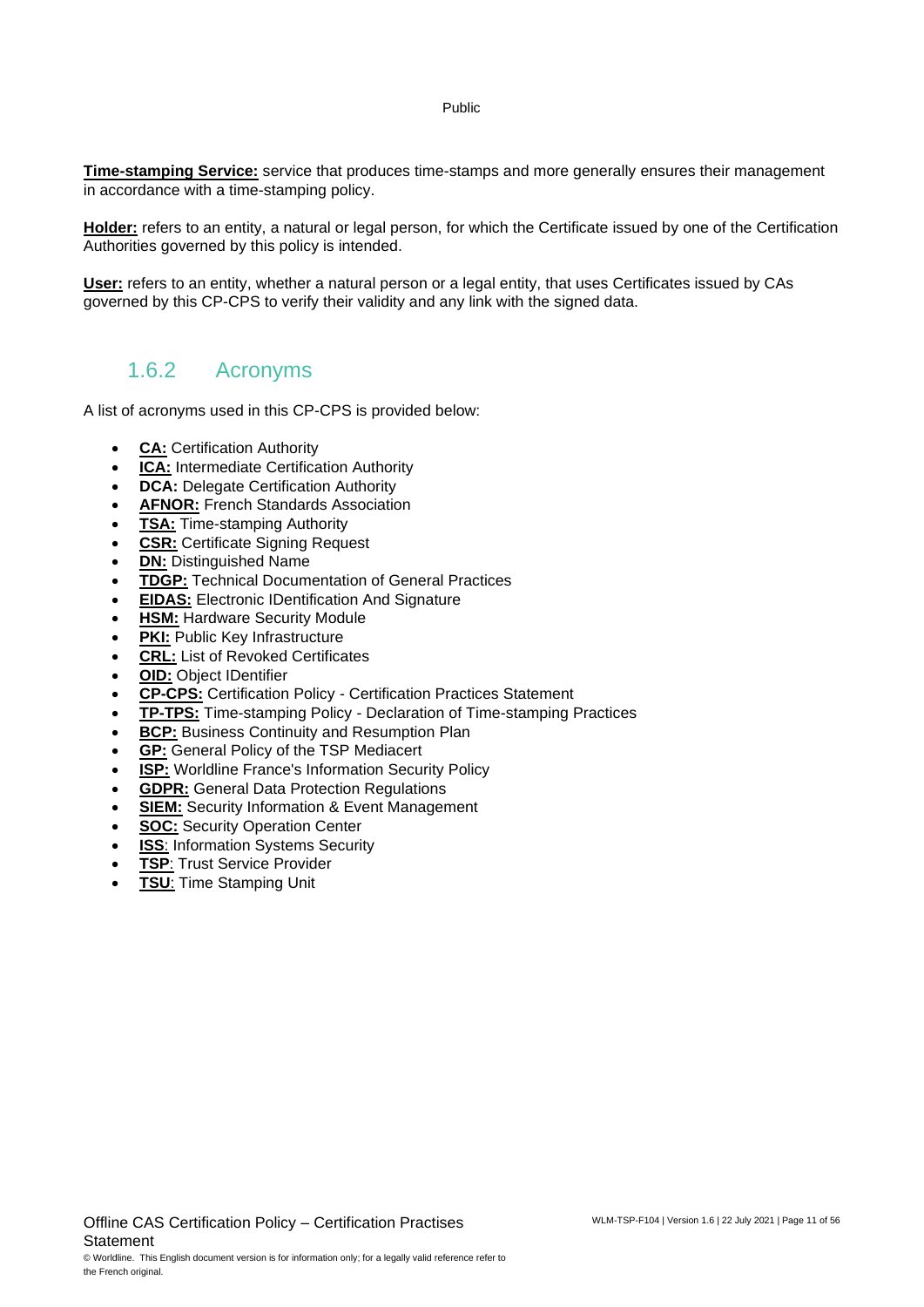### <span id="page-11-0"></span>1.7 References

# 1.7.1 Regulations

| <b>Reference</b> | <b>Description</b>                                                                                                                                                                                                                    |  |
|------------------|---------------------------------------------------------------------------------------------------------------------------------------------------------------------------------------------------------------------------------------|--|
| [CNIL]           | Law n°78-17 of 6 January 1978 relating to data processing, files and<br>freedoms, amended by law n°2004-801 of 6 August 2004<br>Note: These regulations will be replaced in 2018 by [GDPR].                                           |  |
| [EIDAS]          | REGULATION (EU) No 910 OF THE EUROPEAN PARLIAMENT AND OF<br>THE COUNCIL of 23 July 2014 on electronic identification and trusted<br>services for electronic transactions in the internal market and repealing<br>Directive 1999/93/EC |  |
| [GDPR]           | Regulation (EU) 2016/679 of the European Parliament and of the Council of<br>27 April 2016 on the protection of individuals with regard to the processing<br>of personal data and on the free movement of such data                   |  |

# 1.7.2 Technical Regulatory References

| Reference         | <b>Description</b>                                                                                                                                                                                                                  |
|-------------------|-------------------------------------------------------------------------------------------------------------------------------------------------------------------------------------------------------------------------------------|
| [ETSI 119 312]    | ETSI TS 119 312 v1.3.1 (2019-02)<br>Electronic Signature and Infrastructures (ESI);<br>Cryptographic Suites                                                                                                                         |
| [ETSI 319 401]    | ETSI EN 319 401 v2.3.1 (2021-05)<br>Electronic Signature and Infrastructures (ESI);<br><b>General Policy Requirements for Trust Service Providers</b>                                                                               |
| [ETSI 319 411-1]  | ETSI EN 319 411-1 v1.3.1 (2021-05)<br>Policy and security requirements for Trust Service Providers issuing<br>certificates; Part 1: General requirements                                                                            |
| [ETSI 319 411-2]  | ETSI EN 319 411-2 v2.3.1 (2021-05)<br>Policy and security requirements for<br>Trust Service Providers issuing certificates;<br>Part 2: Requirements for trust service providers issuing<br>EU qualified certificates                |
| [ISO 27001: 2013] | ISO/IEC 27001: 2013<br>Information technology - Security techniques - Information security<br>management systems - Requirements                                                                                                     |
| [ISO 27002: 2013] | ISO/IEC 27002: 2013<br>Code of good practice for safety management of<br>information                                                                                                                                                |
| [RFC 3647]        | Network Working Group - November 2003<br>Internet X.509 Public Key Infrastructure<br>Certificate Policy and Certification Practices Framework                                                                                       |
| [RGS B1]          | General Safety Standard v2.0 - Appendix B1 (2014-02)<br>National Agency for Information Systems Security (ANSSI)<br>Cryptographic mechanisms: rules and recommendations for the selection<br>and sizing of cryptographic mechanisms |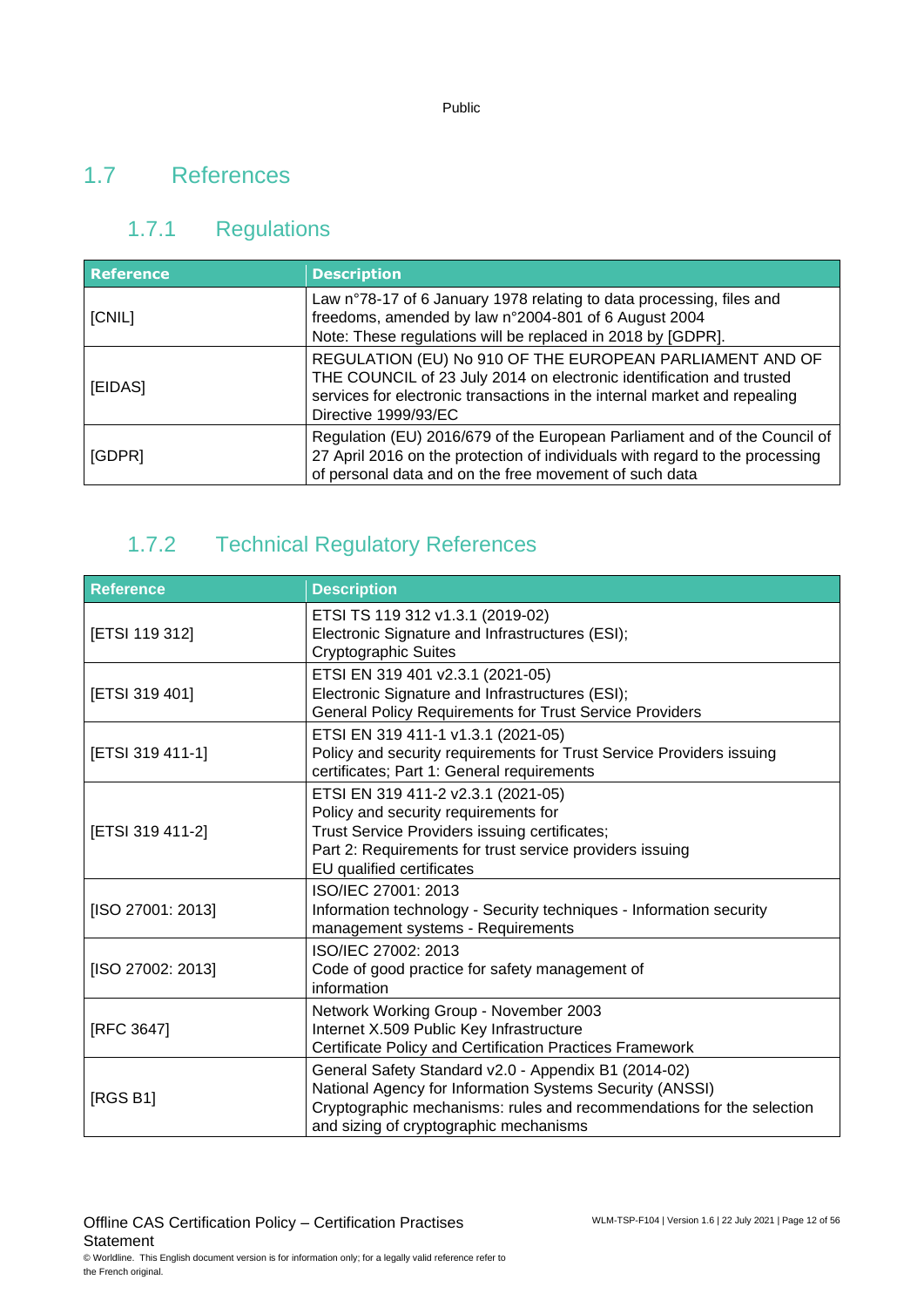# 1.7.3 TSP Mediacert Repository

| <b>Reference</b> | <b>Description</b>                                                                                                  |
|------------------|---------------------------------------------------------------------------------------------------------------------|
| [GP]             | General Policy of the TSP Mediacert<br><b>TSP Mediacert</b><br>Reference: WLM-TSP-F094<br>OID: 1.2.250.1.111.20.1.1 |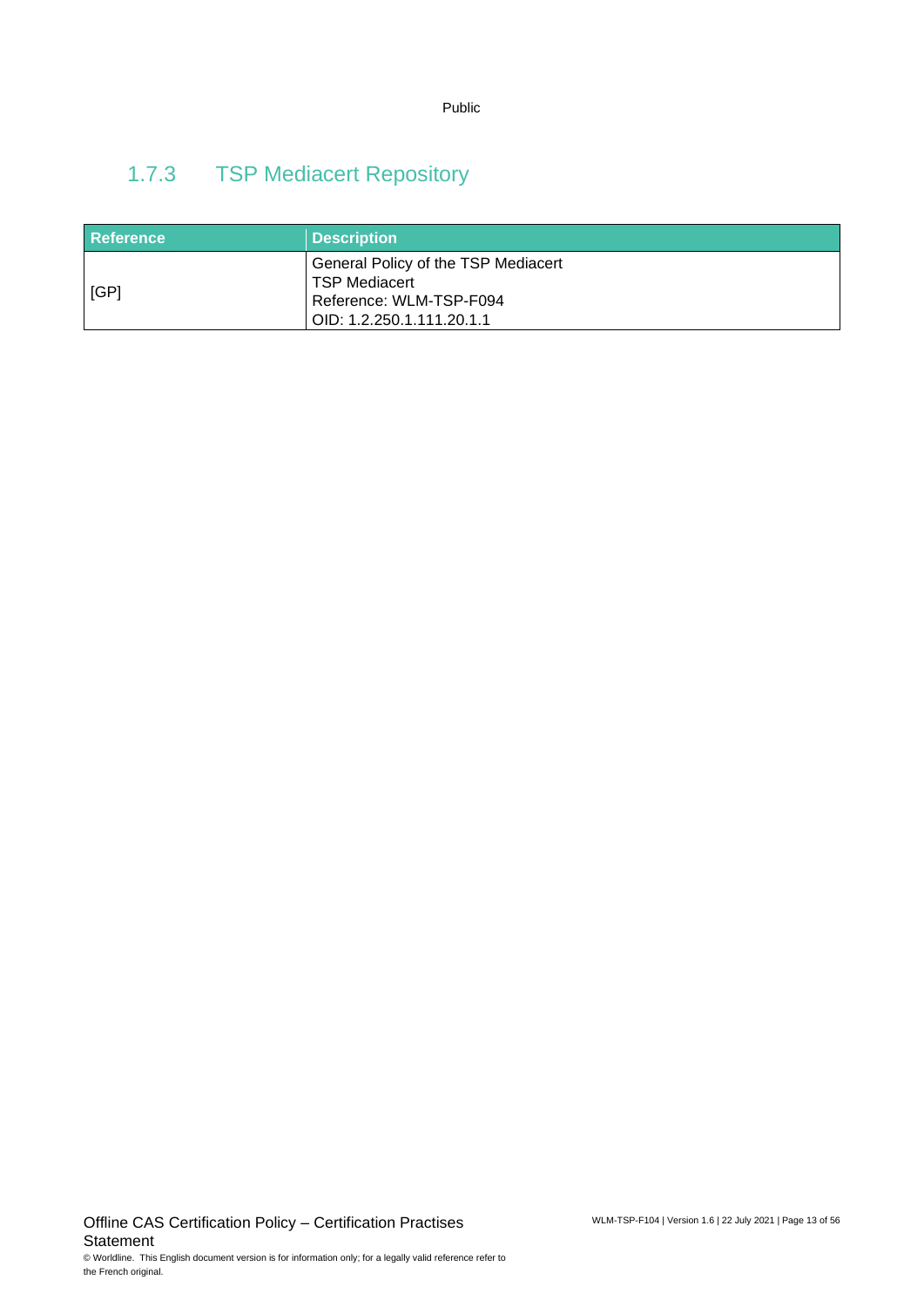# <span id="page-13-0"></span>2 Responsibilities for the Provision of Information to Be Published

### <span id="page-13-1"></span>2.1 Entity Responsible for Making Information Available

The entity described in the [GP] document in the corresponding chapter is the entity responsible for making available the information to be published described in chapter 2.2 of this document. The publication site is described in the [GP].

### <span id="page-13-2"></span>2.2 Information to Be Made Available

Within the scope of this document, the information published is as follows:

- this CP-CPS
- the List of Certificates of Certification Authority Revoked (LAR) by the Root CA
- the List of Certificates Revoked (LCR) by each CA
- the valid Certificate for each CA

<span id="page-13-3"></span>This CP-CPS is published in PDF/A format.

# 2.3 Publication Deadlines and Frequencies

All requirements and practices described in the [GP] in the corresponding chapter apply. The specific additional requirements and practices of this section also apply.

Certification policies are updated and published in the event of major changes and at least every two (2) years.

Root CA Certificates are released or put online prior to any release of Intermediate CA Certificates or LARs. Time-stamping CA Certificates are issued or posted online prior to any issuance of Time-stamping Unit Certificates or CRL.

### <span id="page-13-4"></span>2.4 Access Control to Published Information

All requirements and practices described in the [GP] in the corresponding chapter apply.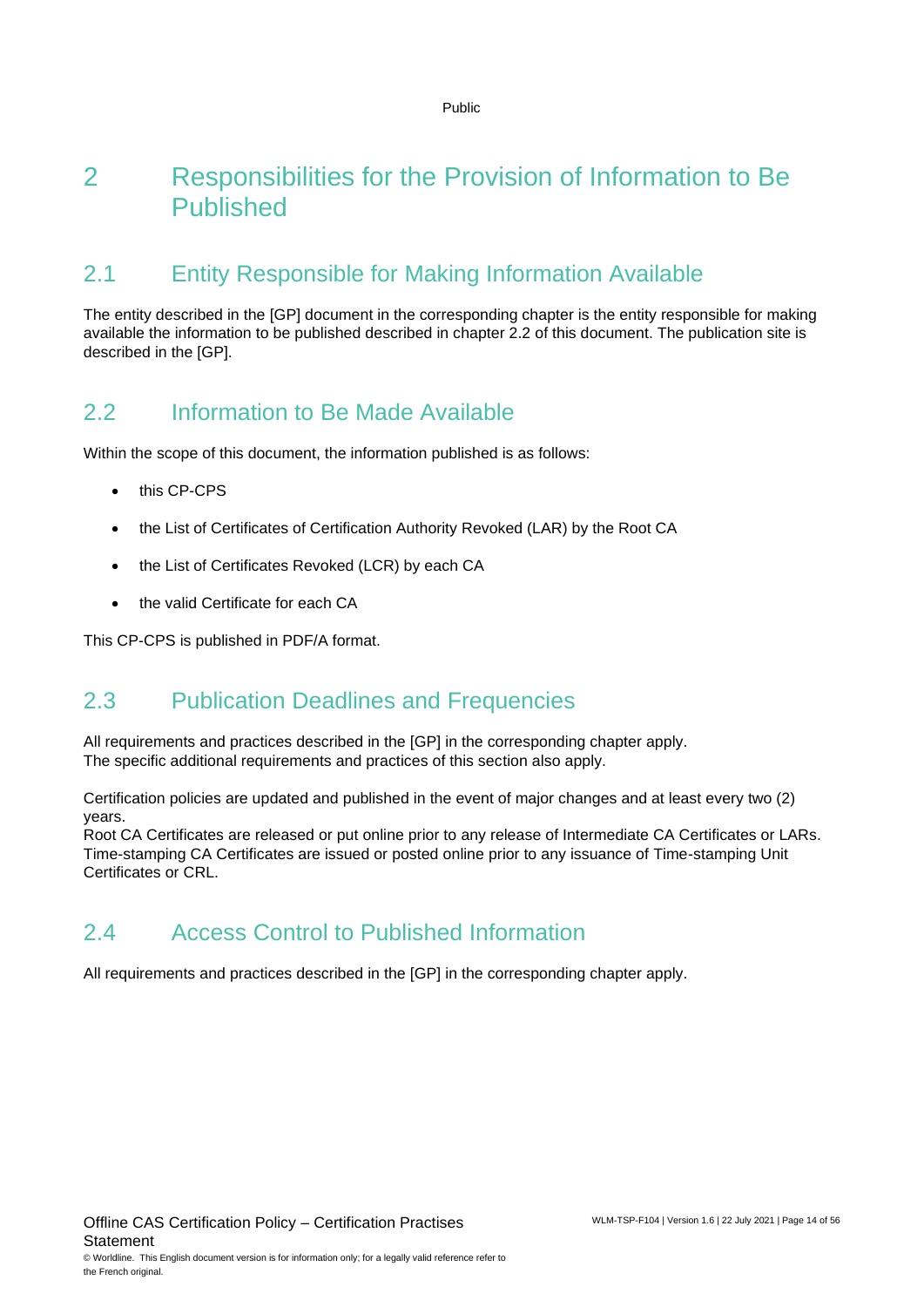# <span id="page-14-0"></span>3 Identification and Authentication

# <span id="page-14-1"></span>3.1 Naming

### 3.1.1 Types of Names

The names used in a Certificate are described according to [ISO/IEC 9594] (Distinguished Name), each Holder having a distinct name (DN).

### 3.1.2 Need to Use Explicit Names

The names to distinguish the Holders are explicit. The distinctive name is in the form of a string of type UTF8string of type name X.501.

The profiles of the Certificates are described in chapter 7.1.

### 3.1.3 Anonymization or Pseudonymization of Holders

The Certificates covered by this CP-CPS may under no circumstances be anonymous. The names provided for the issuance of a Certificate may under no circumstances be pseudonyms.

### 3.1.4 Rules for the Interpretation of the Different Forms of Names

The name of the CA is defined by the Mediacert Committee.

### 3.1.5 Uniqueness of Names

An added distinctive code ensures the uniqueness of the DN in case of homonymy. This code corresponds to the year in which the CA Certificate begins to be valid.

In the case of a CA Certificate to be generated with the same valid-from date, a unique additional index is added (2018-1, 2018-2 for example).

[Time-stamping] A unique identifier ensures the uniqueness of the CN of the Certificate of Time-stamping Units.

### 3.1.6 Identification, Authentication and Role of Trademarks

For trademarks, company names or other distinctive signs, TSP Mediacert does not carry out any prior research or other verifications. It is the responsibility of the applicant or the Holder to verify that the requested name does not infringe the property rights of third parties.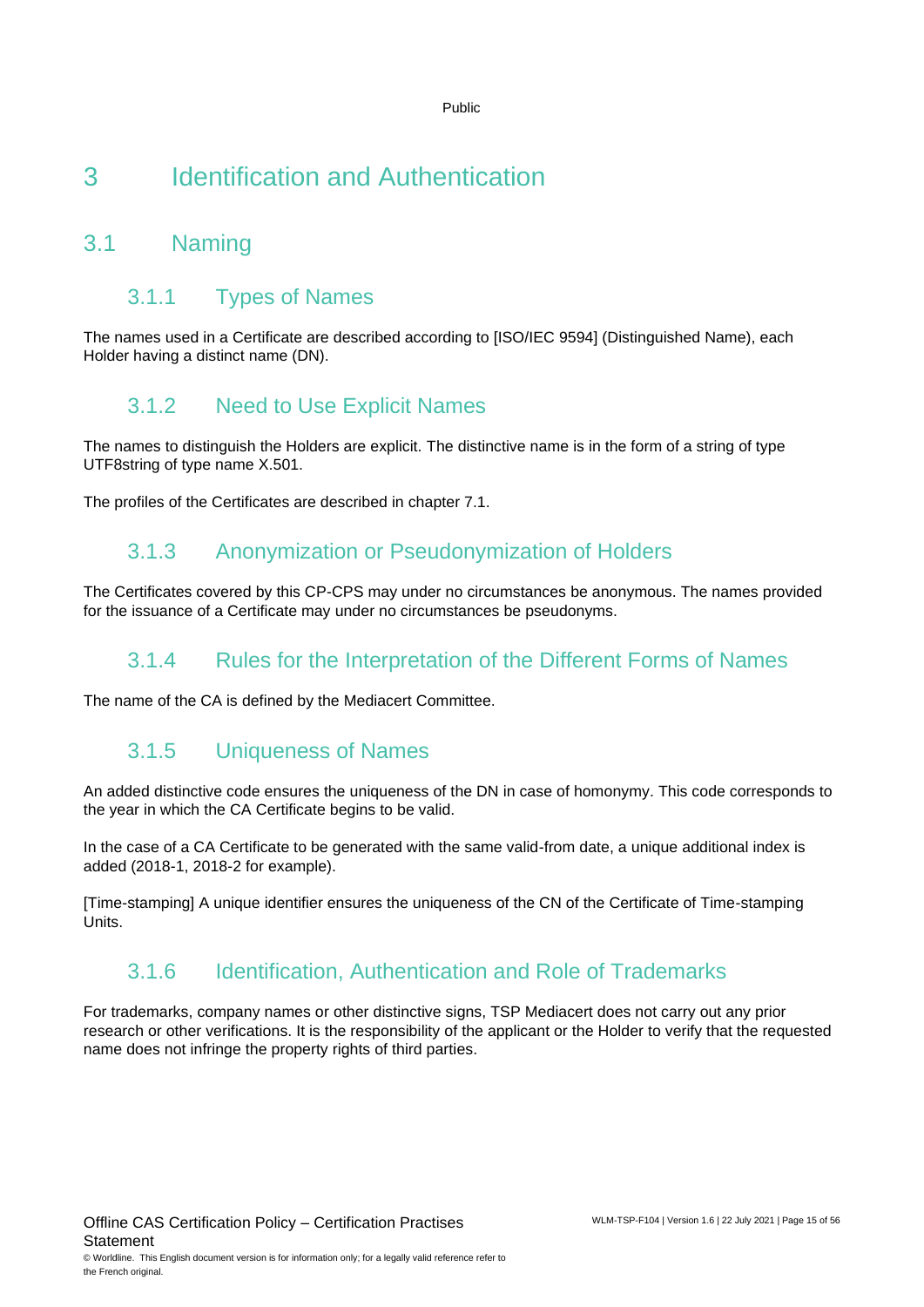### <span id="page-15-0"></span>3.2 Initial Validation of Identity

The registration of a future Holder is done directly with the RA by a natural person.

The request is made in accordance with the definition in chapter 4.1.

### 3.2.1 Method for Proving Possession of the Private Key

[Root] The applicant submits a signed CSR with the private key of the relevant Intermediary CA or Trusted Service concerned.

[Time-stamping] The requester submits a signed CSR with the private key of the TSU concerned.

[Trust] The requester presents a CSR signed with the private key of the relevant delegate CA.

### 3.2.2 Validation of the Identity of an Organization

As defined in chapter 3.2.5 only the TSP Mediacert is the recipient of Certificates issued under this CP-CPS.

### 3.2.3 Validation of an Individual's Identity

The identity of an individual authorized to make a Certificate creation request under this CP-CPS is ensured by the fact that he/she operates one of the following trusted roles within TSP Mediacert:

- Head of the TSP
- Deputy Head of the TSP

The identity of the applicant is verified in particular when the Certificate application is submitted via a physical face-to-face meeting (see chapter 4.1.2).

[Root] The validation of the applicant's identity is carried out during the preparation phase of the Intermediate CA key ceremony.

[Time-stamping] The validation of the applicant's identity is carried out during the preparation phase of the TSU key ceremony.

[Trust] The validation of the identity of the applicant is carried out during the preparation phase of the delegate CA key ceremony.

### 3.2.4 Unaudited Information of the Holder

This CP-CPS does not make any specific requirements on this subject.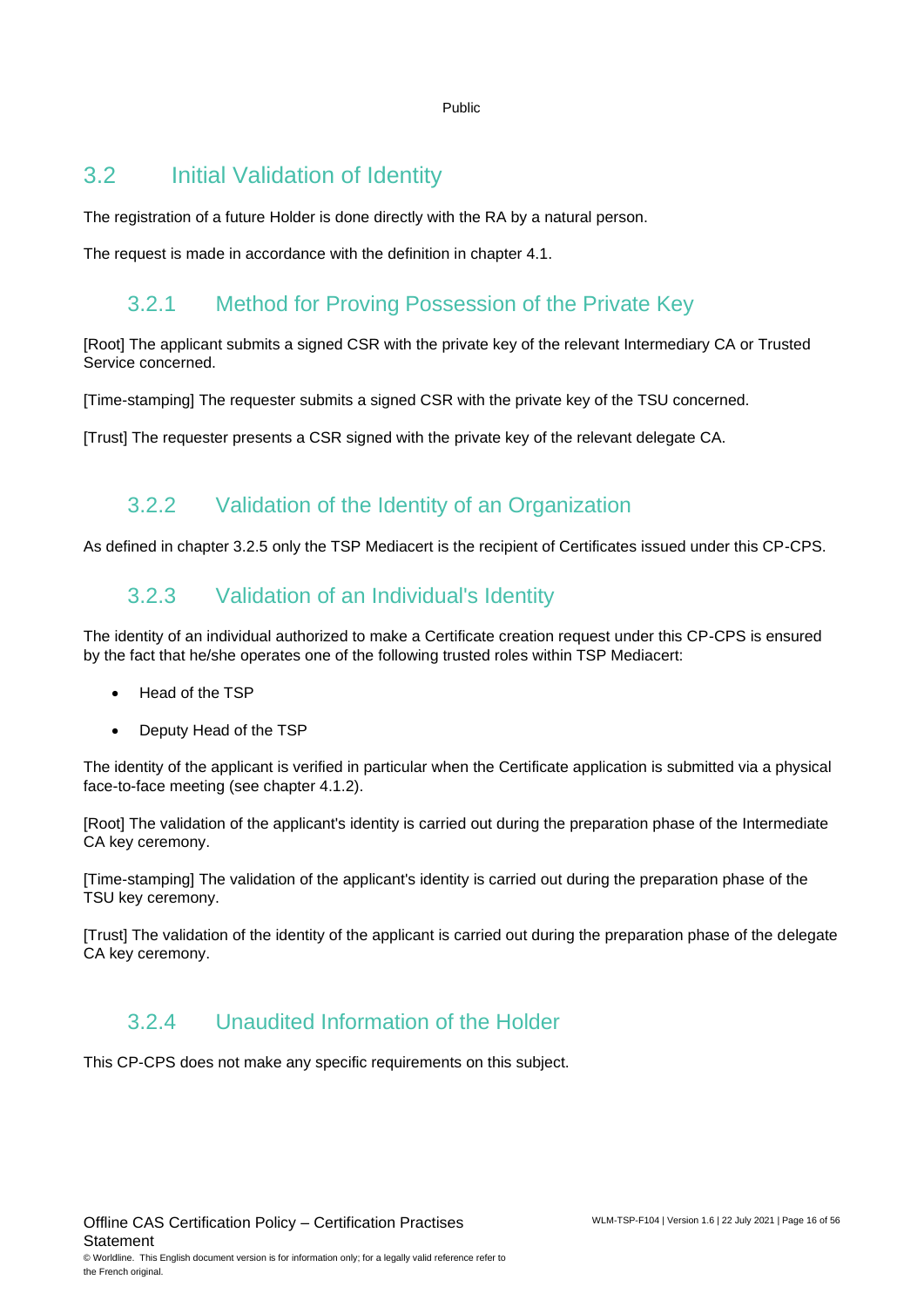# 3.2.5 Validation of the Applicant's Authority

[Root] This version of the CP-CPS only contemplates the issuance of Certificates to Intermediate CAs operated by TSP Mediacert. As a result, no particular verification is made. Only the TSP Mediacert is authorized to apply for an Intermediate CA Certificate.

[Time-stamping] This version of the CP-CPS only envisages the issuance of Certificates to TSUs operated by TSP Mediacert. As a result, no particular verification is made. Only the TSP Mediacert is authorized to apply for a TSU Certificate.

[Trust] This version of the CP-CPS only envisages issuing Certificates to CA Delegates operated by the TSP Mediacert. Therefore, no particular verification is made. Only the TSP Mediacert is authorized to apply for a CA Delegate Certificate.

### 3.2.6 CA Cross Certification

<span id="page-16-0"></span>Not applicable.

# 3.3 Identification and Validation of a Key Renewal Request

A new Certificate cannot be provided without renewal of the corresponding key pair. The renewal then results in a new Certificate application and benefits from the same procedures as for an initial application (see chapter 3.2 in this CP-CPS).

### 3.3.1 Identification and Validation for a Current Renewal

The procedure is identical to an initial request.

### 3.3.2 Identification and Validation for Renewal After Revocation

The procedure is identical to an initial request.

### 3.3.3 Identification of a Revocation Request

[Root][Trust] The request for key revocation for an Intermediate CA signed by the Root CA can only be made by an authorized person and is formally validated before taken into account. The Root CA Certificate being a self-signed Certificate, it cannot be revoked. In the event of compromise of the private key corresponding to the Root CA Certificate, the TSP Mediacert will carry out all the actions planned in the event of compromise (see chapter 5.7.3).

[Time-stamping][Trust] The request for key revocation can't only be made by an authorised person and is formally validated before it is taken into account (see chapter 4.9).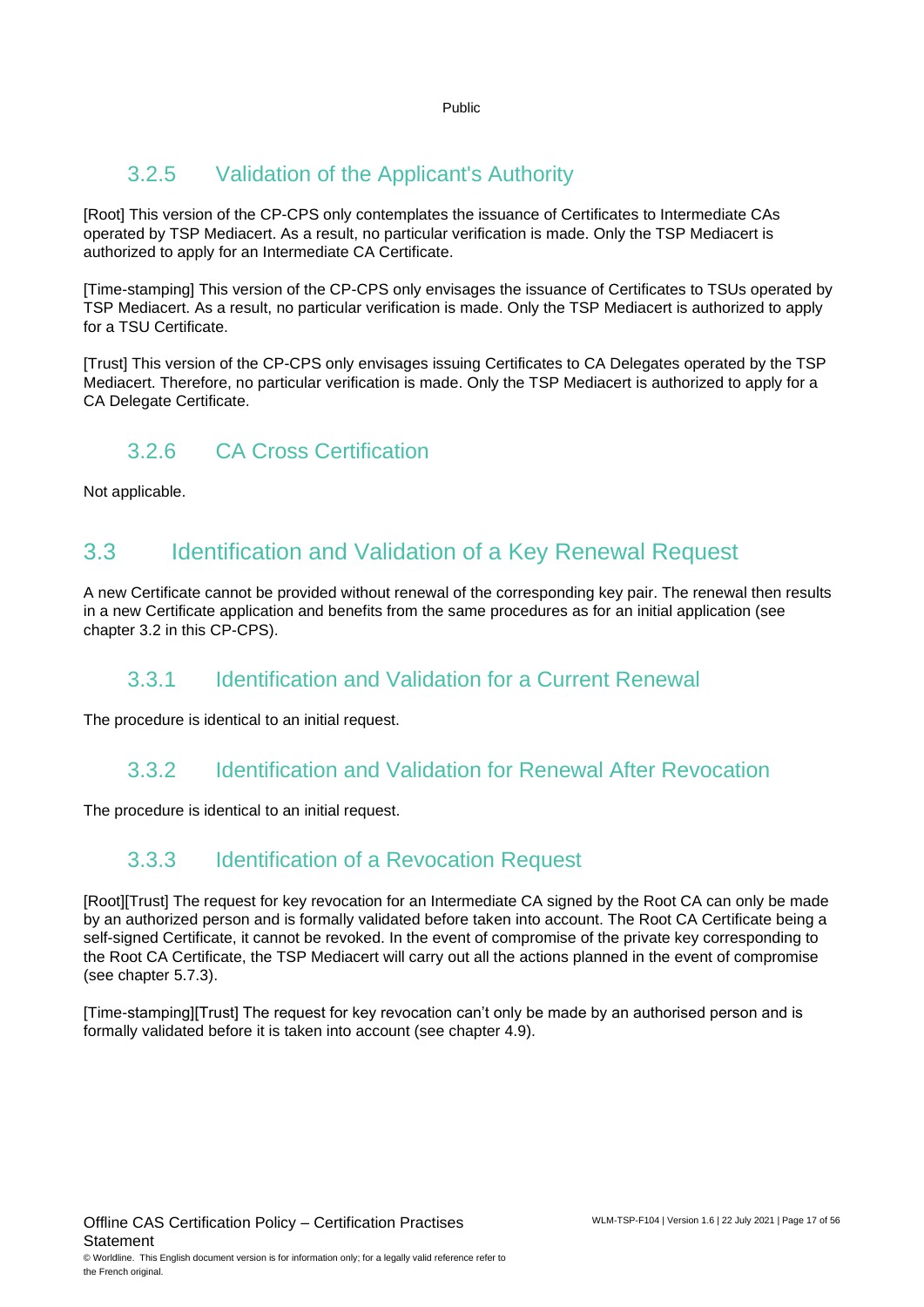# <span id="page-17-0"></span>4 Operational Requirements for the Certificate Life Cycle

# <span id="page-17-1"></span>4.1 Certificate Request

### 4.1.1 Origin of a Certificate Request

The Certificate applicant is the TSP Mediacert, represented by the Head of the TSP Mediacert or one of his deputies (see chapter 3.2.3).

### 4.1.2 Process and Responsibilities for Preparing a Certificate Application

The establishment of a Certificate application must be established by the future Holder. This request must contain the Certificate creation request form, signed by the applicant and submitted face-to-face to TSP Mediacert.

# <span id="page-17-2"></span>4.2 Processing a Certificate Request

### 4.2.1 Execution of the Identification and Validation Processes of the **Request**

The identification and validation of the request is processed during the preparation phase of the Key Ceremony by the Head of the TSP Mediacert or one of his deputies (see chapter 3.2.3). This person cannot be the same person as the one who made the request.

The identification and validation of the request is carried out as follows:

- the physical identity of the applicant and his authority shall be verified in accordance with the requirements of chapter 3.2
- the addressee of the request (see clause here above) checks that the application file (see chapter 4.1.2) is complete. In particular, the Terms and Conditions (GCU) in effect at the time of the request are signed by the TSP Mediacert

The RA then keeps a record of the Certificate applications submitted (see chapter 5.4.1).

### 4.2.2 Acceptance or Rejection of the Request

If the application is rejected, the person who processed the application shall inform the applicant and give reasons.

### 4.2.3 Duration of the Certificate Preparation

The CA shall endeavour to process the Certificate application within a reasonable time. However, there are no restrictions on the maximum or minimum processing time.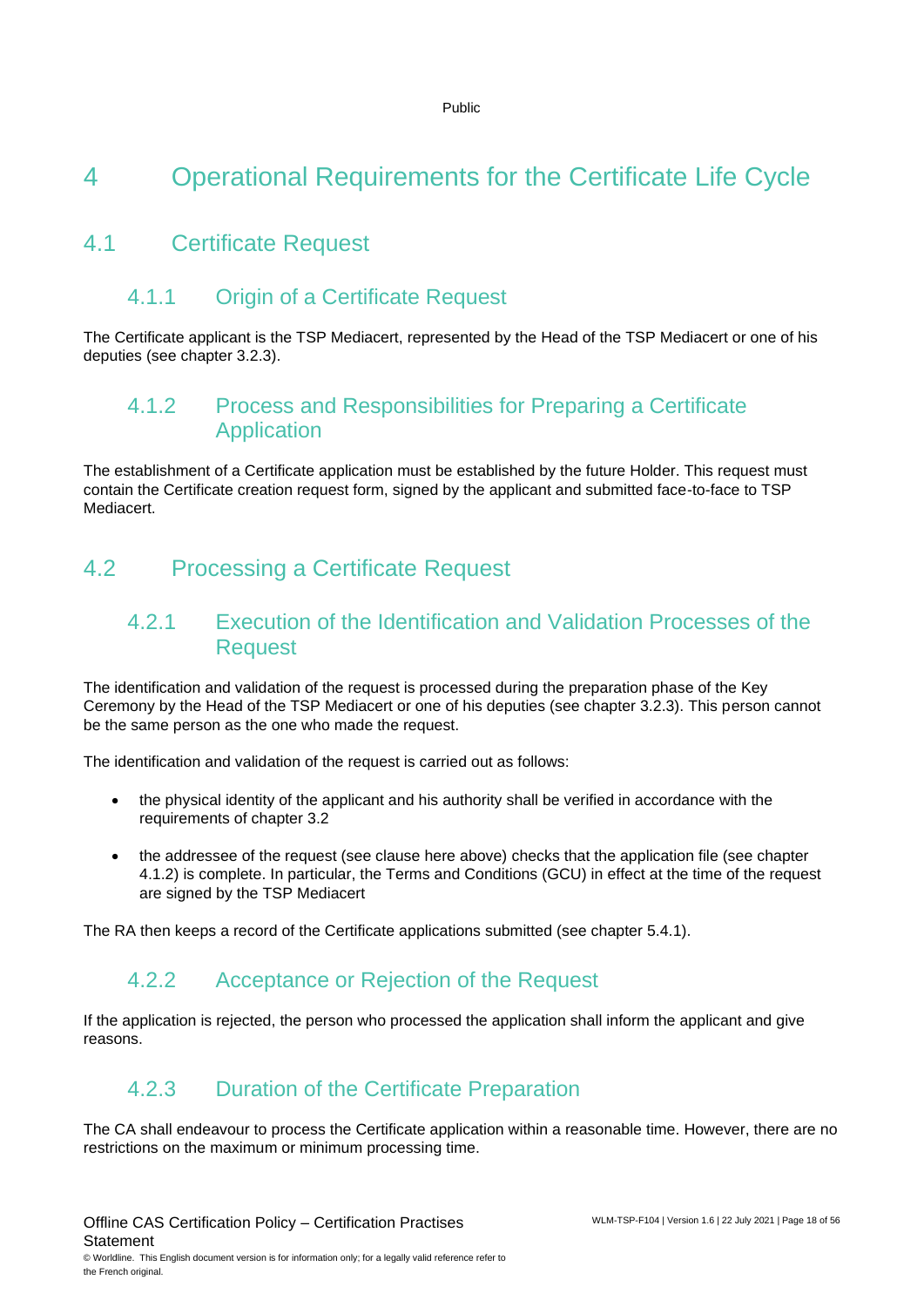### <span id="page-18-0"></span>4.3 Issuance of the Certificate

# 4.3.1 Actions by the CA Regarding the Issuance of the Certificate

The validation of the request triggers the technical operation of generating the Certificate. This contains the following actions:

- verification that the Certificate request comes from a trusted member of the TSP Mediacert authorized by this CP-CPS to make a Certificate request
- generation of the CSR
- technical verification of the CSR
- submission of the CSR to the CA and generation of the Certificate
- verification of the Certificate
- issuance of the Certificate

### 4.3.2 Notification by the CA of the Issuance of the Certificate to the **Holder**

<span id="page-18-1"></span>The Certificate Holder is notified via an internal Worldline France application.

### 4.4 Acceptance of the Certificate

### 4.4.1 Procedure for accepting the Certificate

The acceptance of the Certificate signed by the CA is recorded in the minutes of the key ceremony.

- 4.4.2 Publication of the Certificate
- 4.4.3 Notification by the CA to Other Entities of the Issuance of the **Certificate**

<span id="page-18-2"></span>Not applicable.

### 4.5 Use of the Key Pair and Certificate

4.5.1 Use of the Private Key

### 4.5.1.1 CA Private Key

[Root] The private key of the Root CA is used for:

Offline CAS Certification Policy – Certification Practises **Statement** © Worldline. This English document version is for information only; for a legally valid reference refer to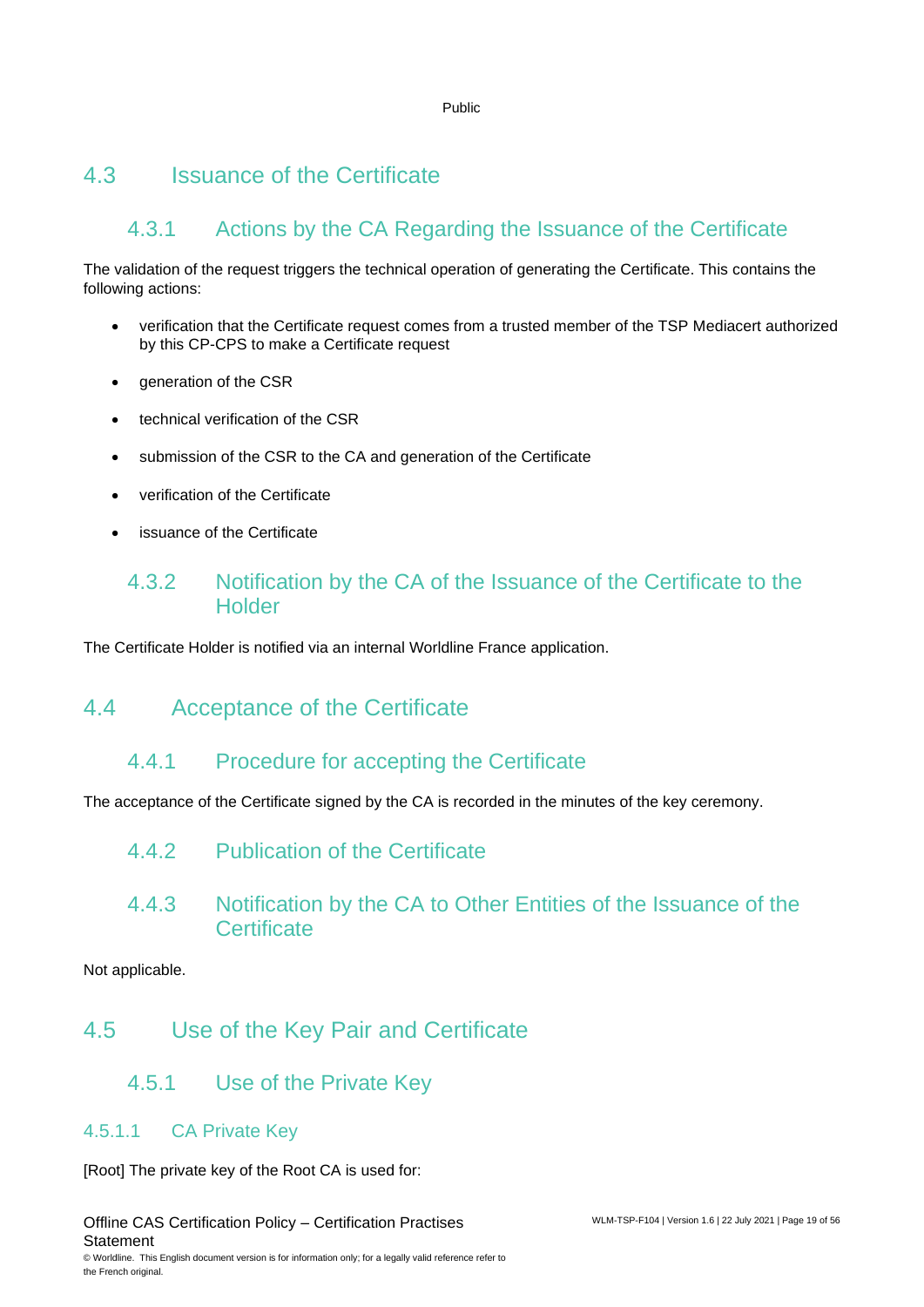- signing its own Root CA Certificate (self-signed certificate)
- signing Intermediate CA Certificates or other Trust Services
- signing the list of revoked Intermediate CAs (LARs)

[Time-stamping] The private key of the Time-stamping CAs is used for:

- signing the TSU Certificates
- signing the list of revoked TSUs (CRL)

[Trust] The CA private key is used to:

- sign the CA delegate Certificates
- sign the list of CA delegate revoked (LAR)

These uses are explicitly defined in the certificate extensions.

### 4.5.1.2 Private key of the Holders

[Root] The intermediate CA private key, associated with a Certificate issued by the Root CA, is intended for:

- signing the Certificates of the final Holders
- signing the list of revoked Certificates (CRL), if applicable
- signing OCSP Responder Certificates, if applicable

[Time-stamping] The TSU private key, associated with a Certificate issued by the Time-stamping CA, is intended to sign Time-stamps. These uses are explicitly defined in the certificate extensions.

[Trust] The delegate CA private key, associated with a Certificate issued by the Intermediate CA is intended for:

- sign the Certificates of final holders
- sign the list of revoked certificates (CRL), if applicable
- sign OCSP Responder Certificates, if applicable

### 4.5.2 Use of Public Key and Certificate

### 4.5.2.1 Public Key and CA Certificate

[Root] The Root CA Certificate is used to:

- verify the integrity of the Root CA public key (self-signed certificate)
- verify the origin and integrity of Intermediate CA Certificates
- verify the origin and integrity of the LARs issued

Offline CAS Certification Policy – Certification Practises **Statement**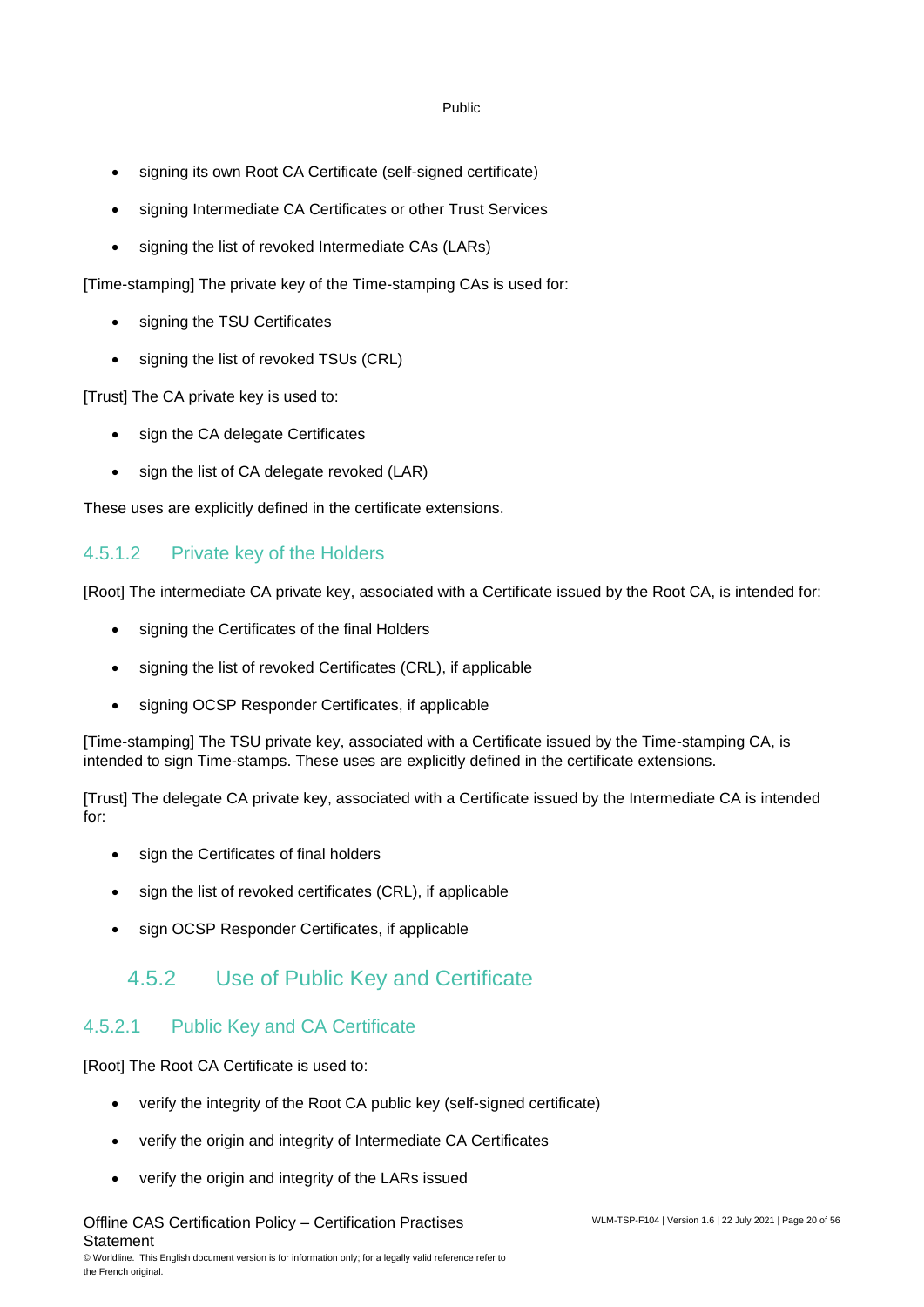[Time-stamping] The Time-stamping CA Certificate is used to:

- verify the origin and integrity of TSU Certificates
- verify the origin and integrity of the list of revoked TSUs (CRLs)

[Trust] The Intermediate CA Certificate is used to:

- verify the origin and integrity of the Certificates of the Delegate CAs
- verify the origin and integrity of the LARs issued

### 4.5.2.2 Holders' Certificates

[Root] The Intermediate CA Certificates issued by Root CAs are intended for:

- validating the Certificates of the final Holders
- validating the list of revoked Certificates (CRL), if applicable
- validating OCSP Answering Machine Certificates, if applicable

[Time-stamping] TSU Certificates, issued by the Time-stamping CA, are intended to validate the time-stamps produced by TSUs.

[Trust] The delegate CA Certificates issued by the 2021 AC Mediacert Trust CA are intended for:

- validating the Certificates of final holders
- validating the list of revoked Certificates (CRL), if applicable
- <span id="page-20-0"></span>• validating the OCSP responder Certificates, if applicable

### 4.6 Renewal of a Certificate

### 4.6.1 Possible Reasons for Renewing a Certificate

#### Not applicable.

### 4.6.2 Origin of a Renewal Request

Not applicable.

### 4.6.3 Procedure for Processing a Renewal Request

Not applicable.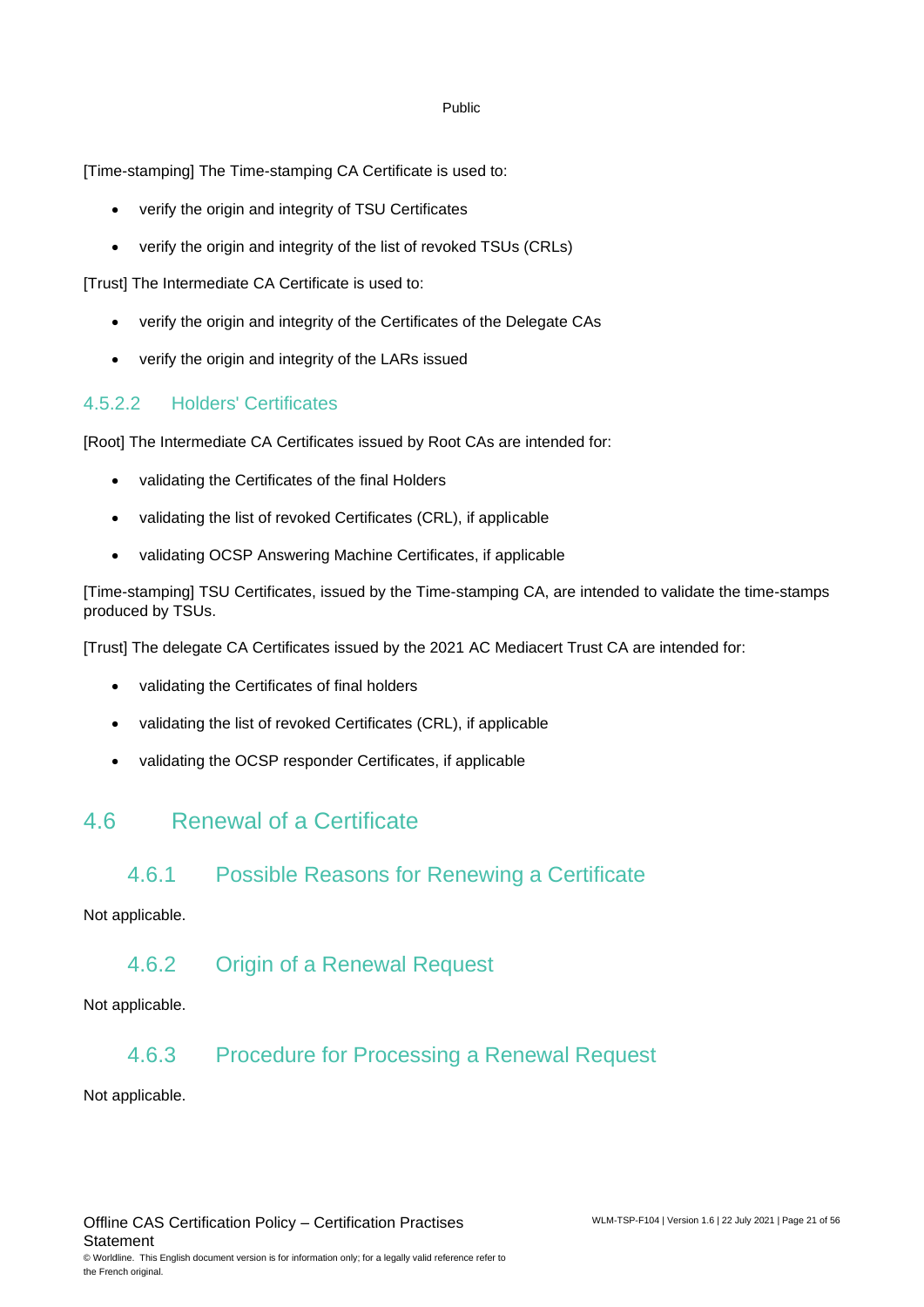4.6.4 Notification to the Holder of the Establishment of the New **Certificate** 

Not applicable.

4.6.5 Acceptance Procedure for the New Certificate

Not applicable.

4.6.6 Publication of the New Certificate

Not applicable.

4.6.7 Notification by the CA to Other Entities of the Issuance of the New Certificate

<span id="page-21-0"></span>Not applicable.

4.7 Issuance of a New Certificate Following the Change of the Key Pair

### 4.7.1 Possible Causes for Changing a Key Pair

The Key pairs must be periodically renewed in order to minimize the possibility of cryptographic attacks.

In addition, a Key pair and a Certificate may be renewed in advance, following the revocation of the Holder's Certificate (see chapter **Erreur ! Source du renvoi introuvable.**, in particular chapter **Erreur ! Source du renvoi introuvable.** for the various possible reasons for revocation).

[Root] The corresponding ICA Key pairs and Certificates will be renewed at least every ten (10) years.

[Time-stamping] The TSU Key pairs will be renewed at least every year.

[Trust] The Delegate AC Key pairs will be renewed at least every ten (10) years.

# 4.7.2 Origin of a Request for a New Certificate

[Root] The request for a new Certificate is at the initiative of the Intermediate CA.

[Time-stamping] The request for a new Certificate is at the initiative of the TSA.

[Trust] The request for a new Certificate is at the initiative of the Delegate CA.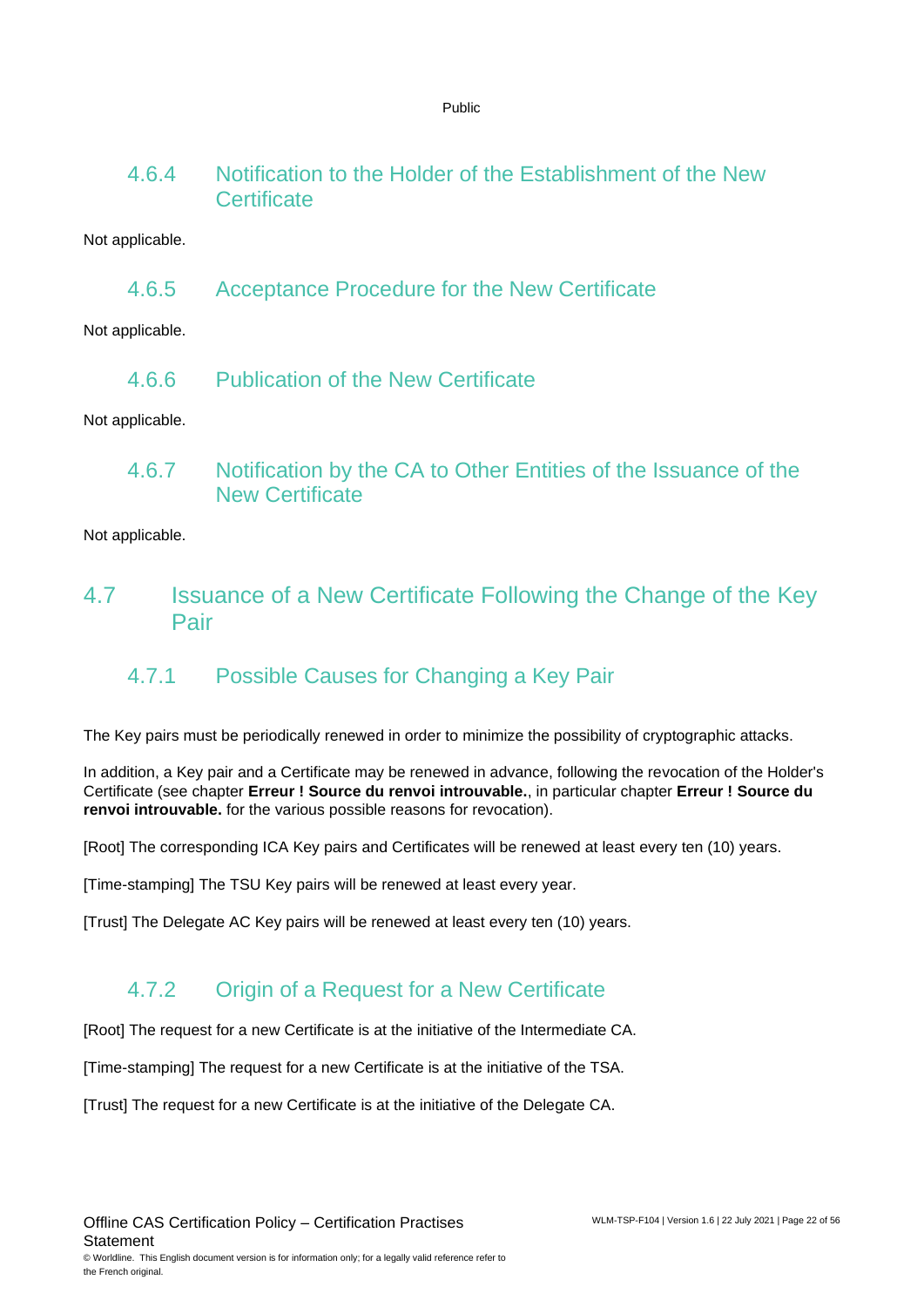### 4.7.3 Procedure for Processing an Application for a New Certificate

The procedure is identical to the initial request. The identification and validation of a request for a new Certificate is specified in chapter **Erreur ! Source du renvoi introuvable.** above. For the CA actions, refer to chapter **Erreur ! Source du renvoi introuvable.**.

### 4.7.4 Notification to the Holder of the Establishment of the New **Certificate**

The procedure is identical to the initial request (see chapter **Erreur ! Source du renvoi introuvable.**).

### 4.7.5 Acceptance Procedure for the New Certificate

The procedure is identical to the initial request (see chapter **Erreur ! Source du renvoi introuvable.**).

### 4.7.6 Publication of the New Certificate

The procedure is identical to the initial request (see chapter **Erreur ! Source du renvoi introuvable.**).

### 4.7.7 Notification by the CA to Other Entities of the Issuance of the New Certificate

<span id="page-22-0"></span>The procedure is identical to the initial request (see chapter **Erreur ! Source du renvoi introuvable.**).

### 4.8 Modification of the Certificate

The current CP-CPS does not authorize the modification of a Certificate. The said Certificate will have to be revoked and then reapplied to the CA.

### 4.8.1 Possible Reasons for Modifying a Certificate

Not applicable.

### 4.8.2 Origin of a Request to Modify a Certificate

Not applicable.

4.8.3 Procedure for Processing a Request to Modify a Certificate

Not applicable.

### 4.8.4 Notification to the Holder of the Establishment of the Modified **Certificate**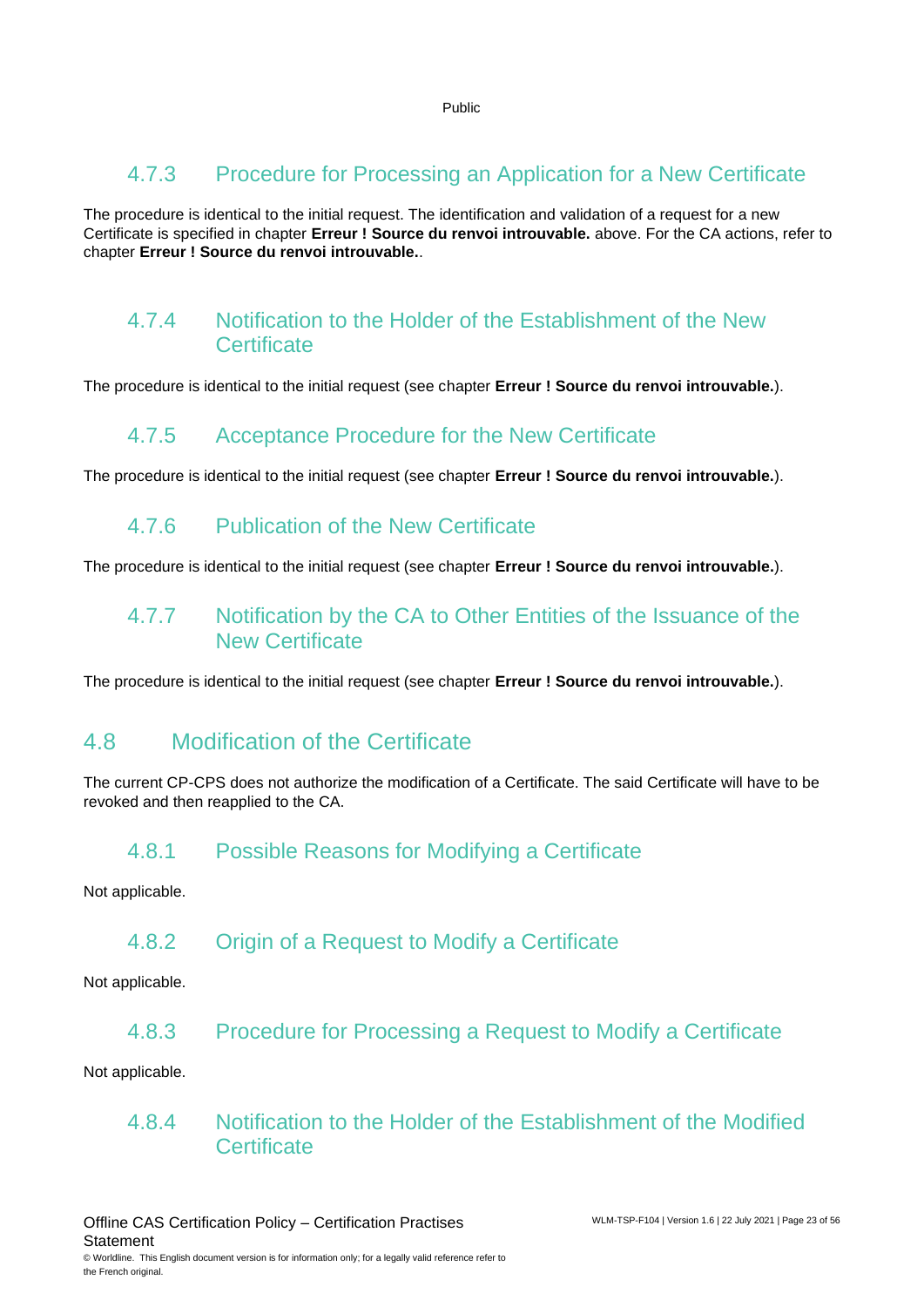Not applicable.

### 4.8.5 Acceptance Procedure for the Modified Certificate

Not applicable.

4.8.6 Publication of the Modified Certificate

Not applicable.

4.8.7 Notification by the CA to Other Entities of the Issuance of the Modified Certificate

<span id="page-23-0"></span>Not applicable.

### 4.9 Revocation and Suspension of Certificates

### 4.9.1 Possible Causes for Revocation

[Root] There may be several reasons for revoking a Certificate from an Intermediate CA:

- the information of an ICA contained in its Certificate is no longer correct
- the Certificate no longer complies with the CP-CPS to which it is subject
- the ICA has not complied with the applicable terms and conditions for use of the Certificate
- the ICA has not met its obligations under this CP-CPS
- an error (intentional or unintentional) has been detected in the ICA registration file
- the private key of the ICA is suspected of being compromised, compromised, lost or stolen (possibly the associated activation data)
- the ICA explicitly requests the revocation of the Certificate (in particular in the case of destruction or alteration of the holder's private key and/or its carrier)
- the cryptography used no longer ensures the connection between the subject and the public key
- termination of ICA activities
- termination of this CA

**Statement** 

[Time-stamping] There may be several reasons for revoking a TSU's Certificate:

- the information of a TSU contained in its Certificate is no longer correct
- the Certificate no longer complies with the CP-CPS to which it is subject
- Offline CAS Certification Policy Certification Practises WLM-TSP-F104 | Version 1.6 | 22 July 2021 | Page 24 of 56 • the TSA has not complied with the applicable terms and conditions for use of the Certificate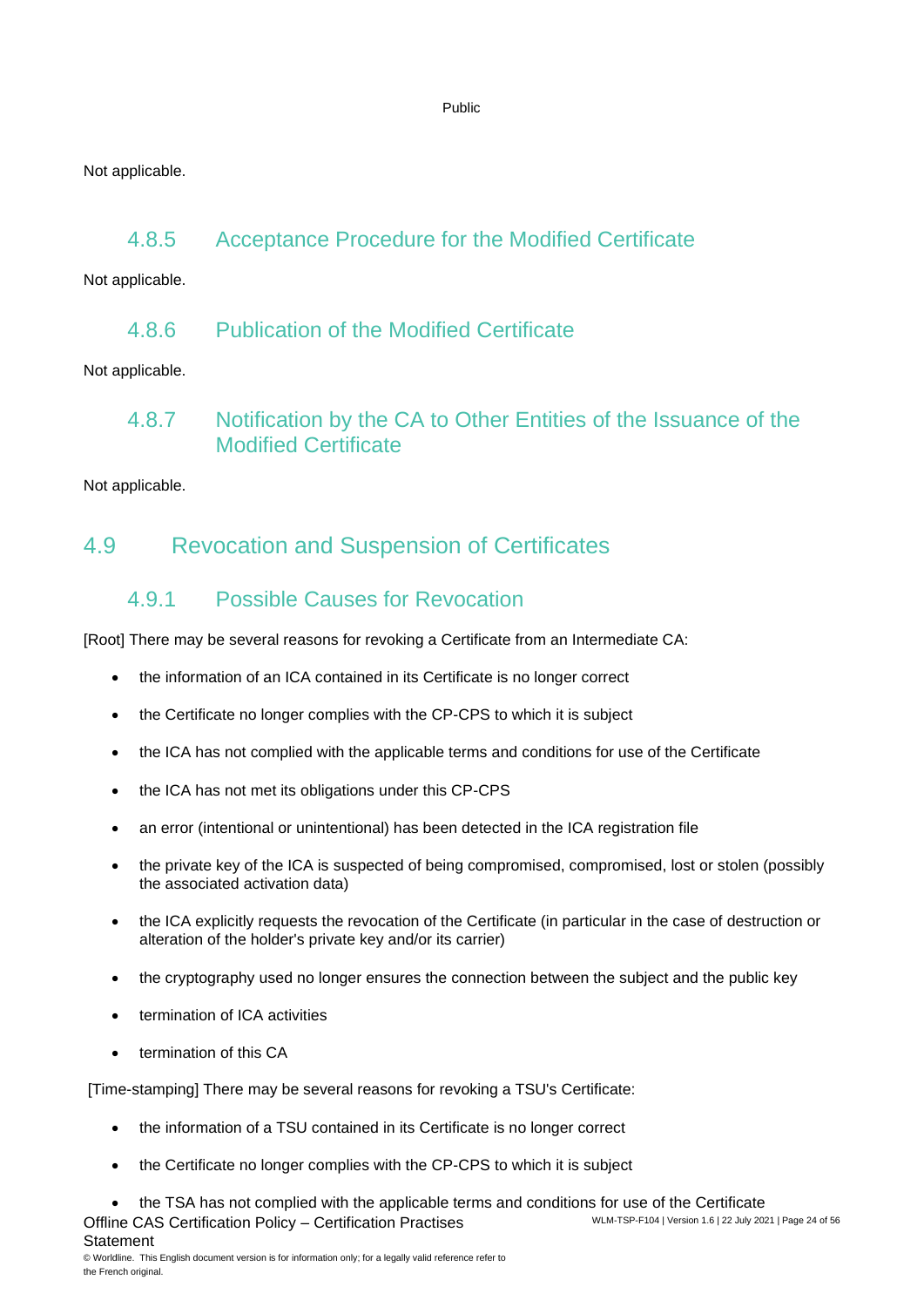- the TSA has not complied with its obligations under this CP-CPS
- an error (intentional or unintentional) has been detected in the TSA registration file
- the TSU private key is suspected of being compromised, compromised, lost or stolen (possibly the associated activation data)
- the TSA explicitly requests the revocation of the Certificate (in particular in the case of destruction or alteration of the TSU's private key and/or its carrier)
- the cryptography used no longer ensures the connection between the subject and the public key
- termination of the TSA's activities
- termination of this CA

[Trust] There can be several causes for the revocation of a delegate's CA Certificate:

- the information of an DCA appearing in its Certificate is no longer correct
- the Certificate no longer conforms to the CP-CPS to which it is subject
- the DCA has not complied with the applicable conditions for using the Certificate
- DCA has not complied with its obligations arising from this PC-DPC
- an error (intentional or not) was detected in the DCA registration file
- the DCA private key is suspected of being compromised, is compromised, is lost or is stolen (possibly the associated activation data)
- the DCA explicitly requests the revocation of the Certificate (in particular in the case of destruction or alteration of the bearer's private key and / or its medium)
- the cryptography used no longer ensures the link between the subject and the public key
- cessation of DCA activity
- cessation of activity of this CA

For all CAs governed by this CP-CPS, when one of the above circumstances occurs and the CA concerned becomes aware of it (it is informed or obtains the information during one of its audits, in particular when a new Certificate is issued), the relevant Certificate must be revoked.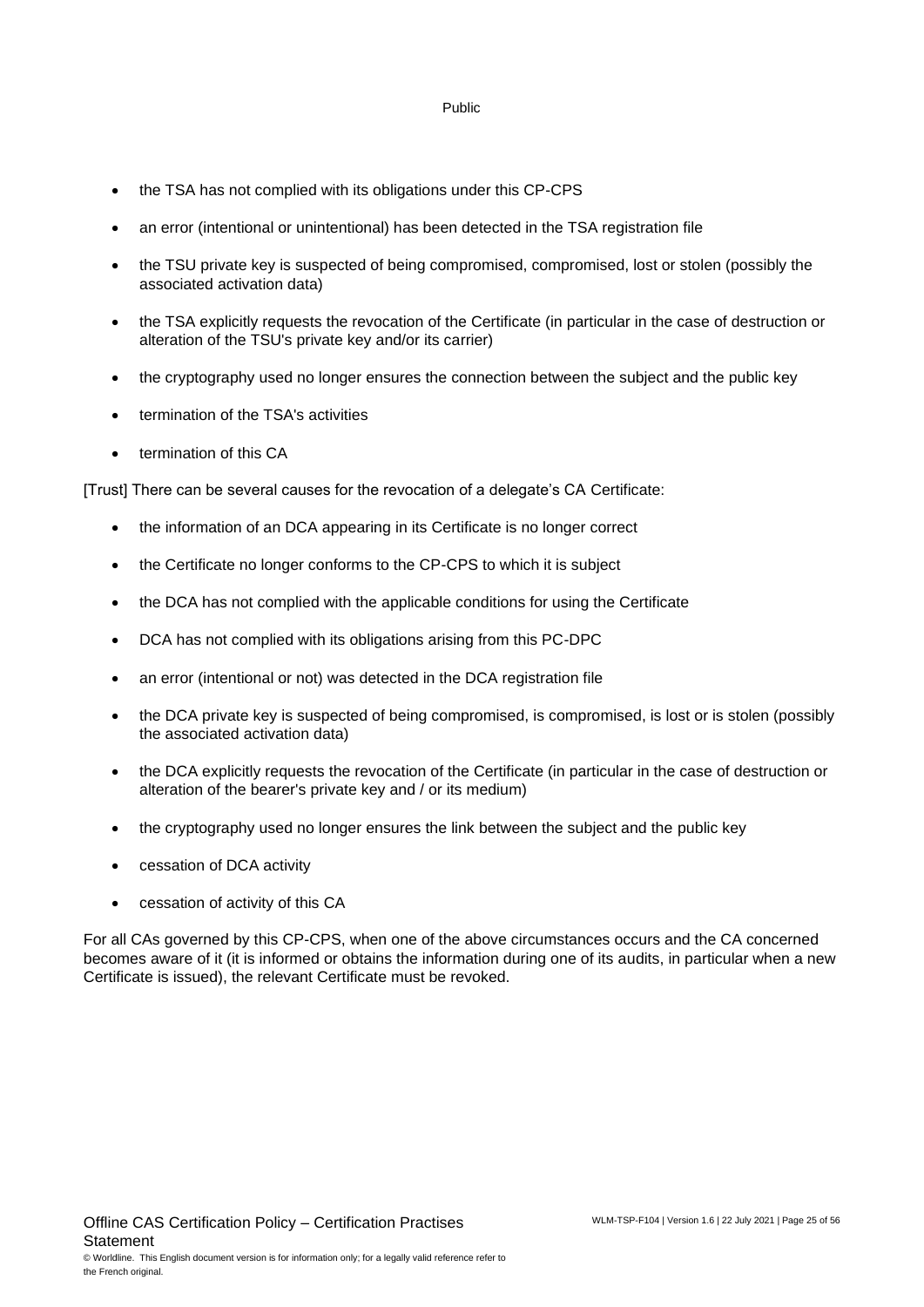### 4.9.2 Origin of a Revocation Request

[Root][Trust] A request for revocation of an ICA Certificate can only be made by:

- the person in charge of the TSP Mediacert or one of his deputies
- a legal representative of the entity operating the CA, or a person mandated by it
- by the judicial authorities through a court decision

[Time-stamping] A request for revocation of a TSU Certificate can only be made:

- the person in charge of the TSP Mediacert or one of his deputies
- a legal representative of the entity operating the ICA, or a person authorised by it
- by the judicial authorities through a court decision

### 4.9.3 Procedure for Processing a Revocation Request

A Certificate revocation request received by the CA must contain at least the following information:

- the serial number of the Certificate to be revoked
- the name associated with the Certificate to be revoked (full DN)
- the name and capacity of the applicant for revocation
- the cause of revocation

The request is then, upon receipt, authenticated and controlled by the CA. The CA then forwards the corresponding request to the revocation management function, which then proceeds with the revocation and communicates this new status to the Certificate status information function.

### 4.9.4 Period Allowed to the Holder to Formulate the Request for Revocation

As soon as the Holder becomes aware that one of the possible causes of revocation referred to in chapter 4.9.1 is effective, he or she must formulate the revocation request without delay.

### 4.9.5 Time for the CA to Process a Revocation Request

The maximum processing time for a request to revoke a Certificate is 24 hours.

### 4.9.6 Requirements for Verification of Revocation by Certificate Users

The user of a Certificate is required to check, before use, the status of the corresponding Certificate chain up to the Root CA Certificate. For this purpose, it may use the last published revocation status.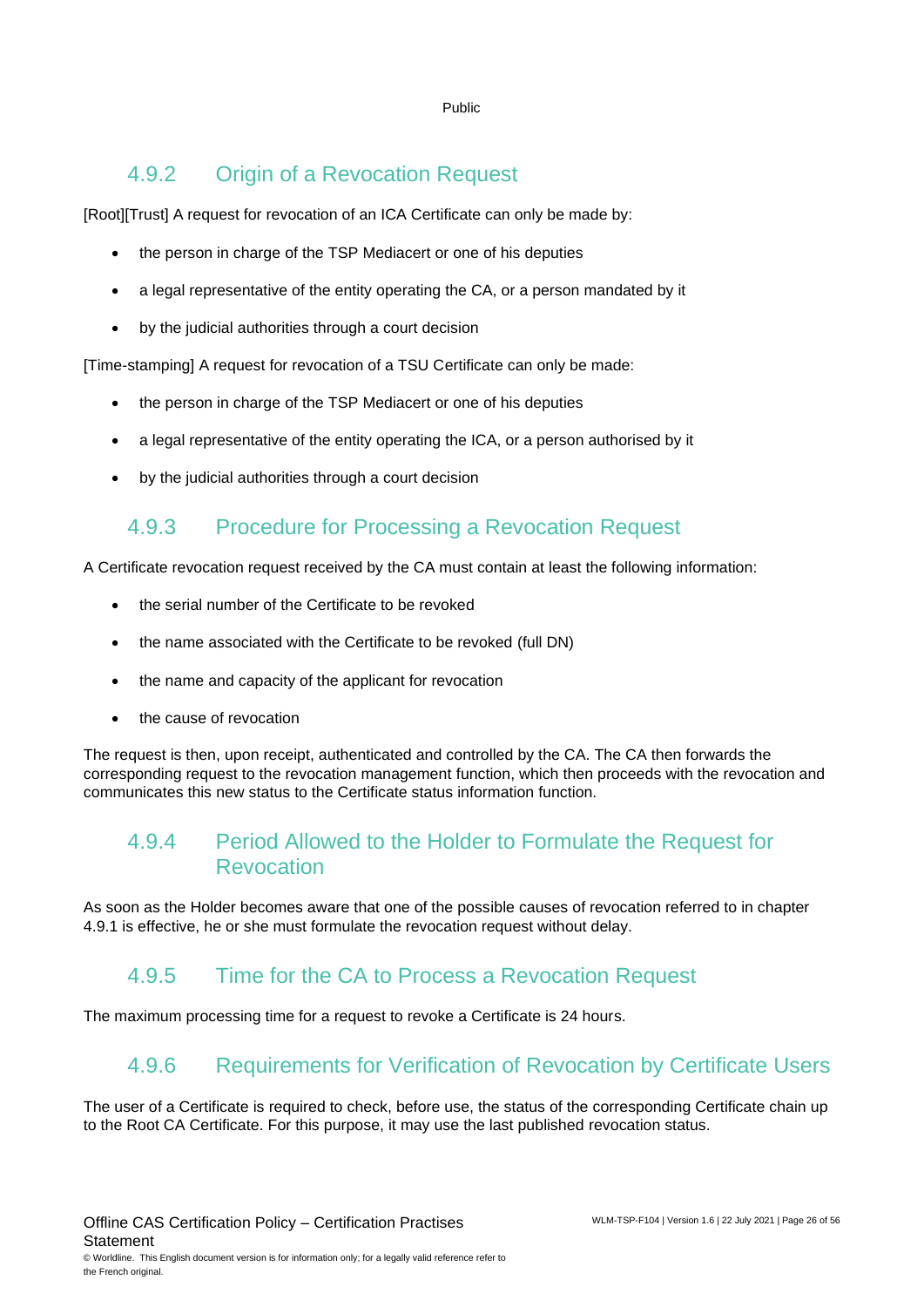### 4.9.7 Frequency of LAR/CRL Establishment

[Root][Trust] LARs are generated every six (6) months. They are valid for one (1) year.

[Time-stamping] CRLs are pre-generated every year. They are published every twenty-four (24) hours. They are valid for seven (7) days

### 4.9.8 Maximum Time Limit for Publication of LAR/CRLs

The LARs and CRLs shall be published as soon as possible after the date of establishment. The maximum publication time for CRLs will be sixty (60) minutes.

### 4.9.9 Availability of an Online System for Checking the Revocation and Status of Certificates

Not applicable.

4.9.10 Online Verification Requirements for Certificate Revocation by Certificate Users

Not applicable.

4.9.11 Other Available Means of Information on Revocations

Not applicable.

### 4.9.12 Specific Requirements in the Event of Compromise of the Private Key

For Certificates issued, in addition to the requirements of chapter 4.9.3, revocation following a compromise of the private key shall be notified to the inspection body within twenty-four (24) hours in accordance with the requirements of [eIDAS].

### 4.9.13 Possible Causes of a Suspension

Suspension of Certificates is not permitted in this CP-CPS.

### 4.9.14 Origin of a Request for Suspension

Not applicable.

### 4.9.15 Procedure for Processing a Request for Suspension

Not applicable.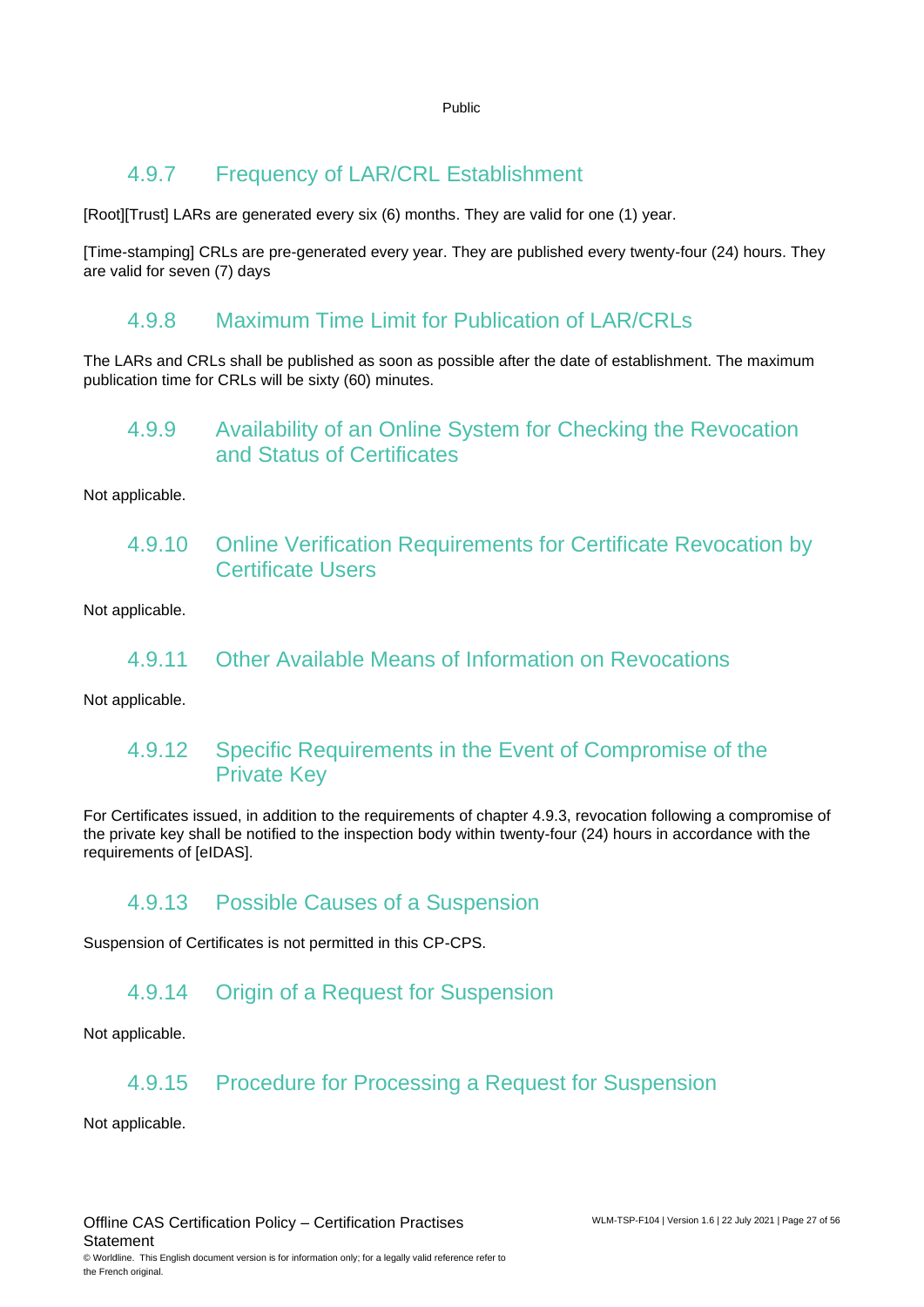### 4.9.16 Limits on the Period of Suspension of a Certificate

<span id="page-27-0"></span>Not applicable.

# 4.10 Revocation and Suspension of Certificates

### 4.10.1 Operational Characteristics

The TSP Mediacert provides Certificate users with information to verify and validate, prior to its use, the status of a Certificate and the entire corresponding certification chain (up to and including the Root CA), i.e. to also verify the signatures of the chain's Certificates, signatures guaranteeing the origin and integrity of the CRL/LARs and the status of the Root CA Certificate.

CRL/LARs are published at the address specified in the [GP]. This address is available in particular within the Certificates issued.

[Time-stamping] A CRL contains a list of revoked Time-stamping Unit Certificates, whether expired or not. It contains in particular the date of its issue and the date of issue of the next CRL.

# 4.10.2 Availability of the Function

The Certificate status information function is available 24 hours a day, 7 days a week. This function has a maximum downtime of eight (8) hours due to a service interruption (failure or maintenance).

# 4.10.3 Optional Devices

<span id="page-27-1"></span>This CP-CPS does not make any specific requirements on this subject.

# 4.11 End of the Relationship Between the Holder and the CA

In the event of termination of the contractual/hierarchical/regulatory relationship between the issuing CA and the Holder prior to the expiry of the certificate, for any reason, the certificate must be revoked.

# <span id="page-27-2"></span>4.12 Key Escrow and Recovery

The private keys of the porters are not sequestered by the CA.

### 4.12.1 Key Escrow Collection Policy and Practices

Not applicable.

### 4.12.2 Session Key Encapsulation Recovery Policy and Practices

Not applicable.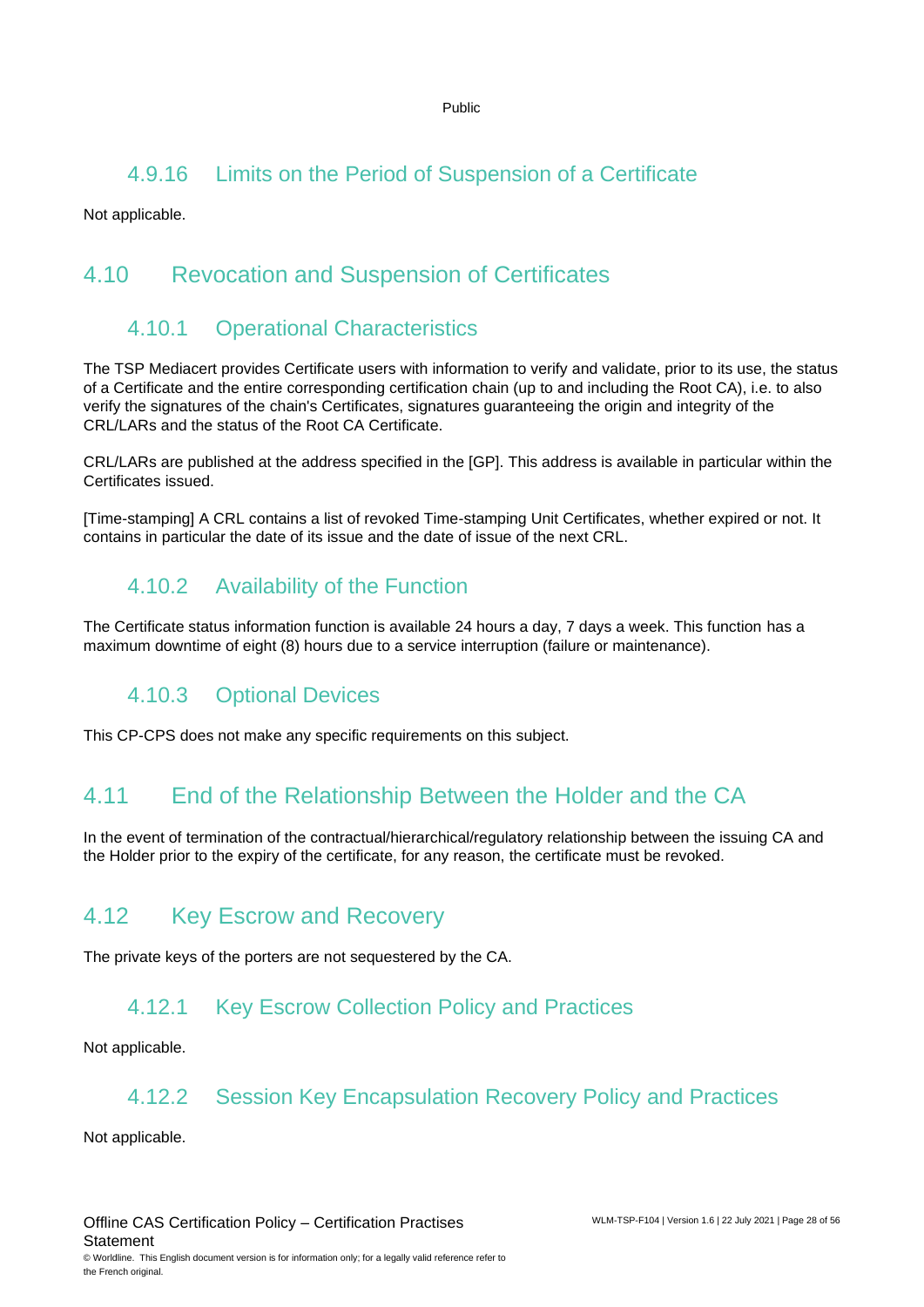# <span id="page-28-0"></span>5 Non-technical Security Measures

# <span id="page-28-1"></span>5.1 Physical Security Measures

### 5.1.1 Geographical Location and Site Construction

All requirements and practices described in the [GP] apply.

In particular, all premises hosting systems involved in the generation and revocation of Certificates are operated in an environment that physically protects services from threats of compromise due to unauthorized access to systems or data. The perimeter of the secure area is clearly identified and cannot be accessed by unauthorized personnel or third-party organizations.

# 5.1.2 Physical Access

All requirements and practices described in the [GP] apply.

### 5.1.3 Power Supply and Air Conditioning

All requirements and practices described in the [GP] apply.

### 5.1.4 Vulnerability to Water Damage

All requirements and practices described in the [GP] apply.

### 5.1.5 Fire Prevention and Protection

All requirements and practices described in the [GP] apply.

### 5.1.6 Conservation of the Data Storage Media

All requirements and practices described in the [GP] apply.

### 5.1.7 Decommissioning of Data Storage Media

All requirements and practices described in the [GP] apply.

### 5.1.8 Off-site Backups

All requirements and practices described in the [GP] apply.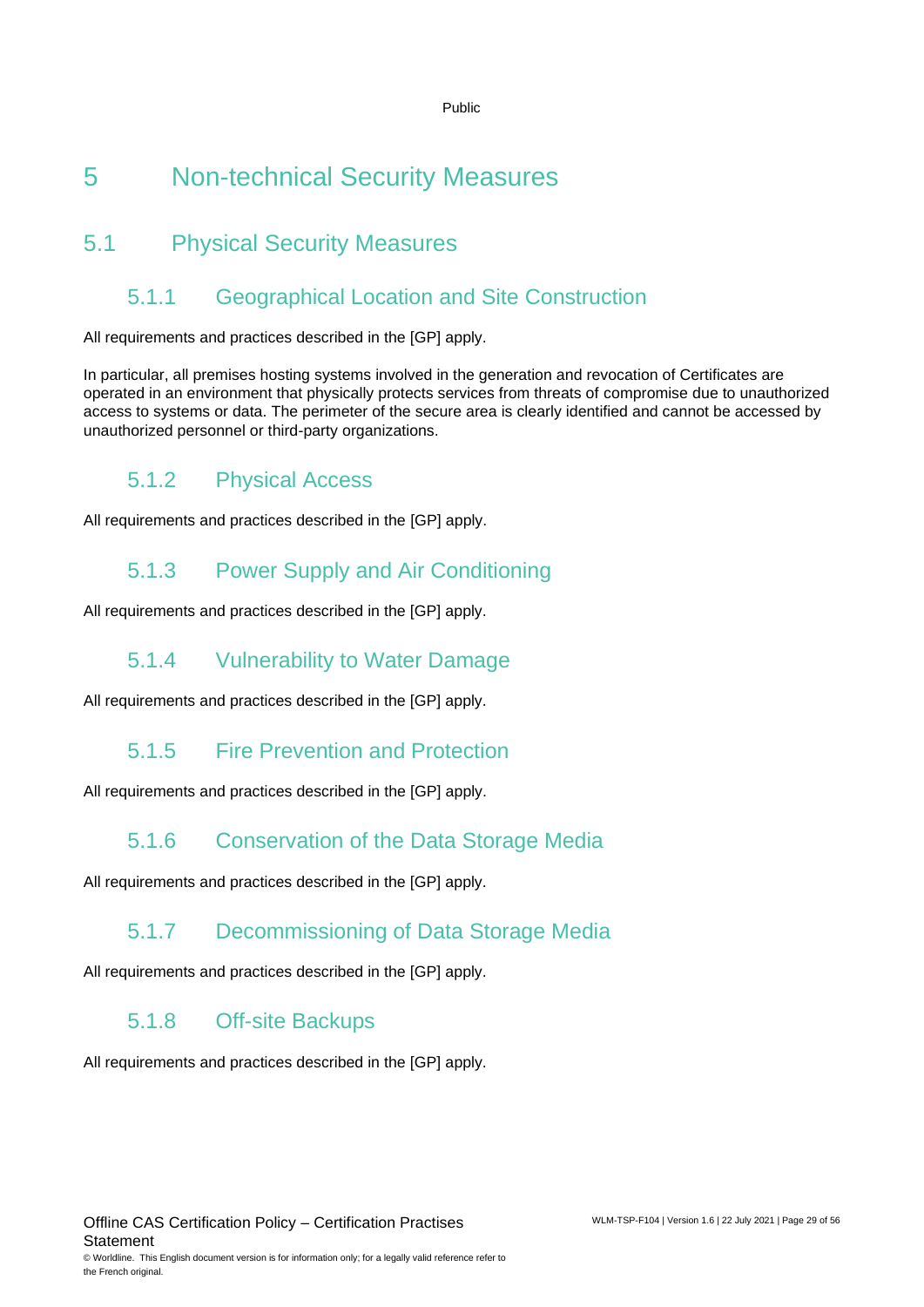# <span id="page-29-0"></span>5.2 Procedural Security Measures

### 5.2.1 Trusted Roles

All requirements and practices described in the [GP] apply.

# 5.2.2 Number of People Required per Task

All requirements and practices described in the [GP] apply.

# 5.2.3 Identification and Authentication for Each Role

All requirements and practices described in the [GP] apply.

# 5.2.4 Roles Requiring Segregation of Duties

<span id="page-29-1"></span>All requirements and practices described in the [GP] apply.

# 5.3 Security Measures for Staff

### 5.3.1 Required Qualifications, Skills and Authorizations

All requirements and practices described in the [GP] apply.

### 5.3.2 Background Check Procedures

All requirements and practices described in the [GP] apply.

# 5.3.3 Initial Training Requirements

All requirements and practices described in the [GP] apply.

### 5.3.4 Continuing Education Requirements and Frequency

All requirements and practices described in the [GP] apply.

### 5.3.5 Frequency and Sequence of Rotation Between Different Allocations

All requirements and practices described in the [GP] apply.

# 5.3.6 Sanctions in the Event of Unauthorized Actions

All requirements and practices described in the [GP] apply.

Offline CAS Certification Policy – Certification Practises **Statement** © Worldline. This English document version is for information only; for a legally valid reference refer to the French original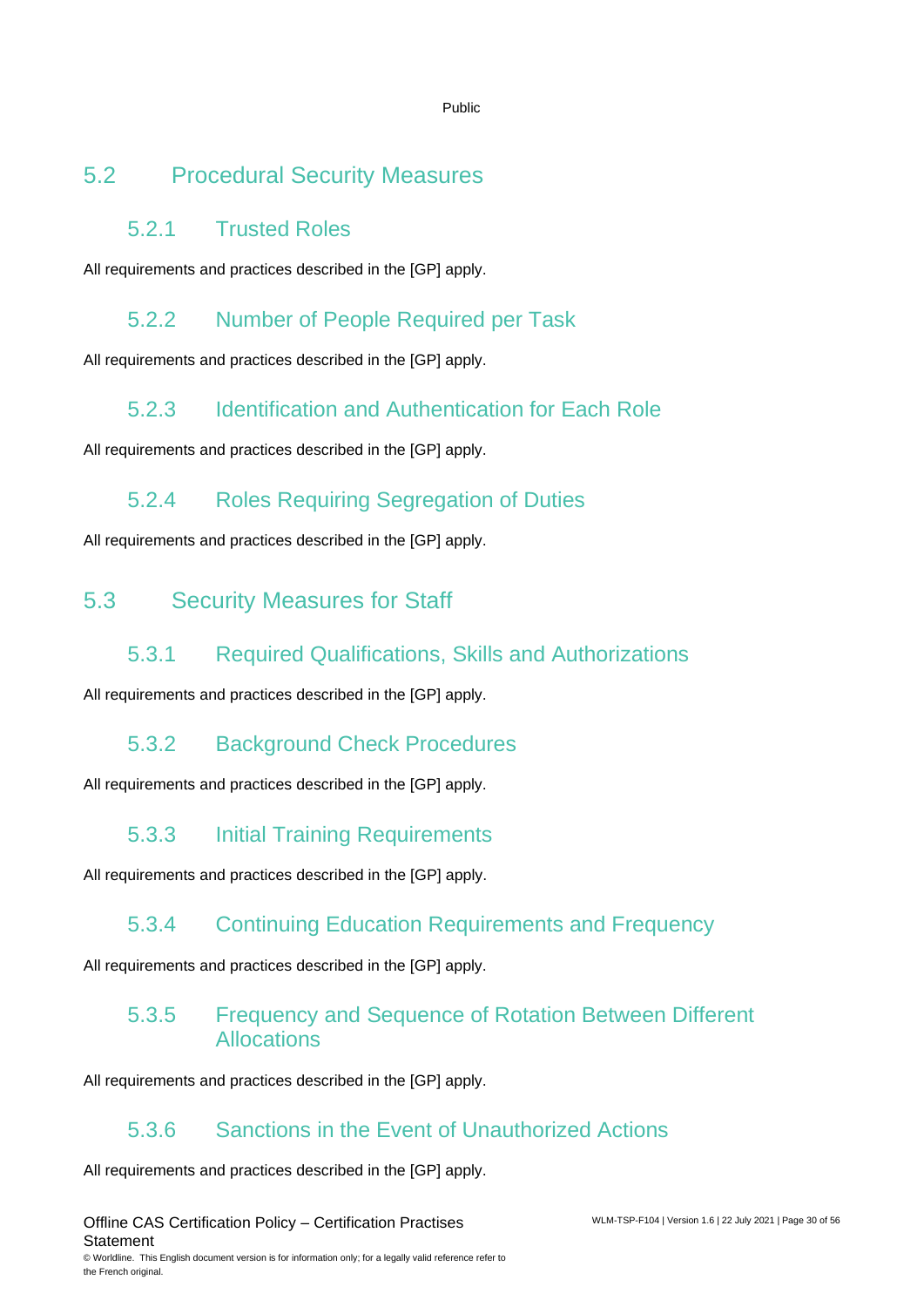### 5.3.7 Requirements for the Staff of External Service Providers

All requirements and practices described in the [GP] apply.

### 5.3.8 Documentation Provided to Staff

<span id="page-30-0"></span>All requirements and practices described in the [GP] apply.

# <span id="page-30-1"></span>5.4 Procedure for Compiling Audit Data

# 5.4.1 Type of Events to Be Recorded

All requirements and practices described in the [GP] apply.

In addition to the events described in the |GP], this policy requires CAs within its scope to collect the following audit data:

- all security-related events, in particular:
	- o changes in system security policy
	- o system starts and stops
	- o hardware and software failures
	- o attempts to access systems
- all events relating to the registration of holders, in particular:
	- o receipt of a Certificate application (initial and renewal)
	- o validation / rejection of a Certificate request
	- $\circ$  events related to signature keys and CA Certificates (generation (key ceremony), backup / recovery, revocation, renewal, destruction, etc.)
	- o generation of Certificates for Holders
	- o publication and updating of CA-related information (CP-CPS, CA certificates, general conditions of use, etc.)
	- o receipt of a revocation request
	- o validation / rejection of a revocation request
	- o generation and publication of LAR and CRL

Regarding the registration procedure, the CA also keeps:

- the identity of the person in a trusted role who applied for the Certificate
- the original of the Certificate application form

Offline CAS Certification Policy – Certification Practises **Statement** © Worldline. This English document version is for information only; for a legally valid reference refer to the French original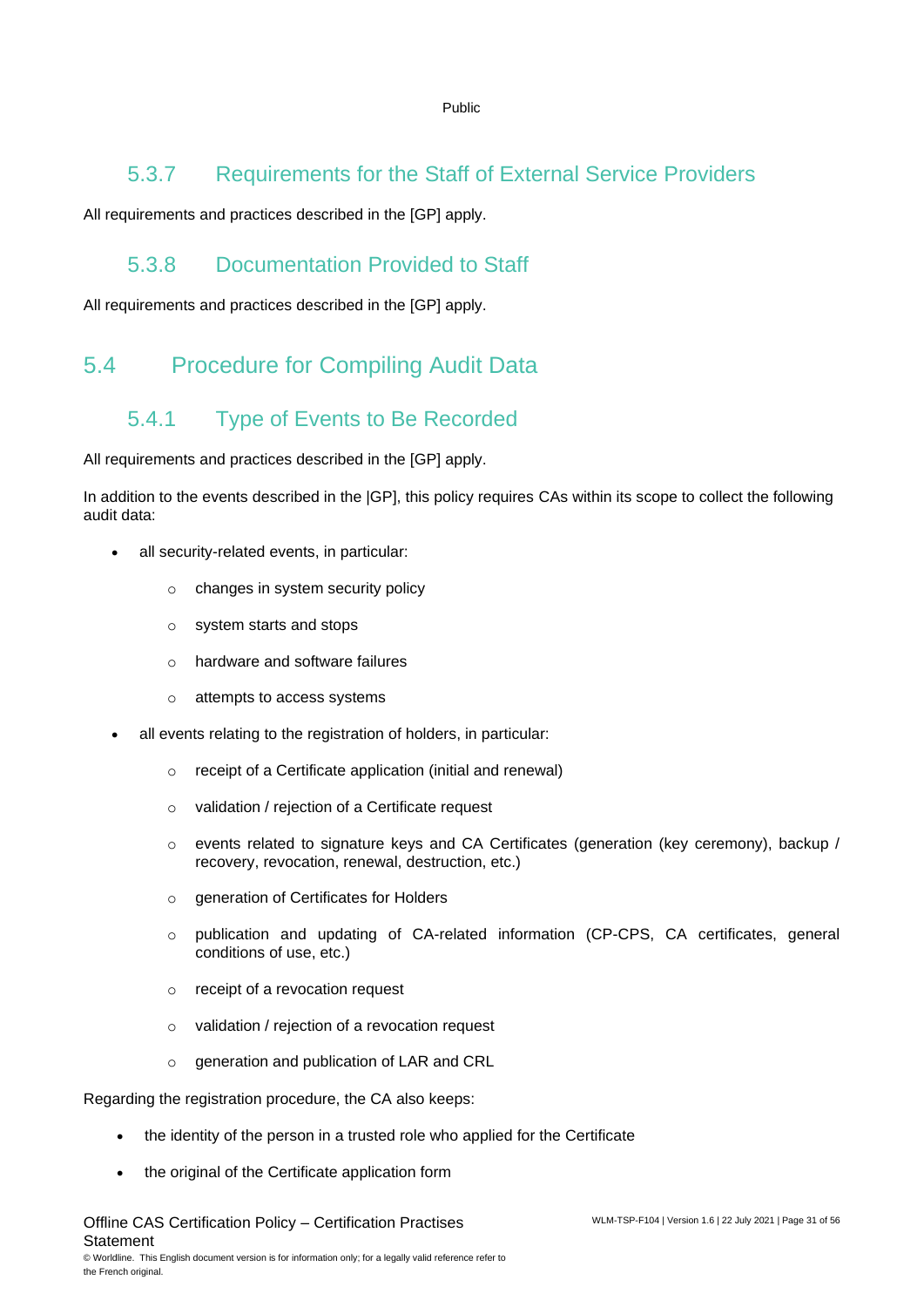• the identity of the person in a trusted role who made the recording

As the CA is operated off-line, the requirements on the activity of network elements are only applicable to the publication function.

As the registration file contains the Holder's personal data, storage is subject to security measures in accordance with chapter [9.4](#page-51-0) this document.

### 5.4.2 Frequency of Event Log Processing

CA event logs are not processed because they are offline.

### 5.4.3 Event Log Retention Period

Event logs intended to be kept are archived. The archiving period for this information is specified in chapter [5.5.2](#page-32-0) this document.

### 5.4.4 Protection of Event Logs

Event logs are protected under the same conditions as those defined in chapter **Erreur ! Source du renvoi introuvable.** this document.

### 5.4.5 Procedure for Saving Event Logs

The procedure for backing up CA event logs is internal and specified in the TDCP document.

### 5.4.6 Event Log Collection System

The collection system for CA event logs is internal and specified in the TDCP document.

### 5.4.7 Notification of the Recording of an Event to the Event Manager

All requirements and practices described in the [GP] apply.

### 5.4.8 Vulnerability Assessment

<span id="page-31-0"></span>Vulnerabilities are assessed during a risk analysis (see chapter on risk analysis in the [GP]). The control of functional event logs is carried out on demand in the event of a dispute, or for analysis of the PKI's behaviour.

### 5.5 Data Archiving

Archiving arrangements are put in place by the CA. This archiving ensures the durability of the journals compiled by the various components of the PKI.

### 5.5.1 Types of Data to Be Archived

The data to be archived are as follows:

Offline CAS Certification Policy – Certification Practises **Statement** © Worldline. This English document version is for information only; for a legally valid reference refer to the French original.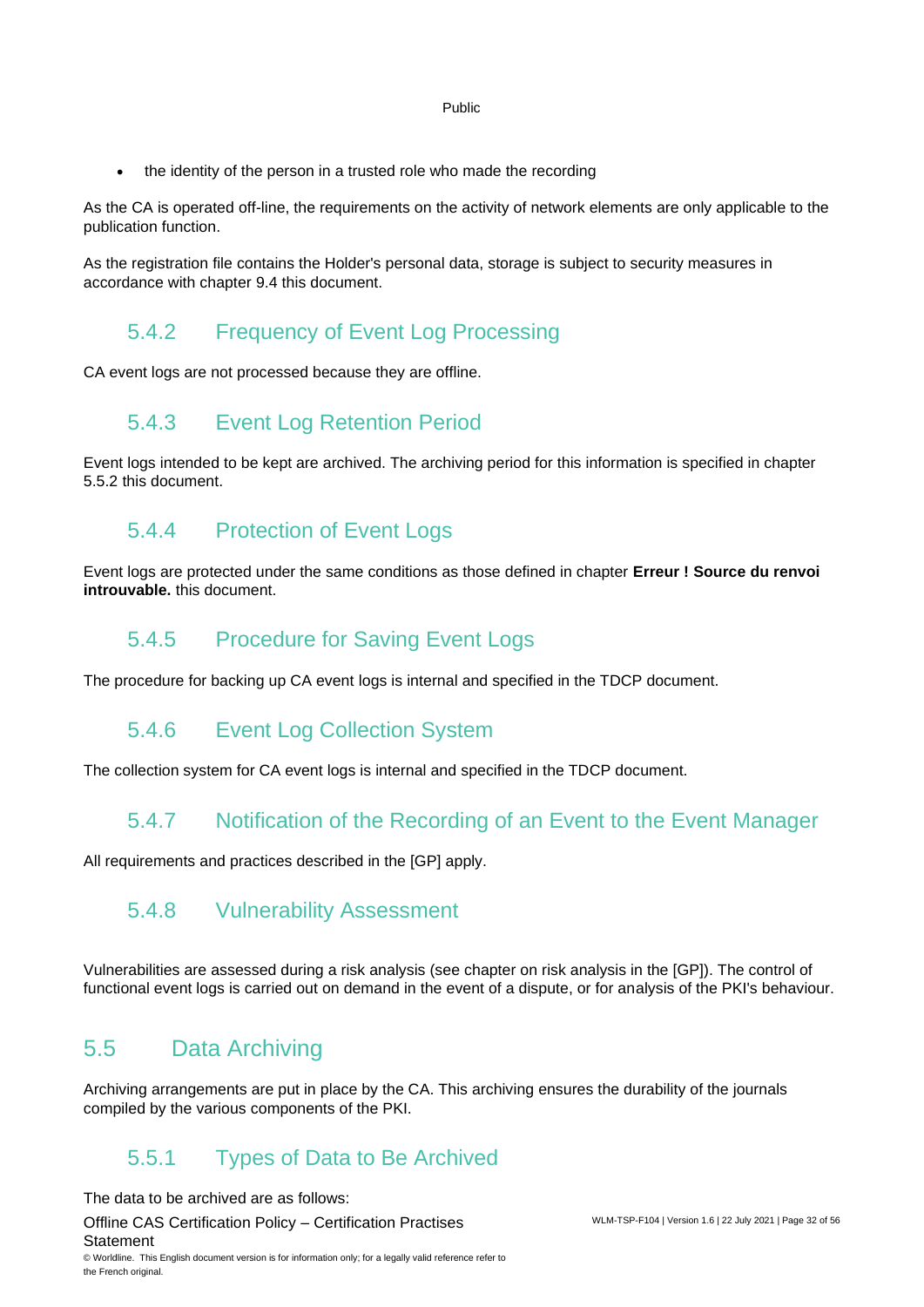- software (executable) and configuration files of computer equipment
- CP-CPSs
- TDCPs
- registration files
- the Certificates issued
- LARs and CRLs issued or published
- the various commitments signed by the Mediacert Committee
- <span id="page-32-0"></span>the event logs of the different PKI entities (see chapter [5.4.1\)](#page-30-1)

### 5.5.2 Archive Retention Period

The minimum retention periods are as follows:

| <b>Retention period</b>                                   | <b>Data</b>                                                                         |
|-----------------------------------------------------------|-------------------------------------------------------------------------------------|
| 5 years after the end of the CA's life                    | software (executable) and configuration files of<br>$\bullet$<br>computer equipment |
|                                                           | CP-CPSs                                                                             |
|                                                           | <b>TDCPs</b>                                                                        |
|                                                           | the Certificates issued<br>$\bullet$                                                |
|                                                           | LARs and CRLs issued or published<br>$\bullet$                                      |
|                                                           | the various commitments signed by<br>the<br>$\bullet$<br><b>Mediacert Committee</b> |
| 7 years after the expiry of the associated<br>Certificate | registration files<br>٠                                                             |
|                                                           | the elements of the Certificate life cycle<br>(generation, revocation, etc.)        |
| 10 years after their generation                           | Other audit data (e.g. system start-ups and shutdowns)                              |

### 5.5.3 Protection of Archives

The means of archive protection implemented by TSP Mediacert as part of its offline CAs differ according to the type of data.

Digital archives are protected by secure physical systems such as safes or strong cabinets whose accesses are controlled and protected in the same way as the activation data of CA private keys (see chapter 6.4.2).

Digital documentary archives are protected by a digital safe whose access is controlled by TSP Mediacert.

Offline CAS Certification Policy – Certification Practises **Statement** © Worldline. This English document version is for information only; for a legally valid reference refer to

the French original.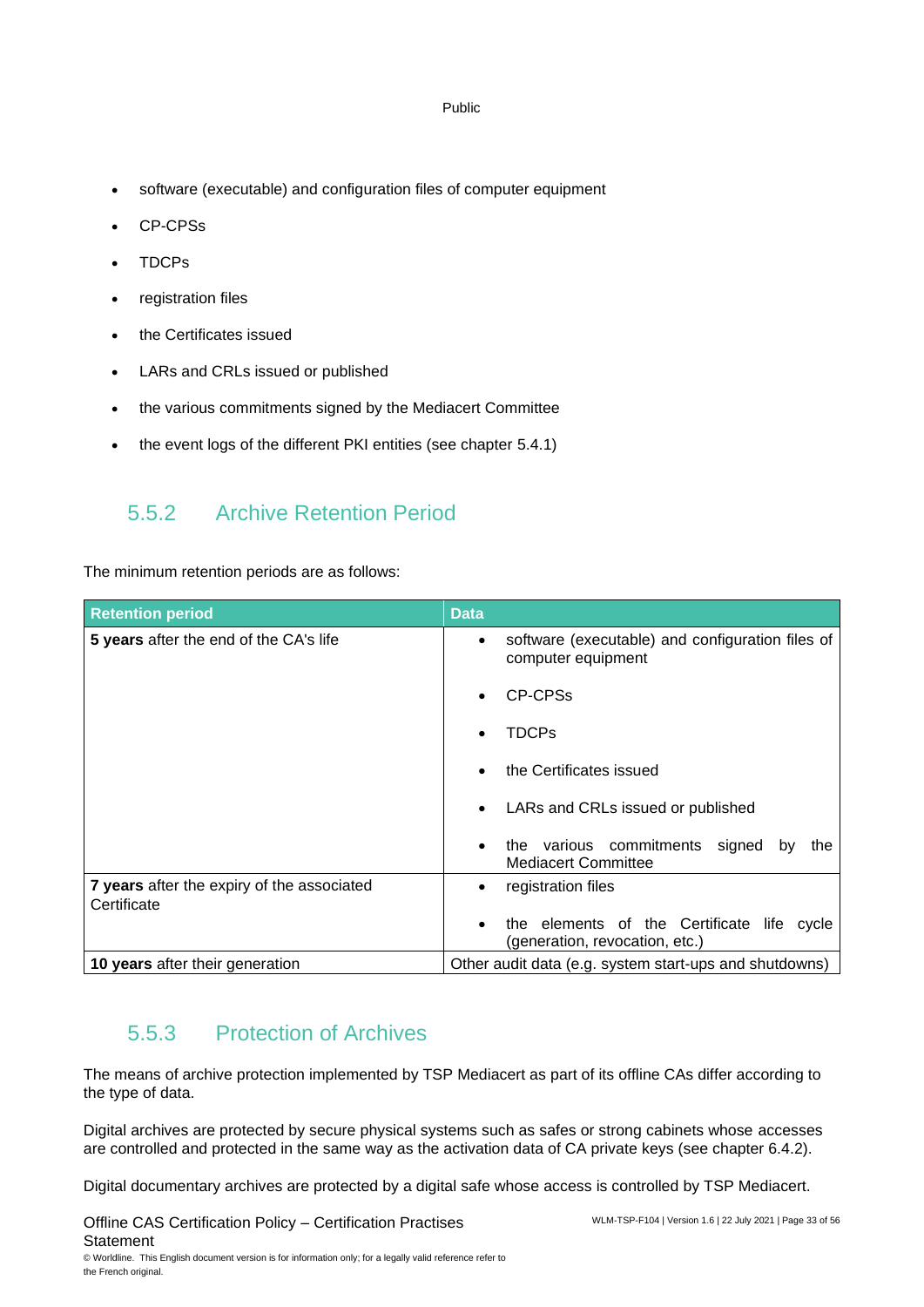Handwritten archives are protected by secure physical systems such as safes or strong cabinets, access to which is controlled by TSP Mediacert.

### 5.5.4 Archive Backup Procedure

Archive backup procedures are internal and are specified in the TDCP document.

### 5.5.5 Data Time Stamping Requirements

The clock of the CA systems is synchronized with a defined time source within the TDCP. This synchronization is performed before each use of these systems.

### 5.5.6 Archive Collection System

The CA event archive collection system is internal and is specified in the TDCP document.

### 5.5.7 Procedures for Retrieving and Verifying Archives

The procedure for retrieving CA archives is internal and is specified in the TDCP document. Access to the archives is subject to restrictions (see chapter 6.4.2).

<span id="page-33-0"></span>The archives will be made available in case of judicial requisition.

# 5.6 CA Key Change

The CA may not generate a Certificate with an end date later than the expiry date of the corresponding CA Certificate. For this purpose, the period of validity of the CA Certificate must be longer than that of the Certificates it signs.

With regard to the expiry date of this Certificate, its renewal will be requested within a period at least equal to the lifetime of the Certificates signed by the corresponding private key.

As soon as a new CA key pair is generated, only the new private key will be used to sign Certificates.

The previous Certificate remains usable to validate Certificates issued under this key until all Certificates signed with the corresponding private key have expired.

### <span id="page-33-1"></span>5.7 Recovery from Compromise and Disaster

### 5.7.1 Procedures for Reporting and Handling Incidents and **Compromises**

All requirements and practices described in the [GP] apply.

Offline CAS Certification Policy – Certification Practises **Statement** © Worldline. This English document version is for information only; for a legally valid reference refer to

the French original.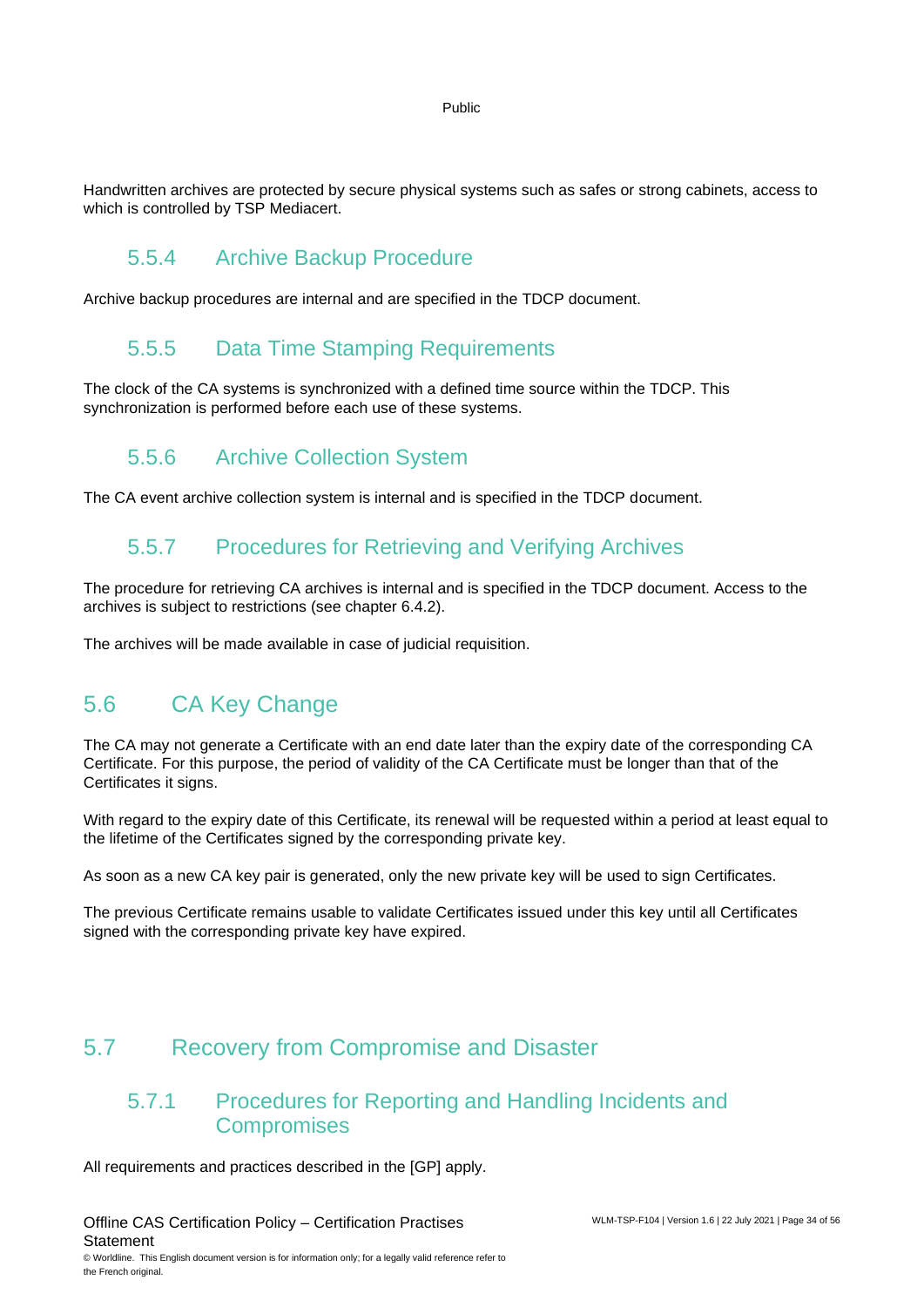In the case of a major incident, such as loss, suspicion of compromise, compromise, theft of the CA private key, the triggering event is the recognition of this incident at the PKI level. The person in charge of the TSP Mediacert must be informed immediately. He will then have to ensure that the anomaly is treated. If he considers that the incident is of a serious nature, he will request an immediate revocation of the Certificate. If this occurs, it will publish the information of revocation of the Certificate in the greatest urgency, or even immediately. It will do so via the TSP Mediacert public website and/or via e-mail notification to all customers. If any of the algorithms, or associated parameters, used by the CA or its Holders become insufficient for its remaining intended use, then the Head of the TSP Mediacert will publish the information via the public site and notify all of its affected customers by email. All relevant Certificates will then be revoked.

### 5.7.2 Recovery Procedures in Case of Corruption of IT Resources (hardware, software and/or data)

TSP Mediacert has a business continuity plan (see chapter 5.7.4) to meet the availability requirements of the various PKI functions arising from this CP-CPS, the CA's commitments in its own CP-CPS, in particular with regard to functions related to the publication and/or revocation of certificates. This plan is tested at least once every two (2) years.

### 5.7.3 Recovery Procedures in Case of Compromise of a Component's Private Key

The compromise of an infrastructure or component control key is treated as a disaster in the component's continuity plan (see chapter 4.7.2).

In the event of compromise of an Intermediate CA or TSU key, the corresponding Certificate will be immediately revoked: see chapter 4.9.

In the event of a compromise of the Root CA key, the TSP Mediacert will publicly indicate that Certificates and revocation information issued using that key may no longer be valid. The relevant Certificate will be immediately revoked: see chapter 4.9

### 5.7.4 Business Continuity Capabilities Following a Disaster

<span id="page-34-0"></span>All requirements and practices described in the [GP] apply.

# 5.8 Termination of activity affecting the CA

The cessation of activity may be total or partial (for example: cessation of activity for a given family of Certificates only).

The partial cessation of activity shall be progressive so that only the obligations referred to below are to be performed by the CA, or a third-party entity that takes over the activities, upon expiry of the last Certificate issued.

In the event of a total cessation of activity, the CA or, in the event of impossibility, any entity that would be substituted for it by virtue of a law, regulation, court decision or agreement previously concluded with such entity, shall ensure the revocation of the Certificates and the publication of the LAR / LCR in accordance with the commitments made in its CP-CPS. A cessation of activity plan is then applied by the CA concerned. This plan is regularly updated and includes the actions listed below.

The CA shall make the following arrangements in the event of separation:

Offline CAS Certification Policy – Certification Practises **Statement** © Worldline. This English document version is for information only; for a legally valid reference refer to the French original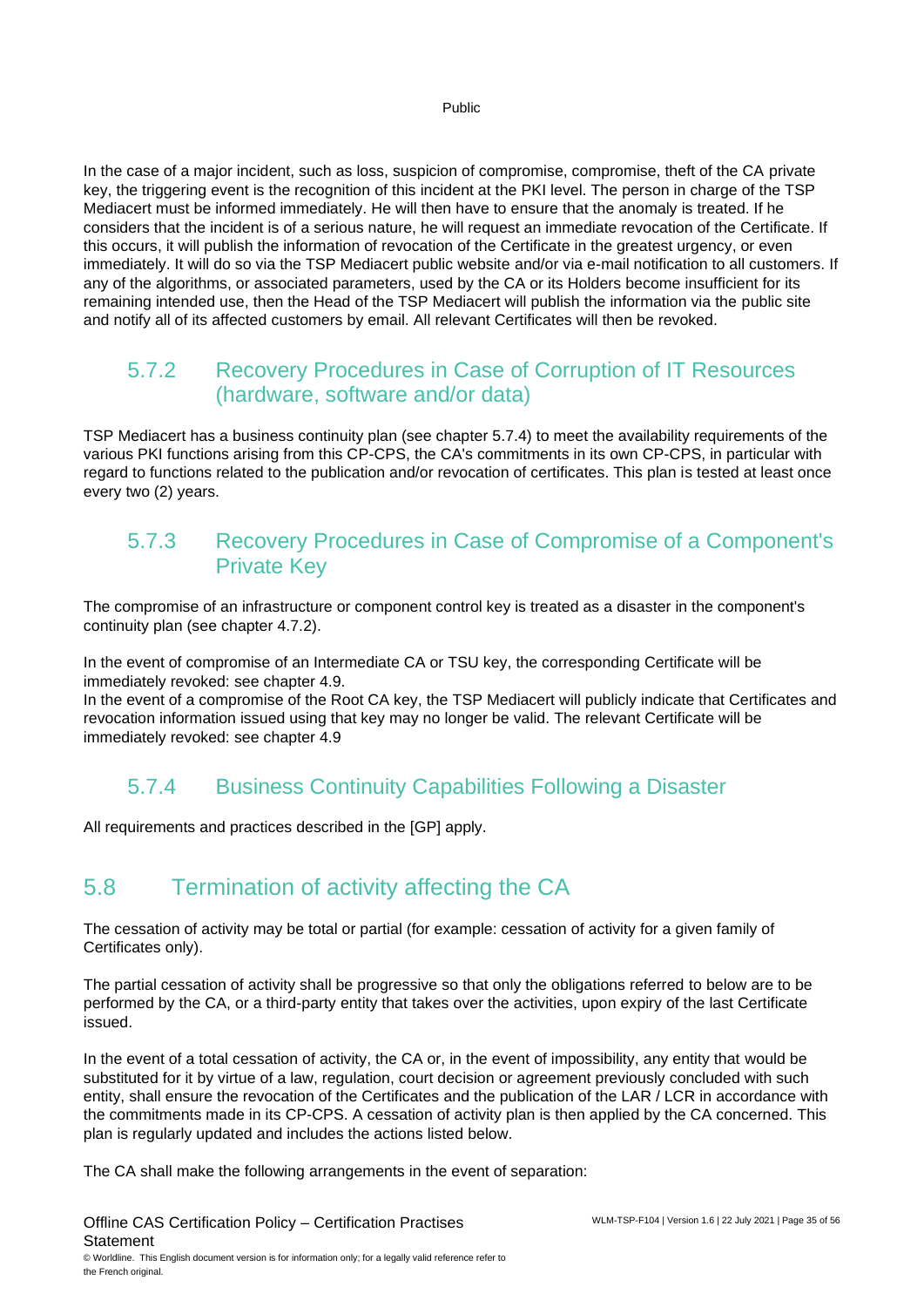- notification of affected entities
- the transfer of its obligations to Worldline France
- managing the revocation status for unexpired Certificates that have been issued

When the service is stopped, the CA will take the following measures:

- inform (for example by receipt) all holders of revoked or to be revoked Certificates, as well as their connecting entities if applicable
- refrain from transmitting the private key that enabled it to issue Certificates
- revoke its Certificate
- revoke all the Certificates it has signed, and which are still valid
- take all necessary measures to destroy it or render it inoperative (the nominal key and any backups)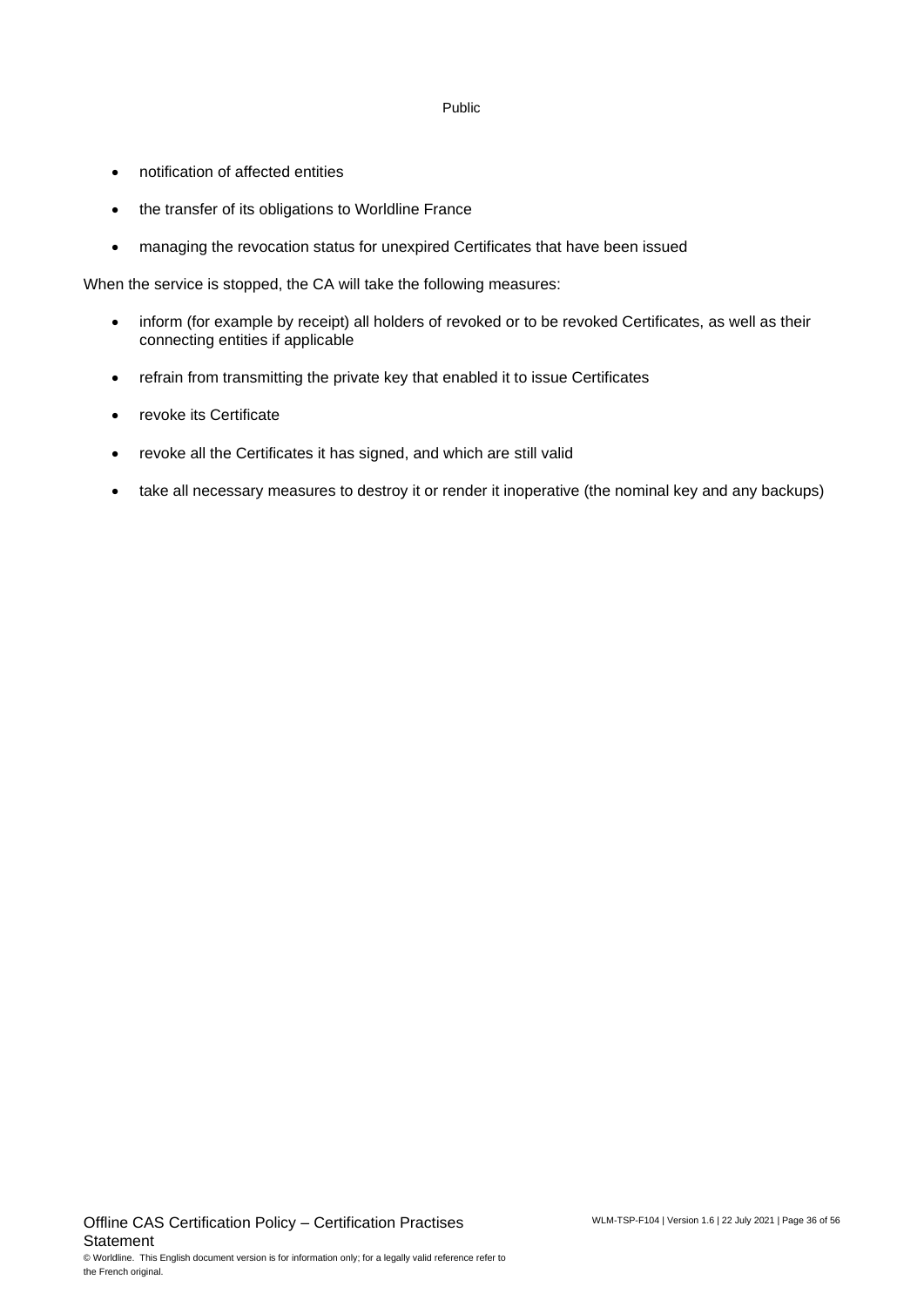# <span id="page-36-0"></span>6 Technical Security Measures

# <span id="page-36-1"></span>6.1 Generation and Installation of Key Pairs

### 6.1.1 Generation of Key Pairs

### 6.1.1.1 CA Key

All requirements and practices described in the [GP] apply.

The specific additional requirements and practices of this section also apply.

#### **Key ceremony**

[Root] The ceremony of generation of the keys of Root CA is carried out in the presence of a judicial officer or a trusted person independent of the management of TSP Mediacert.

#### **Cryptographic module**

CA signature keys are generated and implemented in a cryptographic module that has been security evaluated as defined in chapter [6.2.11](#page-39-1) this document.

### 6.1.1.2 Holders' Key

[Time-stamping][Trust] The keys associated with Certificates issued by the CA must be generated and used in a cryptographic module that has undergone a security assessment at least EAL4 of the common criteria repository (ISO/IEC 15408) and has been qualified at the level reinforced by ANSSI.

### 6.1.2 Transmission of the Private Key to its Owner

Not applicable.

### 6.1.3 Transmission of the Public Key to the CA

The public key is transmitted internally by the trusted operator who generated it during a key ceremony.

### 6.1.4 Transmission of the CA Public Key to Certificate Users

[Root] The Root CA public key is wrapped in a self-signed Root Certificate. Its distribution is accompanied by the digital digest of the Certificate as well as a statement that it is indeed a public key of the Root CA. The public key of the Root CA, as well as the corresponding information (certificate, digests, declaration of membership) can easily be retrieved by Certificate users via the TSP Mediacert website (see chapter2.2).

[Time-stamping][Trust] The public key of the CA is certified by the Root CA. It is published on the TSP Mediacert website (see chapter 2.2).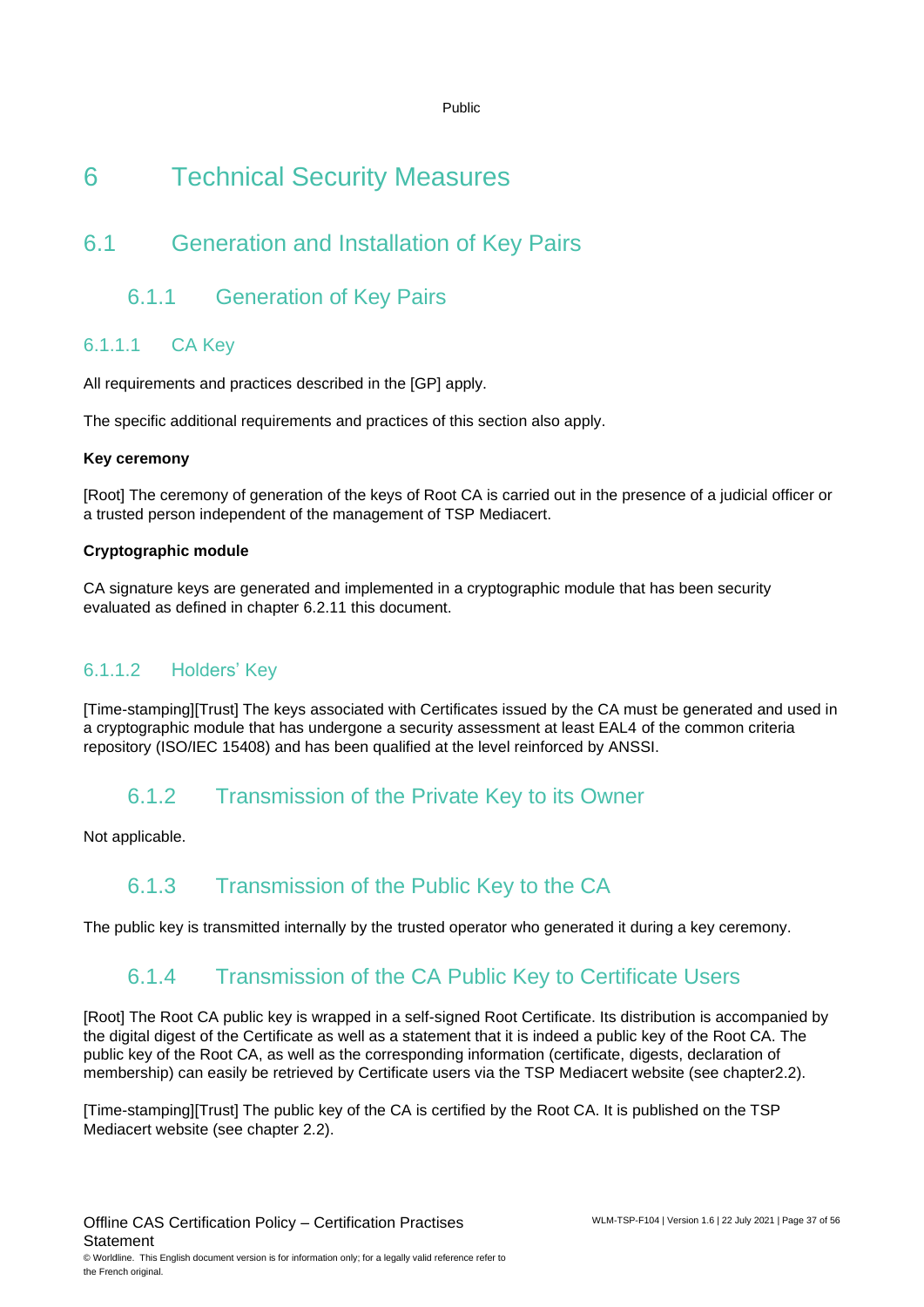### 6.1.5 Key Sizes

All requirements and practices described in the [GP] apply.

The specific additional requirements and practices defined below also apply.

### 6.1.5.1 CA Key Size

| <b>Scope of consolidation</b>                              | <b>Hash function</b> | <b>Algorithm</b> | <b>Size</b> |
|------------------------------------------------------------|----------------------|------------------|-------------|
| <b>Root CA "Mediacert Root</b><br>CA 2021"                 | <b>SHA256</b>        | <b>RSA</b>       | 4096 bits   |
| <b>Time-stamping CA</b>                                    | <b>SHA256</b>        | <b>RSA</b>       | 4096 bits   |
| <b>AC</b> Intermediate<br>« Mediacert Trust CA<br>$2021$ » | <b>SHA256</b>        | <b>RSA</b>       | 4096 bits   |

### 6.1.5.2 CA Key Size

| Scope of consolidation | <b>Hash function</b> | <b>Algorithm</b> | <b>Size</b> |
|------------------------|----------------------|------------------|-------------|
| <b>Intermediate CA</b> | SHA256               | <b>RSA</b>       | 4096 bits   |
| Delegate CA            | SHA256               | <b>RSA</b>       | 4096 bits   |
| ∣ TSU                  | SHA256               | <b>RSA</b>       | 2048 bits   |

### 6.1.6 Verification of the Generation of Key Pair Parameters and Their **Quality**

The Key pair generation equipment used to generate CA Key pair parameters is a cryptographic module configured to meet these requirements. The Key pairs can only be generated on a module that complies with this requirement, or at a higher cryptographic and security level.

### 6.1.7 Objectives of the Key Use

<span id="page-37-0"></span>The use of a Root CA and ICA private key and the associated Certificate is strictly limited to the signing of Certificates, CRLs / LARs (see chapter 1.4).

### 6.2 Security Measures for Private Key Protection and Cryptographic Modules

### 6.2.1 Standards and Security Measures for Cryptographic Modules

### 6.2.1.1 Standards for Cryptographic Modules

CA signature keys are generated and implemented in a secure cryptographic module that meets the qualification level defined in chapter 6.2.11 of this document.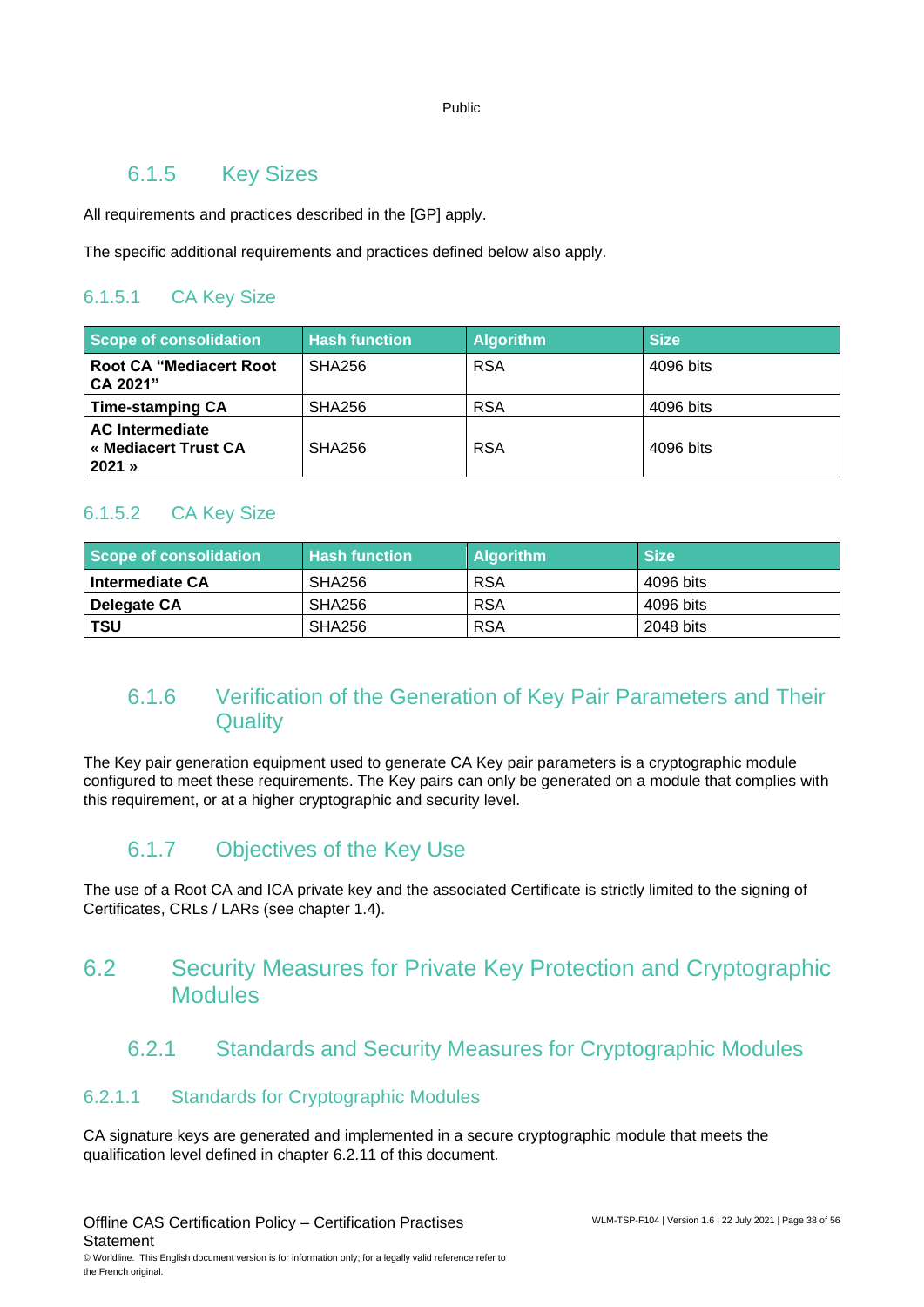### 6.2.1.2 Security Measures for Cryptographic Modules

TSP Mediacert ensures the physical and software security of the cryptographic modules used. In particular, it hosts this equipment in controlled access areas and offline. TSP Mediacert ensures the security of cryptographic modules throughout their lifecycle, in particular, during their installation, key ceremonies and use, until their end of life.

### 6.2.2 Private Key Control by Several People

All requirements and practices described in the [GP] apply.

In addition, the CA's private signing keys are controlled by trusted personnel (holders of PKI secrets) and through a tool implementing the sharing of secrets.

### 6.2.3 Private Key Escrow

All requirements and practices described in the [GP] apply.

### 6.2.4 Backup Copy of the Private Key

All requirements and practices described in the [GP] apply.

In addition, as the private keys of CAs governed by this CP-CPS are not permanently activated within the cryptographic module, these private keys are backed up outside a cryptographic module. This backup copy is made in encrypted form and with an integrity control mechanism. The encryption used provides a level of security equivalent to or greater than the storage within the cryptographic module and, in particular, is based on an algorithm, key length and operating mode capable of resisting cryptanalytic attacks for at least the lifetime of the key thus protected. Encryption and decryption operations are performed within the cryptographic module in such a way that CA private keys are at no time in clear text outside the cryptographic module. The storage media for backup copies are stored in a safe. The control of encryption/decryption operations complies with the requirements of chapter 6.2.2.

### 6.2.5 Archiving the Private Key

All requirements and practices described in the [GP] apply.

### 6.2.6 Transfer of the Private Key to / from the Cryptographic Module

The transfer to / from the cryptographic module is only done for the generation of backup copies. This is done in encrypted format, in accordance with the requirements of chapter 6.2.4.

### 6.2.7 Storage of the Private Key in a Cryptographic Module

The storage of private keys of CAs governed by this CP-CPS is carried out in the same way as the storage of backup keys (see chapter **Erreur ! Source du renvoi introuvable.**).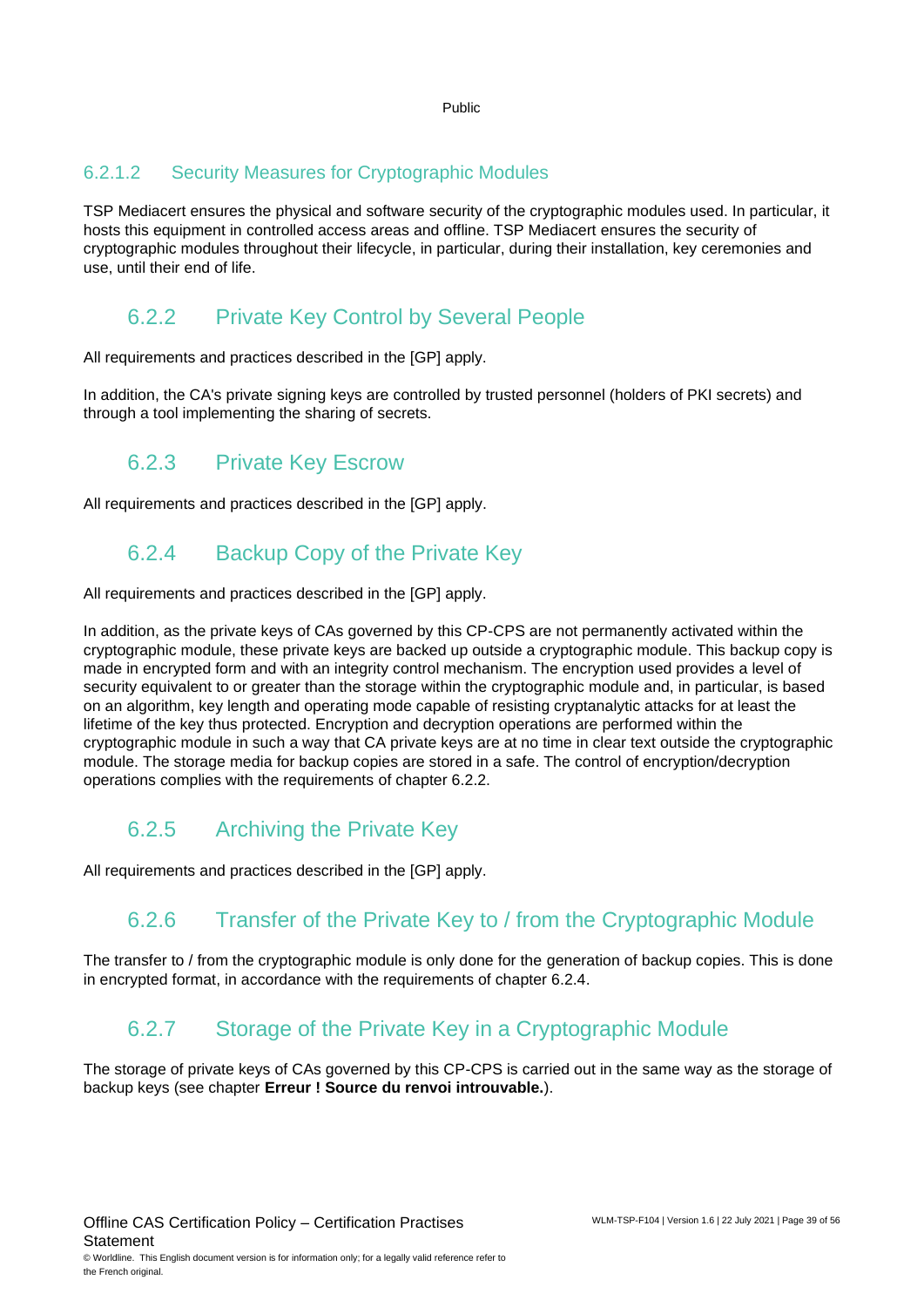### 6.2.8 Method of Activating the Private Key

The activation of CA private keys is done in a cryptographic module and is controlled via activation data (see chapter [6.4\)](#page-40-0). Since the private key is deactivated after each cryptographic operation (see chapter [6.2.9\)](#page-39-2), a quorum of secret holders must be present in order to activate the key before each operation.

# <span id="page-39-2"></span>6.2.9 Method of Activating the Private Key

The CA private key is disabled after each cryptographic operation by resetting the cryptographic module.

# 6.2.10 Method of Destroying Private Keys

The permanent destruction of a CA private key is achieved by destroying the means of restoring the private key:

- the destruction of the private key and all backup copies, and
- <span id="page-39-1"></span>the destruction of the means of activating the private key.

### 6.2.11 Qualification Level of the Cryptographic Module and Signature Creation Devices

The cryptographic module used by the Root CA governed by this CP-CPS has undergone a security evaluation at FIPS 140-2 level 3.

[Time-stamping] In addition, the cryptographic module used by the Time-stamping Service must be subject to a security evaluation of at least EAL4 level of the common criteria reference system (ISO/IEC 15408) and qualified by ANSSI.

# <span id="page-39-0"></span>6.3 Other Aspects of Key Pair Management

### 6.3.1 Public Key Archiving

CA public keys and public keys included in issued Certificates are archived for the period specified in [5.5.2.](#page-32-0)

### 6.3.2 Lifetimes of Key Pairs and Certificates

### 6.3.2.1 Lifetimes of CA Key Pairs and Certificates

[Root] The Root CA key and the associated Certificate have a lifetime of twenty (20) years.

[Time-stamping][Trust] The CA key and the associated Certificate have a lifetime of ten (10) years.

### 6.3.2.2 Life Expectancy of Key Pairs and Holder Certificates

The end of validity of a CA Certificate must be after the end of the life of the Certificates it issues.

[Root] Intermediate CA keys and Certificates issued by the Root CA have a maximum life of ten (10) years.

the French original.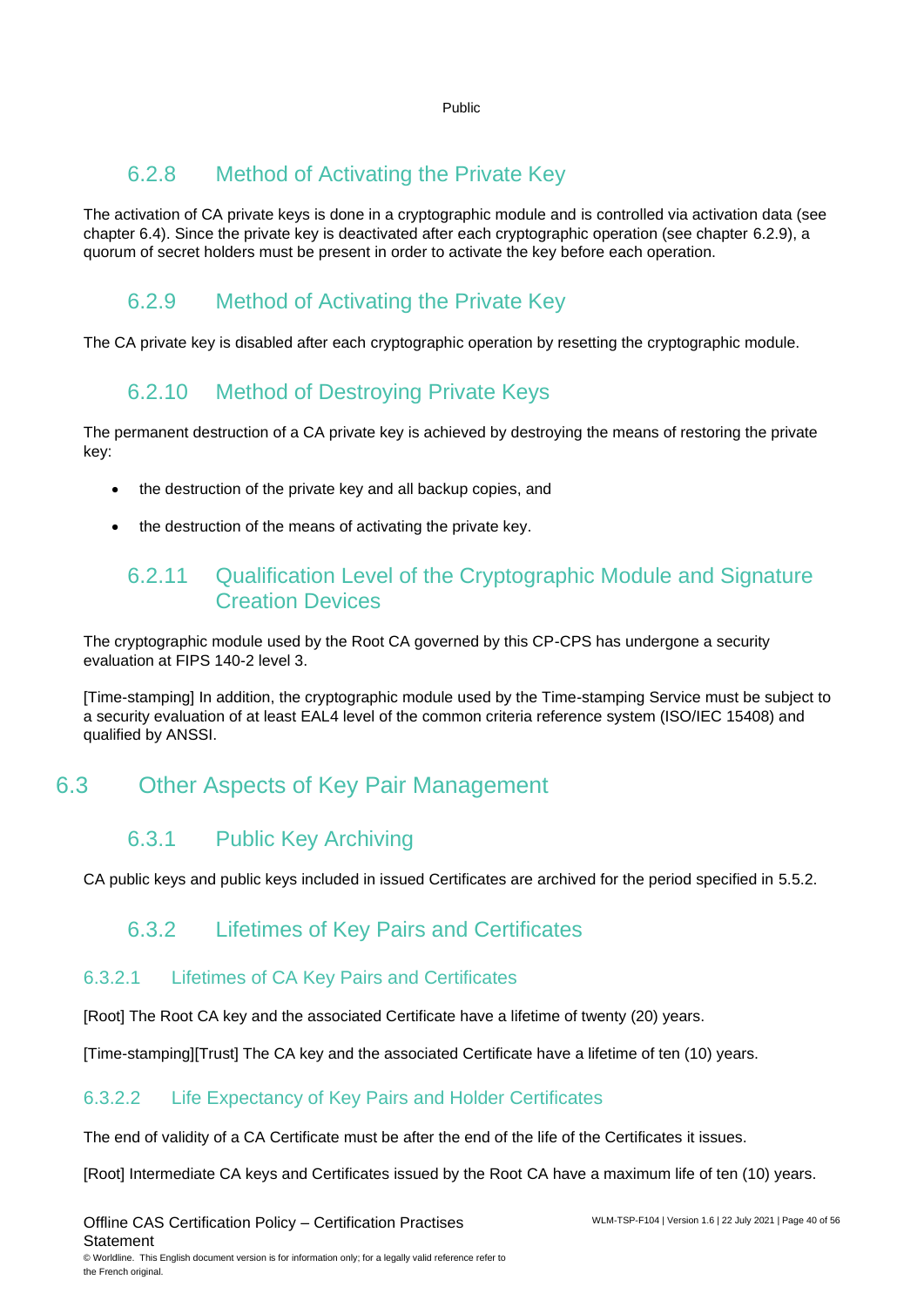[Time-stamping] The TSU keys have a lifetime of 1 year. The associated Certificates have a lifetime of 3 years.

[Trust] The Delegate CA keys, and the CA Trust Certificates issued by the trust CA have a maximum life of ten (10) years.

### <span id="page-40-0"></span>6.4 Activation Data

### 6.4.1 Generation and Installation of Activation Data

All requirements and practices described in the [GP] apply.

### 6.4.2 Activation Data Protection

All requirements and practices described in the [GP] apply.

### 6.4.3 Other Aspects Related to Activation Data

Not applicable.

### <span id="page-40-1"></span>6.5 Computer System Security Measures

### 6.5.1 Technical Security Requirements Specific to Computer Systems

All requirements and practices described in the [GP] apply.

In addition, since the CAs within the scope of this document are operated off-line, certain security measures from the [GP] are applicable only to certain specific CA functions. For example, network security measures are applicable to the publication function but not to the Certificate generation function.

### 6.5.2 Qualification Level of Computer Systems

Not applicable.

### <span id="page-40-2"></span>6.6 Security Measures Related to System Development

### 6.6.1 Measures Related to Safety Management

All developments carried out by the TSP Mediacert and impacting the PKI are documented and carried out via a process in order to ensure their quality. The system configuration of the PKI components and any modifications and upgrades are documented and controlled. In addition, TSP Mediacert operates a partitioning between development, testing, pre-production and production environments. This ensures a quality production start.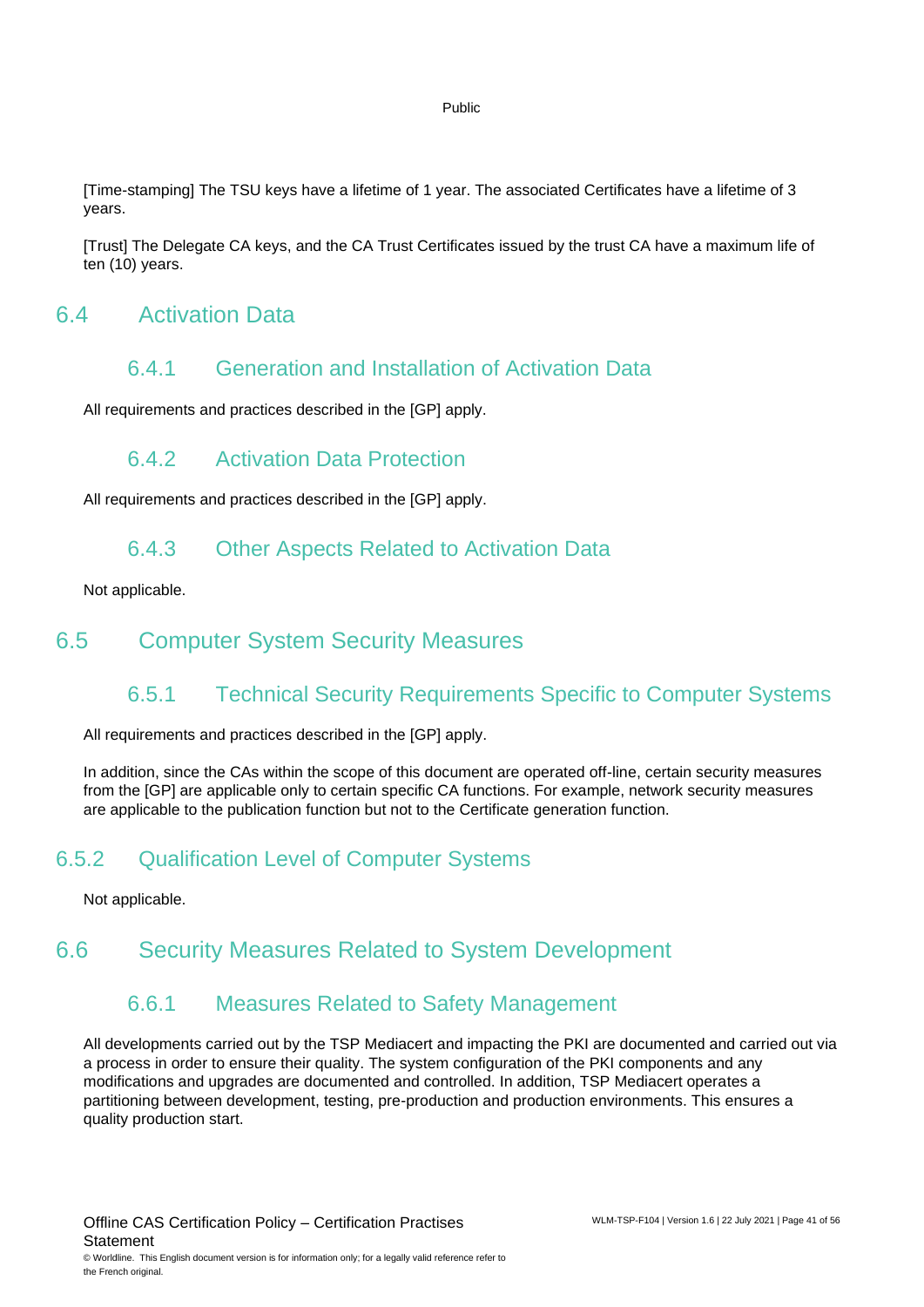### 6.6.2 Level of Security Assessment of the Life Cycle of Systems

Any significant system evolution of a PKI component is tested and validated before deployment. These operations are carried out by trusted personnel.

### <span id="page-41-0"></span>6.7 Network Security Measures

CAs within the scope of this CP-CPS are offline CAs. They do not have entry or exit access to the public network. However, the requirements of the [GP] remain applicable to publication functions.

# <span id="page-41-1"></span>6.8 Time-stamping / Dating System

CAs within the scope of this CP-CPS are offline CAs. Their clock is manually synchronized before any use. However, the requirements of the [GP] remain applicable to publication functions.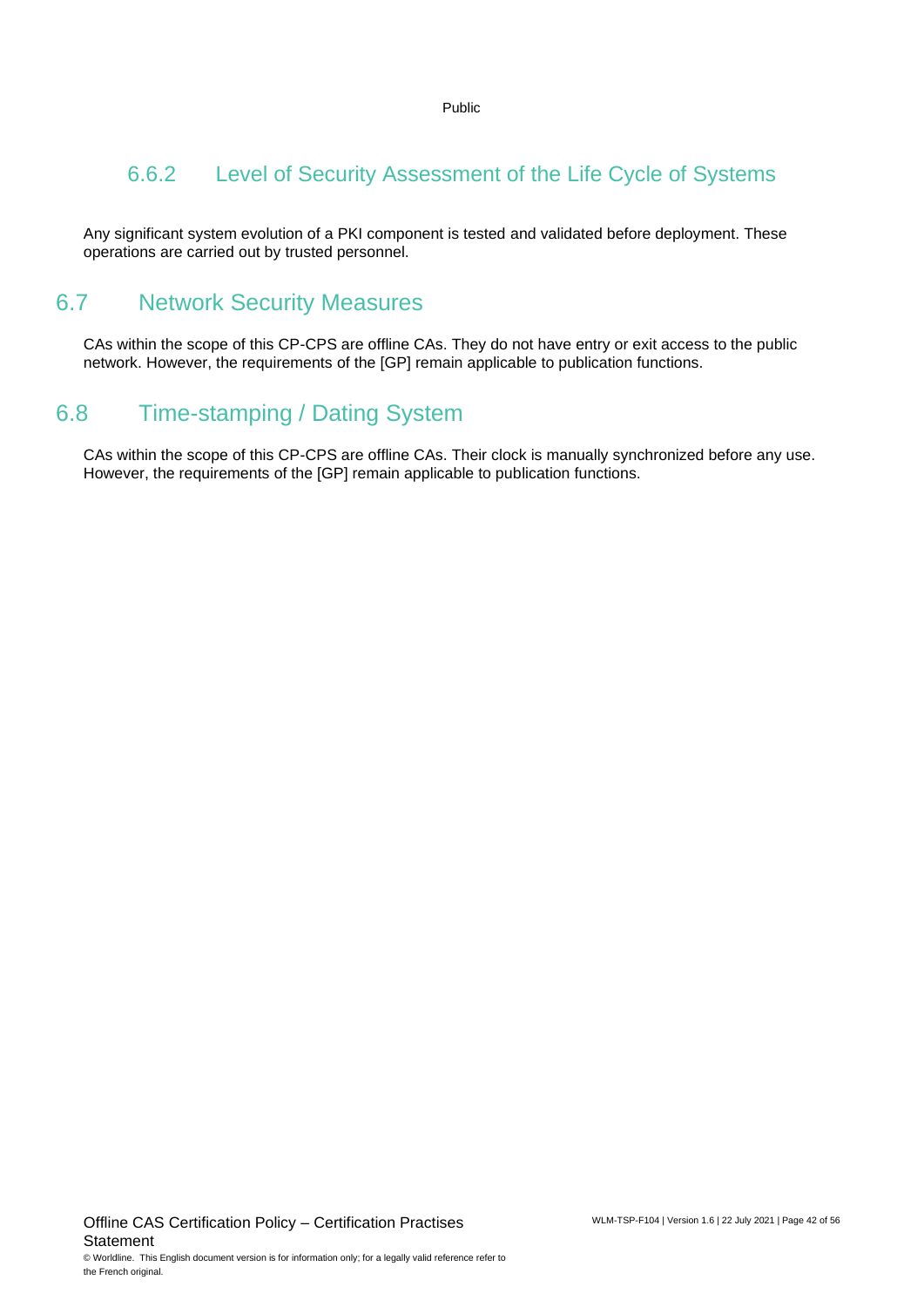# <span id="page-42-0"></span>7 Certificate and CRL Profile

# <span id="page-42-1"></span>7.1 Certificate Profiles

### 7.1.1 Root CA Certificates "Mediacert Root CA 2021"

### 7.1.1.1 Certificate Base Fields

The following table shows the basic fields:

| <b>Field</b>                   | <b>Value</b>                                                                                                                        |  |  |
|--------------------------------|-------------------------------------------------------------------------------------------------------------------------------------|--|--|
| <b>Version</b>                 | 2 (for version 3)                                                                                                                   |  |  |
| <b>SerialNumber</b>            | Automatically generated during the Key Ceremony                                                                                     |  |  |
| <b>Signature</b>               | Sha256WithRSAEncryption                                                                                                             |  |  |
| <b>Issuer</b>                  | $CN =$ Mediacert Root CA 2021<br>$\bullet$<br>$Q =$ Worldline France<br>$OU = 0002 509750105$<br>$\bullet$<br>$C = FR$<br>$\bullet$ |  |  |
| <b>Subject</b>                 | Same as issuer (Self-signed certificate)                                                                                            |  |  |
| Validity                       | notBefore: date of creation<br>$\bullet$<br>notAfter: notBefore + 20 years<br>$\bullet$                                             |  |  |
| <b>Subject Public Key Info</b> | RSA 4096 bits                                                                                                                       |  |  |

### 7.1.1.2 Certificate Extensions

The following table shows the extensions:

| <b>Field</b>                            | <b>OID</b> | <b>Criticality   Value</b> |                                                                              |
|-----------------------------------------|------------|----------------------------|------------------------------------------------------------------------------|
| <b>Subject Key</b><br><b>Identifier</b> | 2.5.29.14  | No                         | [RFC 5280] method [0]: public key identifier contained in the<br>Certificate |
| <b>Key Usage</b>                        | 2.5.29.15  | Yes                        | keyCertSign, CRLSign                                                         |
| <b>Basic</b><br><b>Constraint</b>       | 2.5.29.19  | No                         | CA: true<br>Maximum Path Length: absent                                      |

### 7.1.2 Certificate CA Intermediate Trust

### 7.1.2.1 Certificate Base Fields

The following table shows the basic fields: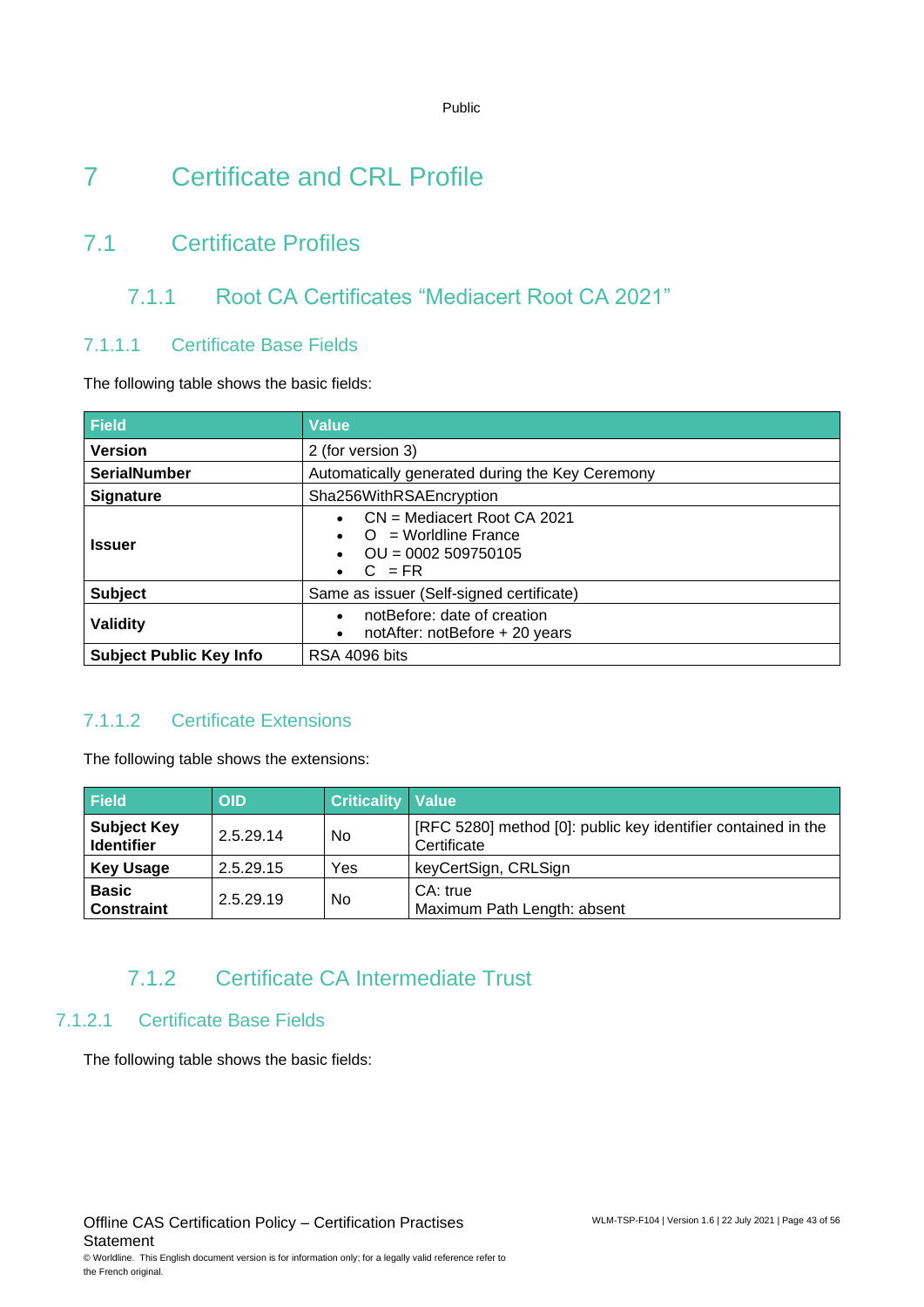| <b>Field</b>                   | <b>Value</b>                                                                                                                                                 |  |  |
|--------------------------------|--------------------------------------------------------------------------------------------------------------------------------------------------------------|--|--|
| <b>Version</b>                 | 2 (for version 3)                                                                                                                                            |  |  |
| <b>SerialNumber</b>            | Automatically generated during the Key Ceremony                                                                                                              |  |  |
| <b>Signature</b>               | Sha256WithRSAEncryption                                                                                                                                      |  |  |
| <b>Issuer</b>                  | $CN =$ Mediacert Trust CA 2021<br>$Q =$ Worldline France<br>$OU = 0002509750105$<br>$C = FR$<br>$\bullet$<br>(optional) SNU = Unique serial number of $DN^1$ |  |  |
| <b>Subject</b>                 | Same as issuer (Self-signed certificate)                                                                                                                     |  |  |
| Validity                       | 21 notBefore: creation date<br>notAfter: notBefore + 10 years<br>$\bullet$                                                                                   |  |  |
| <b>Subject Public Key Info</b> | RSA 4096 bits                                                                                                                                                |  |  |

The CA ensures that the CN of the Intermediate Trust CA is unique.

### 7.1.2.2 Certificate Extensions

The following table shows the extensions:

| <b>Field</b>                                  | <b>OID</b>        | <b>Criticality</b> | <b>Value</b>                                                                                                                 |
|-----------------------------------------------|-------------------|--------------------|------------------------------------------------------------------------------------------------------------------------------|
| <b>Authority Key</b><br><b>Identifier</b>     | 2.5.29.35         | No                 | [RFC 5280] method [0] : public key identifier<br>of the issuer CA                                                            |
| <b>Subject Key Identifier</b>                 | 2.5.29.14         | No.                | [RFC 5280] method [0]: public key identifier<br>contained in the Certificate                                                 |
| <b>Key Usage</b>                              | 2.5.29.15         | Yes                | keyCertSign, CRLSign                                                                                                         |
| <b>Certificate Policies</b>                   | 2.5.29.32         | No.                | Policy Identifier: anyPolicy (2.5.29.32.0)<br>policy Qualifier Id: 1.3.6.1.5.5.7.2.1<br>qualifier: https://www.mediacert.com |
| <b>Basic Constraint</b>                       | 2.5.29.19         | No                 | CA: true<br>Maximum Path Length: 1                                                                                           |
| <b>CRL Distribution</b><br><b>Points</b>      | 2.5.29.31         | No.                | fullName:<br>$\bullet$<br>http://www.mediacert.com/rootCA2021/rootC<br>A2021.crl<br>reason: Absent<br>cRLIssuer: Absent      |
| <b>Authority Information</b><br><b>Access</b> | 1.3.6.1.5.5.7.1.1 | No.                | accessMethod: id-ad-calssuers<br>accessLocation:<br>http://www.mediacert.com/rootCA2021/rootC<br>A2021.crt                   |

SERIALNUMBER =

<sup>1</sup> This SERIALNUMBER is used to differentiate the different ACTs. This is a counter incremented each time a new ACT is issued. It is constructed as follows:

<sup>• 1:</sup> represents Technical Certification Authority 1

<sup>• 2:</sup> represents the Technical Certification Authority 2

<sup>•…</sup>

Offline CAS Certification Policy – Certification Practises **Statement** It is not mandatory. The choice of its insertion is free to the decision maker.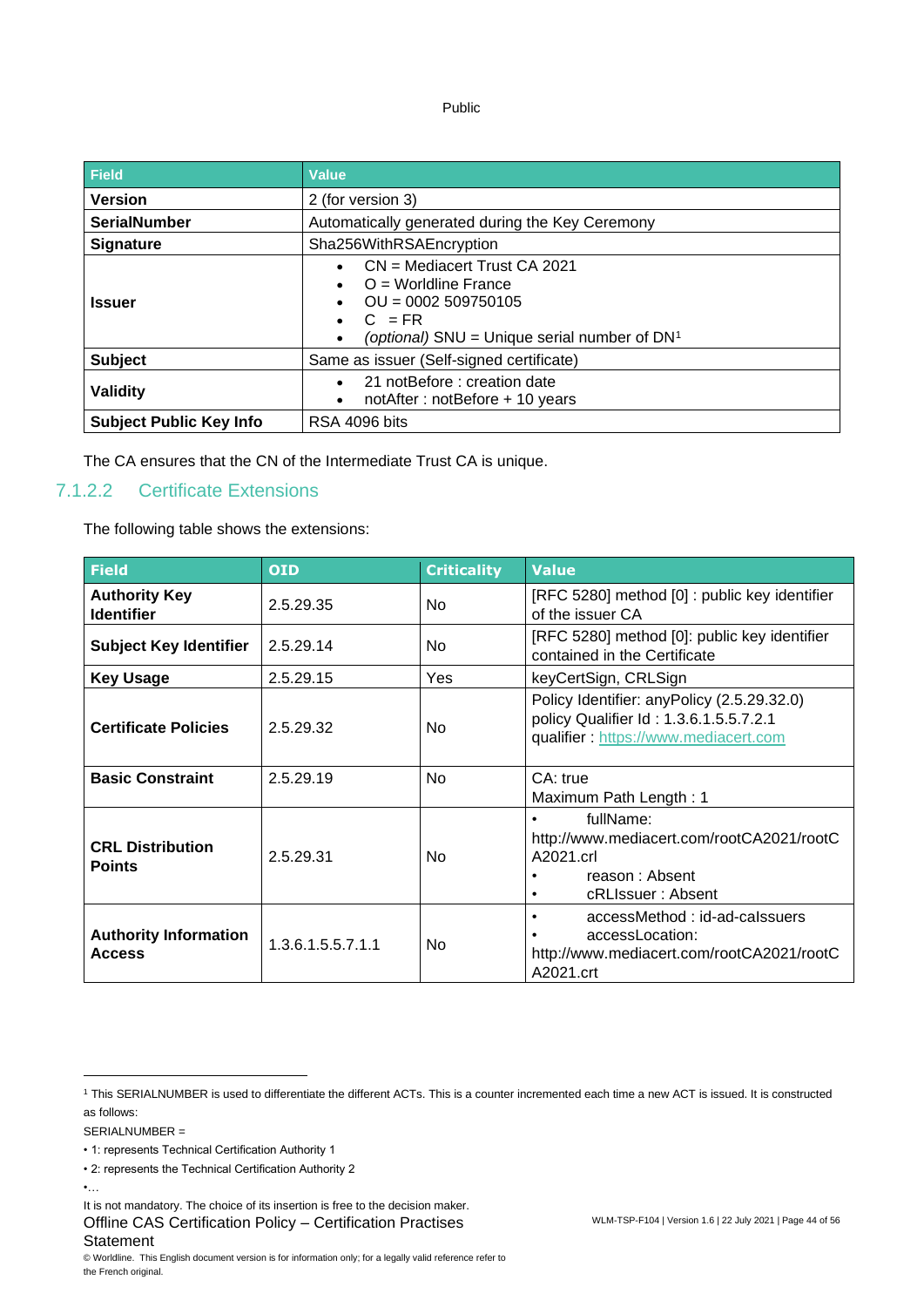# 7.1.3 Certificate for Time-stamping CA

### 7.1.3.1 Certificate Base Fields

The following table shows the basic fields:

| Field                          | <b>Value</b>                                                                                                                                                            |  |  |
|--------------------------------|-------------------------------------------------------------------------------------------------------------------------------------------------------------------------|--|--|
| <b>Version</b>                 | 2 (for version 3)                                                                                                                                                       |  |  |
| <b>SerialNumber</b>            | Automatically generated during the Key Ceremony                                                                                                                         |  |  |
| <b>Signature</b>               | Sha256WithRSAEncryption                                                                                                                                                 |  |  |
| <b>Issuer</b>                  | $CN =$ Mediacert Root CA 2021<br>$O =$ Worldline France<br>$OU = 0002509750105$<br>$C = FR$<br>CN = Mediacert Timestamp CA 2021.<br>$\bullet$<br>$Q =$ Worldline France |  |  |
| <b>Subject</b>                 | $OR = 0002509750105$<br>$C = FR$                                                                                                                                        |  |  |
| <b>Validity</b>                | notBefore: creation date<br>notAfter: notBefore + 10 years                                                                                                              |  |  |
| <b>Subject Public Key Info</b> | RSA 4096 bits                                                                                                                                                           |  |  |

### 7.1.3.2 Certificate Extensions

The following table shows the extensions:

| Field                                                   | <b>OID</b>           | <b>Criticality</b> | <b>Value</b>                                                                                                                                            |  |
|---------------------------------------------------------|----------------------|--------------------|---------------------------------------------------------------------------------------------------------------------------------------------------------|--|
| <b>Authority Key</b><br><b>Identifier</b>               | 2.5.29.35            | <b>No</b>          | [RFC 5280] method [0]: public key identifier of the<br>issuing CA                                                                                       |  |
| <b>Subject Key</b><br><b>Identifier</b>                 | 2.5.29.14            | <b>No</b>          | [RFC 5280] method [1]: public key identifier contained<br>in the Certificate                                                                            |  |
| <b>Key Usage</b>                                        | 2.5.29.15            | Yes                | keyCertSign, CRLSign                                                                                                                                    |  |
| <b>Certificate</b><br><b>Policies</b>                   | 2.5.29.32            | No.                | Policy Identifier: any Policy (2.5.29.32.0)<br>Policy Qualifier Id: 1.3.6.1.5.5.7.2.1<br>$\bullet$<br>Qualifier: https://www.mediacert.com<br>$\bullet$ |  |
| <b>Basic</b><br><b>Constraint</b>                       | 2.5.29.19            | No.                | CA: true<br>$\bullet$<br>Maximum Path Length: 0<br>$\bullet$                                                                                            |  |
| CRL<br><b>Distribution</b><br><b>Points</b>             | 2.5.29.31            | N <sub>0</sub>     | fullName:<br>$\bullet$<br>http://www.mediacert.com/rootCA2018/rootCA2<br>018.crl<br>reason: Absent<br>$\bullet$<br>cRLIssuer: Absent<br>$\bullet$       |  |
| <b>Authority</b><br><b>Information</b><br><b>Access</b> | 1.3.6.1.5.5.7.1<br>1 | <b>No</b>          | accessMethod: id-ad-calssuers<br>$\bullet$<br>accessLocation:<br>$\bullet$<br>http://www.mediacert.com/rootCA2018/rootCA2<br>018.crt                    |  |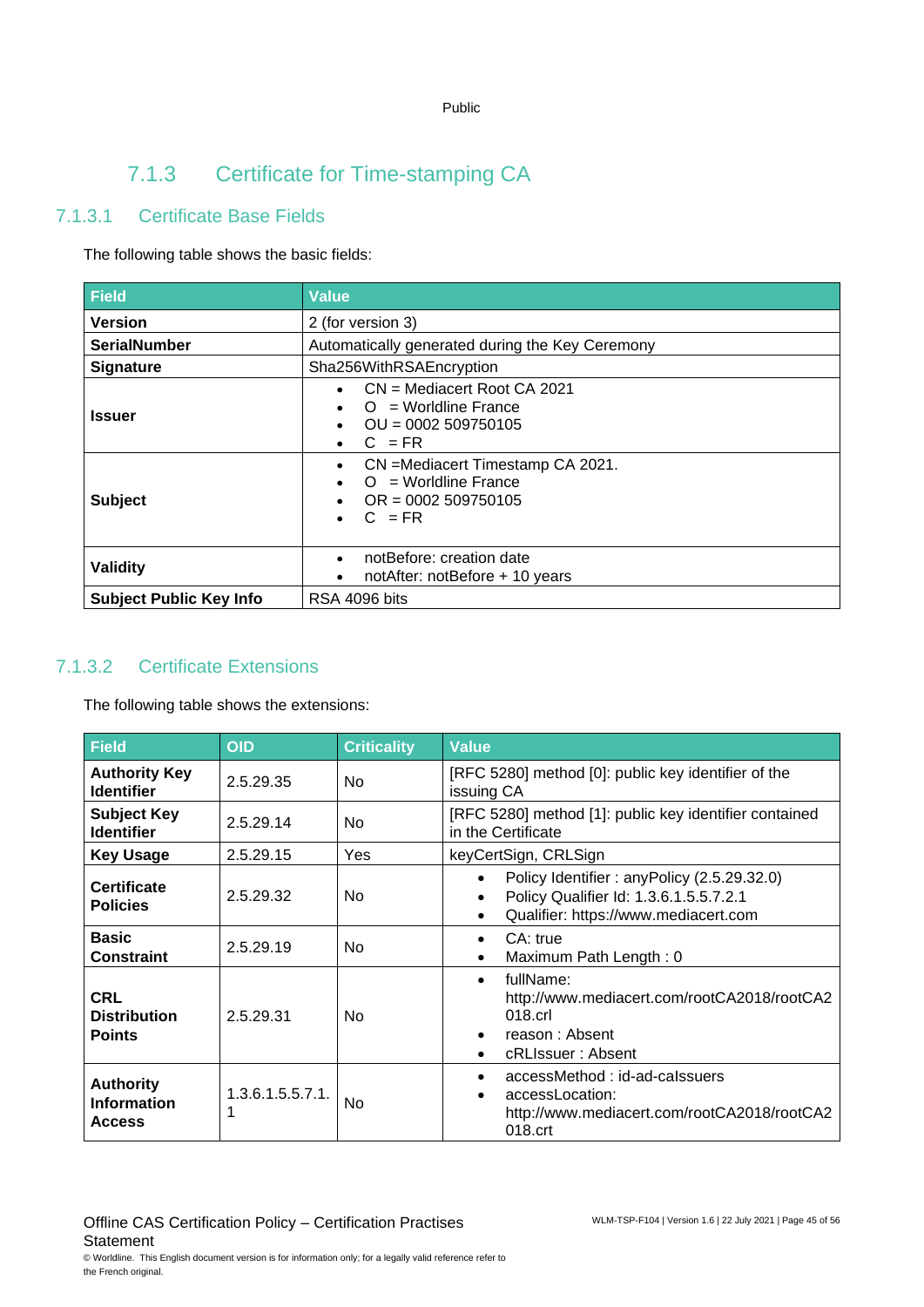### 7.1.4 Time-stamping Certificates

### 7.1.4.1 Certificate Base Fields

The following table shows the basic fields:

| <b>Field</b>                    | <b>Value</b>                                                                                                                                                                                                                  |
|---------------------------------|-------------------------------------------------------------------------------------------------------------------------------------------------------------------------------------------------------------------------------|
| <b>Version</b>                  | 2 (for version 3)                                                                                                                                                                                                             |
| <b>SerialNumber</b>             | Automatically generated by the issuing CA                                                                                                                                                                                     |
| <b>Signature</b>                | Sha256WithRSAEncryption                                                                                                                                                                                                       |
| <b>Issuer</b><br><b>Subject</b> | CN = Mediacert Timestamp CA 2021<br>$O =$ Worldline France<br>$OU = 0002509750105$<br>$C = FR$<br>$\bullet$<br>$CN = UHxxx$<br>$\bullet$<br>$O =$ Worldline France<br>$\bullet$<br>$OI = SI:FR-509750105$<br>$\bullet$ C = FR |
| <b>Validity</b>                 | notBefore: creation date<br>$\bullet$<br>notAfter: notBefore + 3 years<br>$\bullet$                                                                                                                                           |
| <b>Subject Public Key Info</b>  | RSA 2048 bits                                                                                                                                                                                                                 |

The CA ensures that the CN of the TU is unique by specifying the year of issue and the location of use of the TU certificate by replacing xxx with "YEAR-11v\_1", "YEAR-12v\_1", "YEAR-11s\_1", "YEAR-12s\_1". If several certificates for the same timestamp unit must be issued in the same year, an increment for each new request is made, for example for the first certificate  $CN = UH2021-11v$  1, for the second certificate issued in the same year for the same TU CN =  $UH2021-11v_2$ , etc. . .

### 7.1.4.2 Certificate Extensions

The following table shows the extensions: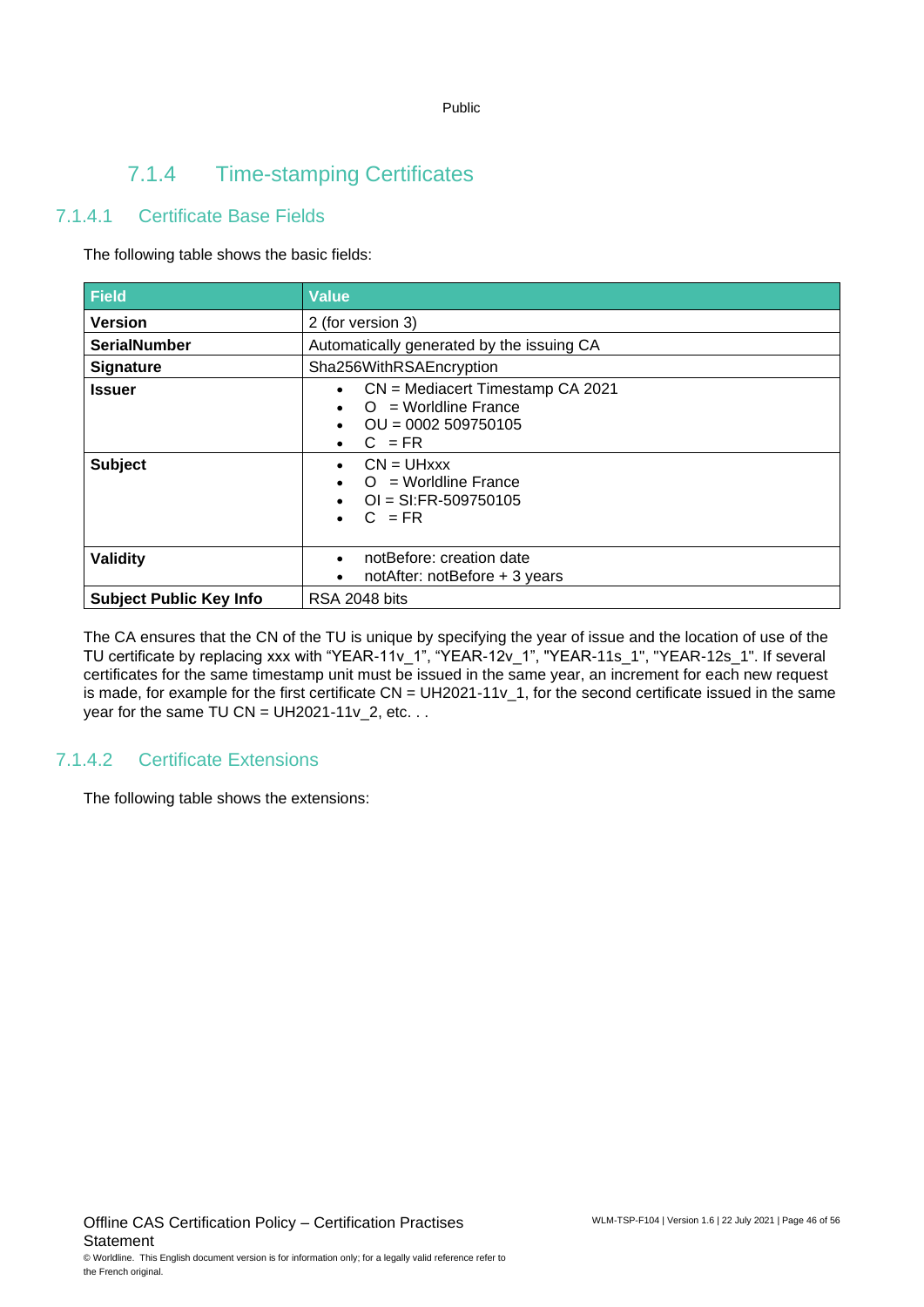| . .<br>× | ۰, | ı |
|----------|----|---|

| Field                                                   | <b>OID</b>            | <b>Criticality</b> | <b>Value</b>                                                                                                                                                           |  |
|---------------------------------------------------------|-----------------------|--------------------|------------------------------------------------------------------------------------------------------------------------------------------------------------------------|--|
| <b>Authority Key</b><br><b>Identifier</b>               | 2.5.29.35             | <b>No</b>          | [RFC 5280] method [0]: public key identifier of the<br>issuing CA                                                                                                      |  |
| <b>Subject Key</b><br><b>Identifier</b>                 | 2.5.29.14             | <b>No</b>          | [RFC 5280] method [1]: public key identifier contained<br>in the Certificate                                                                                           |  |
| <b>Key Usage</b>                                        | 2.5.29.15             | Yes, it is.        | keyCertSign, CRLSign                                                                                                                                                   |  |
| <b>Certificate</b><br><b>Policies</b>                   | 2.5.29.32             | <b>No</b>          | Policy Identifier: anyPolicy (2.5.29.32.0)<br>Policy Qualifier Id: 1.3.6.1.5.5.7.2.1<br>$\bullet$<br>Qualifier: https://www.mediacert.com                              |  |
| <b>Basic</b><br><b>Constraint</b>                       | 2.5.29.19             | <b>No</b>          | CA: true<br>$\bullet$<br>Maximum Path Length: 0                                                                                                                        |  |
| <b>Extended Key</b><br><b>Usage</b>                     | 2.5.29.37             | Yes                | KeyPurposeId: id-kp-timeStamping (1.3.6.1.5.5.7.3.8)                                                                                                                   |  |
| <b>CRL</b><br><b>Distribution</b><br><b>Points</b>      | 2.5.29.31             | <b>No</b>          | fullName:<br>$\bullet$<br>http://www.mediacert.com/timestampCA2021/ti<br>mestampCA2021.crl<br>reason: Absent<br>$\bullet$<br>cRLIssuer: Absent                         |  |
| <b>Authority</b><br><b>Information</b><br><b>Access</b> | 1.3.6.1.5.5.7.1.<br>1 | <b>No</b>          | accessMethod: id-ad-calssuers<br>$\bullet$<br>(1.3.6.1.5.5.7.48.2)<br>accessLocation:<br>$\bullet$<br>http://www.mediacert.com/timestampCA2021/ti<br>mestampCA2021.crt |  |
| <b>Authority</b><br><b>Information</b><br><b>Access</b> | 1.3.6.1.5.5.7.1.<br>1 | <b>No</b>          | accessMethod:<br>id-ad-calssuers<br>$\bullet$<br>(1.3.6.6.1.5.5.5.7.48.2)<br>accessLocation:<br>http://www.mediacert.com/timestampCA2018/ti                            |  |

### <span id="page-46-0"></span>7.2 List of Revoked Certificates

### 7.2.1 LAR of the Root CA "Mediacert Root CA 2021"

### 7.2.1.1 Base Fields

| <b>Field</b>                | <b>Value</b>                                                                                                                               |  |
|-----------------------------|--------------------------------------------------------------------------------------------------------------------------------------------|--|
| <b>Version</b>              | 1 (for version 2)                                                                                                                          |  |
| <b>Signature</b>            | SHA256WithRSA                                                                                                                              |  |
| <b>Issuer</b>               | $CN =$ Mediacert Root CA 2021<br>$\bullet$<br>$\bullet$ O = Worldline France<br>$OR = 0002509750105$<br>$\bullet$<br>$C = FR$<br>$\bullet$ |  |
| Validity                    | year                                                                                                                                       |  |
| <b>Revoked Certificates</b> | <b>Serial Number</b><br>$\bullet$<br><b>Revocation Date</b><br>$\bullet$                                                                   |  |

mestampCA2018.crt

### 7.2.1.2 Extensions

Offline CAS Certification Policy – Certification Practises **Statement** © Worldline. This English document version is for information only; for a legally valid reference refer to the French original.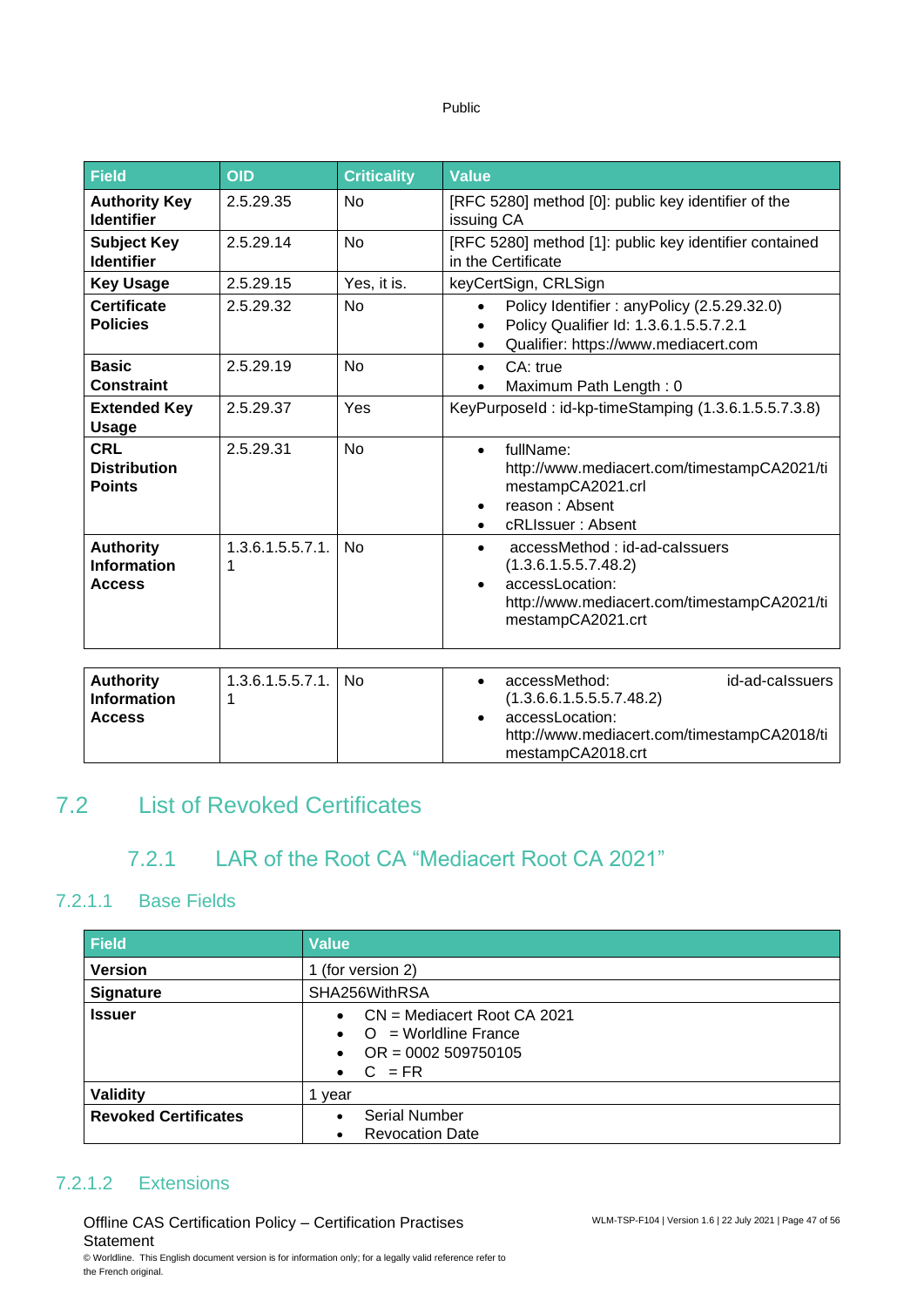| <b>Field</b>                    | <b>Criticality</b> | <b>Value</b>                                                      |
|---------------------------------|--------------------|-------------------------------------------------------------------|
| <b>Authority Key Identifier</b> | no                 | [RFC 5280] method [0]: public key identifier of the issuing<br>СA |
| l CRL Number                    | no                 | Defined by the tool                                               |

# 7.2.2 LAR of the Intermediate Trust CA

### 7.2.2.1 Base Fields

| <b>Field</b>                | <b>Value</b>                                                                                                                    |  |
|-----------------------------|---------------------------------------------------------------------------------------------------------------------------------|--|
| <b>Version</b>              | 1 (for version 2)                                                                                                               |  |
| <b>Signature</b>            | SHA256WithRSA                                                                                                                   |  |
| <b>Issuer</b>               | $CN =$ Mediacert Trust CA 2021<br>$\bullet$<br>$\bullet$ O = Worldline France<br>$OU = 0002 509750105$<br>$C = FR$<br>$\bullet$ |  |
| <b>Validity</b>             | year                                                                                                                            |  |
| <b>Revoked Certificates</b> | <b>Serial Number</b><br><b>Revocation Date</b>                                                                                  |  |

### 7.2.2.2 Extensions

| <b>Field</b>                    | <b>Criticality Value</b> |                                                                |
|---------------------------------|--------------------------|----------------------------------------------------------------|
| <b>Authority Key Identifier</b> | no                       | [RFC 5280] method [0]: public key identifier of the issuing CA |
| l CRL Number                    | no                       | Defined by the tool                                            |

# 7.2.3 LCR of the Timestamping CA

### 7.2.3.1 Base Fields

| <b>Field</b>                | <b>Value</b>                                                                                       |  |  |
|-----------------------------|----------------------------------------------------------------------------------------------------|--|--|
| <b>Version</b>              | (for version 2)                                                                                    |  |  |
| <b>Signature</b>            | SHA256WithRSA                                                                                      |  |  |
| <b>Issuer</b>               | CN = Mediacert Timestamp CA 2021<br>$=$ Worldline France<br>∩<br>$OU = 0002 509750105$<br>$C = FR$ |  |  |
| <b>Validity</b>             | 7 days                                                                                             |  |  |
| <b>Revoked Certificates</b> | <b>Serial Number</b><br><b>Revocation Date</b><br>٠                                                |  |  |

### 7.2.3.2 Extensions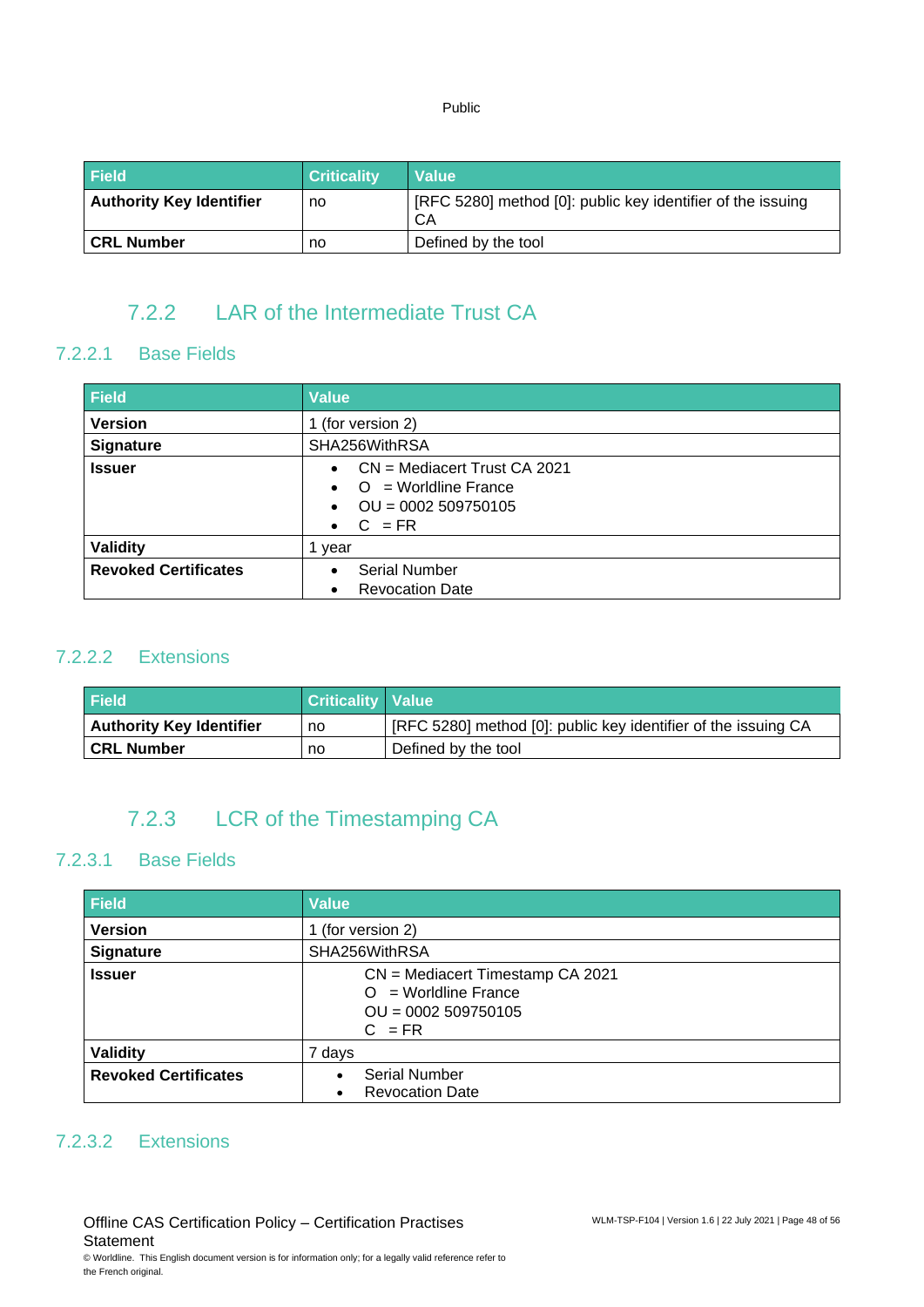| <b>Field</b>                    | <b>Criticality Value</b> |                                                                |
|---------------------------------|--------------------------|----------------------------------------------------------------|
| <b>Authority Key Identifier</b> | no                       | [RFC 5280] method [0]: public key identifier of the issuing CA |
| <b>CRL Number</b>               | no                       | Define by the tool                                             |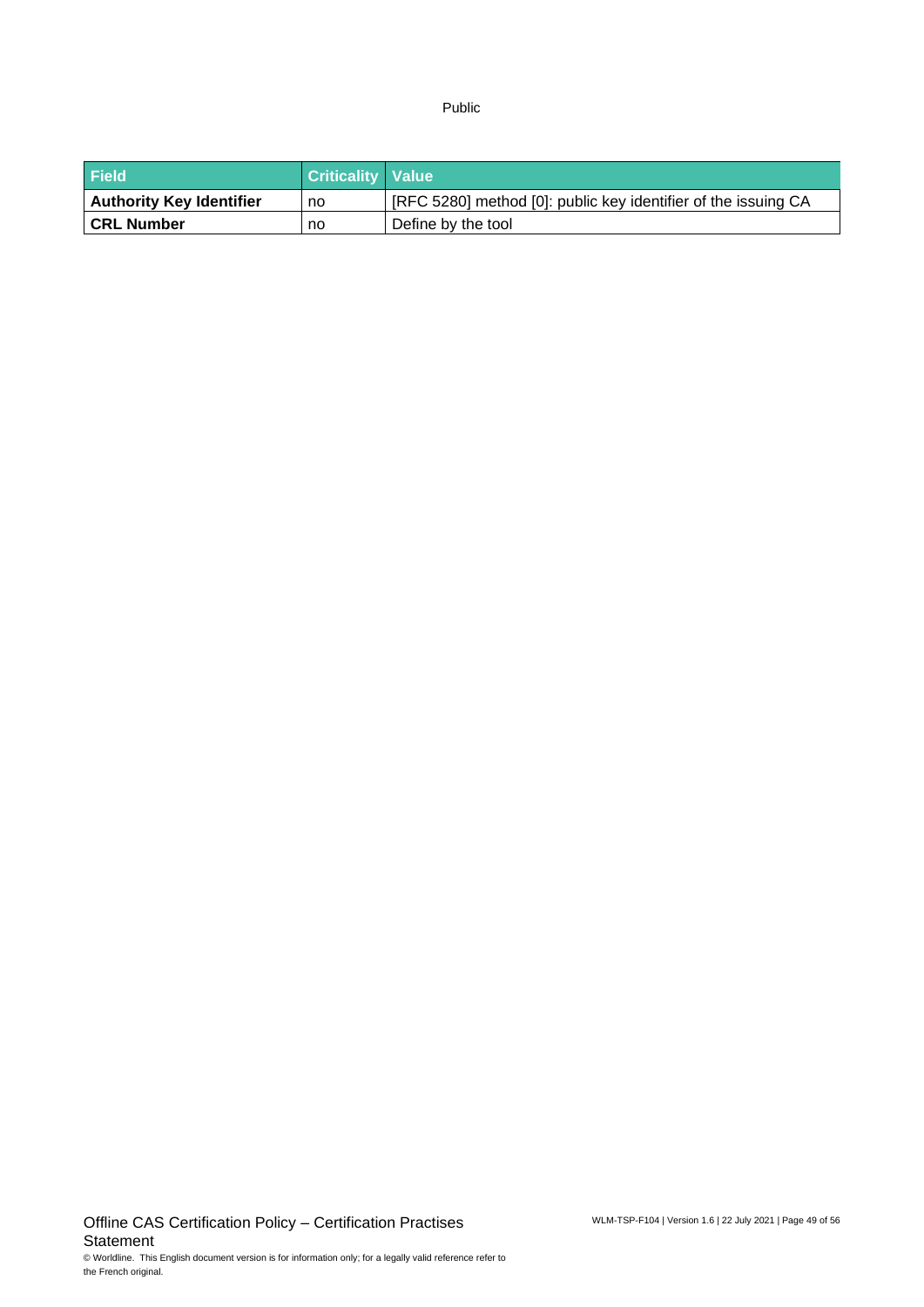# <span id="page-49-0"></span>8 Compliance Audit and Other Evaluations

# <span id="page-49-1"></span>8.1 Frequency and/or Circumstances of Evaluations

All requirements and practices described in the [GP] apply.

CAs within the scope of this CP-CPS are neither subject to external compliance audit, nor qualification within the meaning of the [eIDAS] Regulation.

# <span id="page-49-2"></span>8.2 Identities / Qualifications of Assessors

<span id="page-49-3"></span>All requirements and practices described in the [GP] apply.

# 8.3 Relations Between Evaluators and Evaluated Entities

All requirements and practices described in the [GP] apply.

# <span id="page-49-4"></span>8.4 Topics Covered by the Evaluations

<span id="page-49-5"></span>All requirements and practices described in the [GP] apply.

# 8.5 Actions Taken in Response to Evaluation Findings

All requirements and practices described in the [GP] apply.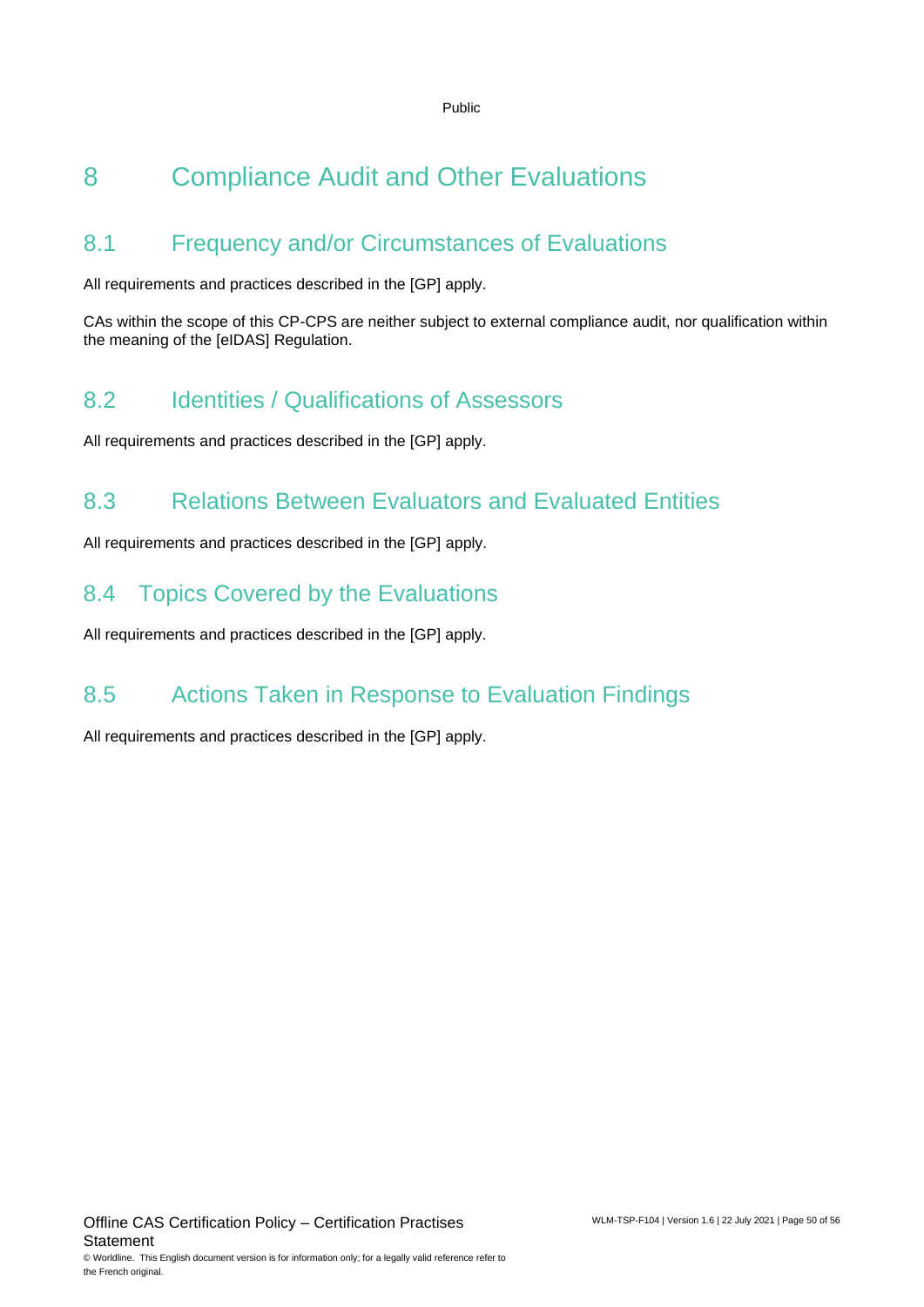# <span id="page-50-0"></span>9 Other Business and Legal Issues

# <span id="page-50-1"></span>9.1 Price

<span id="page-50-2"></span>CAs within the scope of this CP-CPS may charge for their service except for the certificate status provision service, which is provided free of charge.

# 9.2 Financial Responsibility

### 9.2.1 Insurance Coverage

All requirements and practices described in the [GP] apply.

### 9.2.2 Other Resources

All requirements and practices described in the [GP] apply.

### 9.2.3 Coverage and Guarantee for User Entities

<span id="page-50-3"></span>All requirements and practices described in the [GP] apply.

# 9.3 Confidentiality of Professional Data

### 9.3.1 Scope of Confidential Information

All requirements and practices described in the [GP] apply.

In particular, within the scope of this CP-CPS, the following information is considered confidential:

- TDCP
- CA private keys
- activation data associated with CA private keys
- all the secrets of the PKI
- event logs of the PKI components
- registration files of the holders
- causes of revocations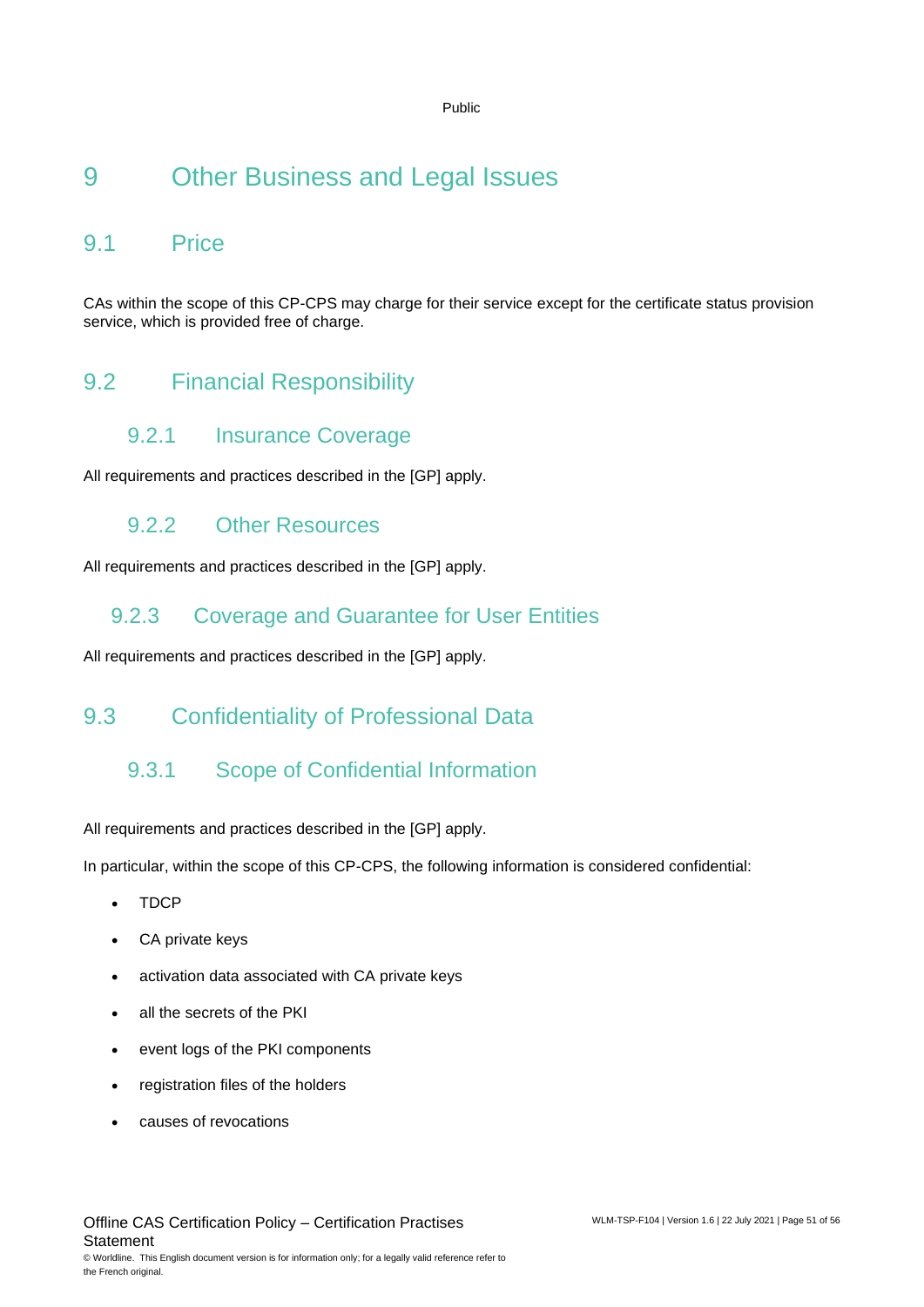### 9.3.2 Information Outside the Scope of Confidential Information

All requirements and practices described in the [GP] apply.

### 9.3.3 Responsibilities in Terms of Protecting Confidential Information

<span id="page-51-0"></span>All requirements and practices described in the [GP] apply.

# 9.4 Protection of Personal Data

### 9.4.1 Personal Data Protection Policy

All requirements and practices described in the [GP] apply.

### 9.4.2 Personal Information

Within the scope of this CP-CPS, the holder's registration file is considered as personal information. Access to personal data shall be provided in accordance with the [GP].

### 9.4.3 Responsibility for the Protection of Personal Data

All requirements and practices described in the [GP] apply.

### 9.4.4 Notification and Consent to the Use of Personal Data

In accordance with the laws and regulations in force in France, personal information provided by holders to the CA is not disclosed or transferred to a third party except in the following cases: prior consent of the holder, judicial decision or other legal authorization.

### 9.4.5 Conditions for Disclosing Personal Information to Judicial or Administrative Authorities

All requirements and practices described in the [GP] apply.

### 9.4.6 Other Circumstances for Disclosing Personal Information

<span id="page-51-1"></span>Not applicable.

# 9.5 Intellectual and Industrial Property Rights

All requirements and practices described in the [GP] apply.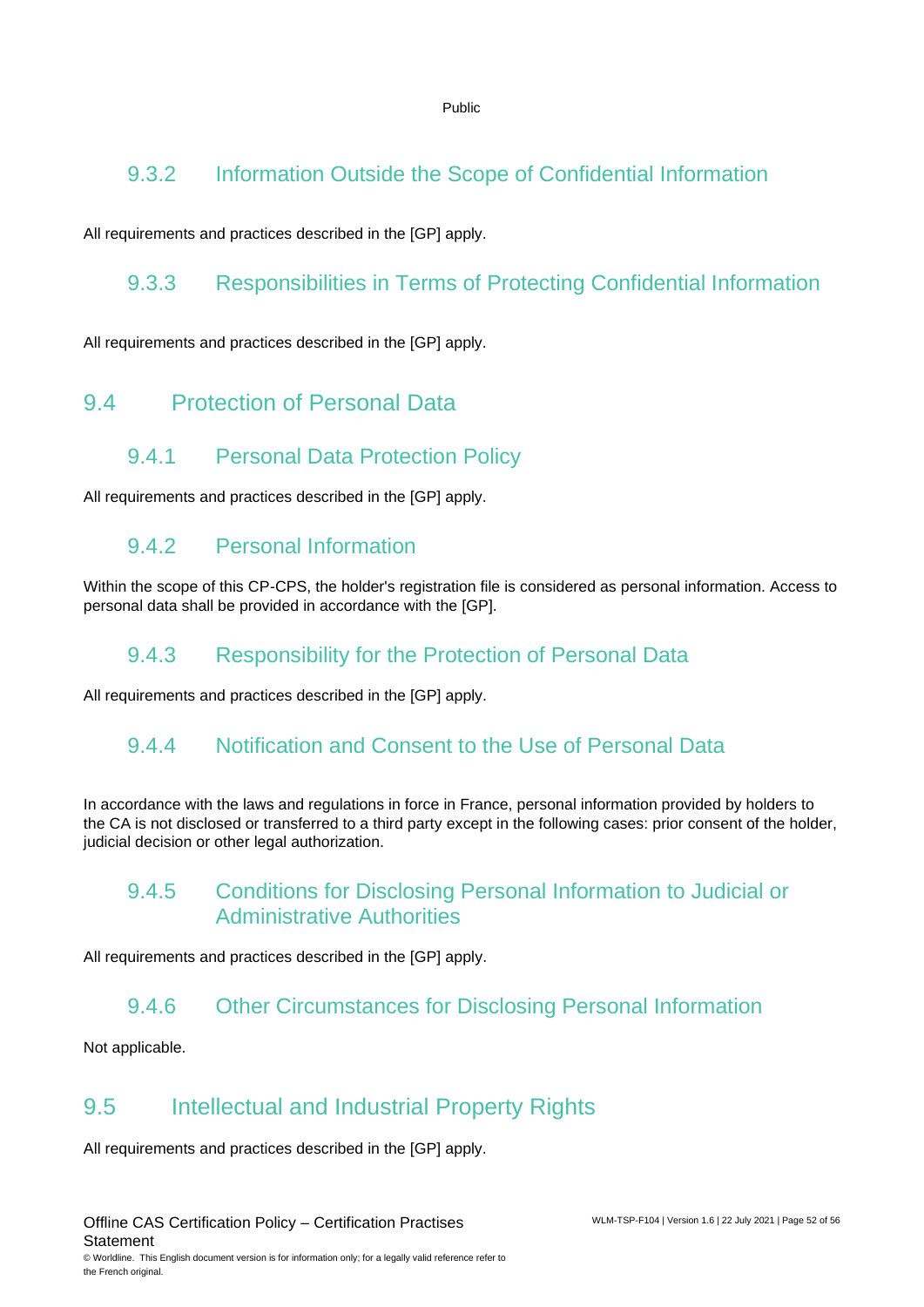# <span id="page-52-0"></span>9.6 Contractual Interpretations and Guarantees

The obligations common to the components of the PKI are as follows:

- protect and guarantee the integrity and confidentiality of their secret and/or private keys
- use their cryptographic keys (public, private and/or secret) only for the purposes intended when they are issued and with the tools specified under the conditions set out in the CA CP-CPS and related documents
- respect and apply the part of the TDCP for which they are responsible (this part must be communicated to the corresponding component)
- submit to compliance checks carried out by the audit team mandated by the CA (see chapter **Erreur ! Source du renvoi introuvable.**)
- respect the agreements or contracts that bind them between themselves or to the holders
- document their internal operating procedures, implement the resources (technical and human) necessary to carry out the services to which they commit themselves under conditions guaranteeing quality and safety

### <span id="page-52-1"></span>9.6.1 Certification Authorities

The TSP Mediacert, as a Certification Authority, is responsible for:

- the validation and publication of the CP-CPS
- validation of the TDCP and its compliance with the CP-CPS
- the conformity of the Certificates issued with respect to this CP-CPS
- the compliance of all security principles by the various components of the PKI and the related controls

The TSP Mediacert, as a Certification Authority, is liable, unless it can be shown that it has not committed any intentional fault or negligence, for damages caused to users, if:

- the information contained in the Certificate does not correspond to the registration information
- the latter did not register the revocation of a certificate and did not publish this information in accordance with its commitments

### 9.6.2 Registration Authorities

As the TSP Mediacert operates its own Registration Authority within this scope, please refer to chapter [9.6.1.](#page-52-1)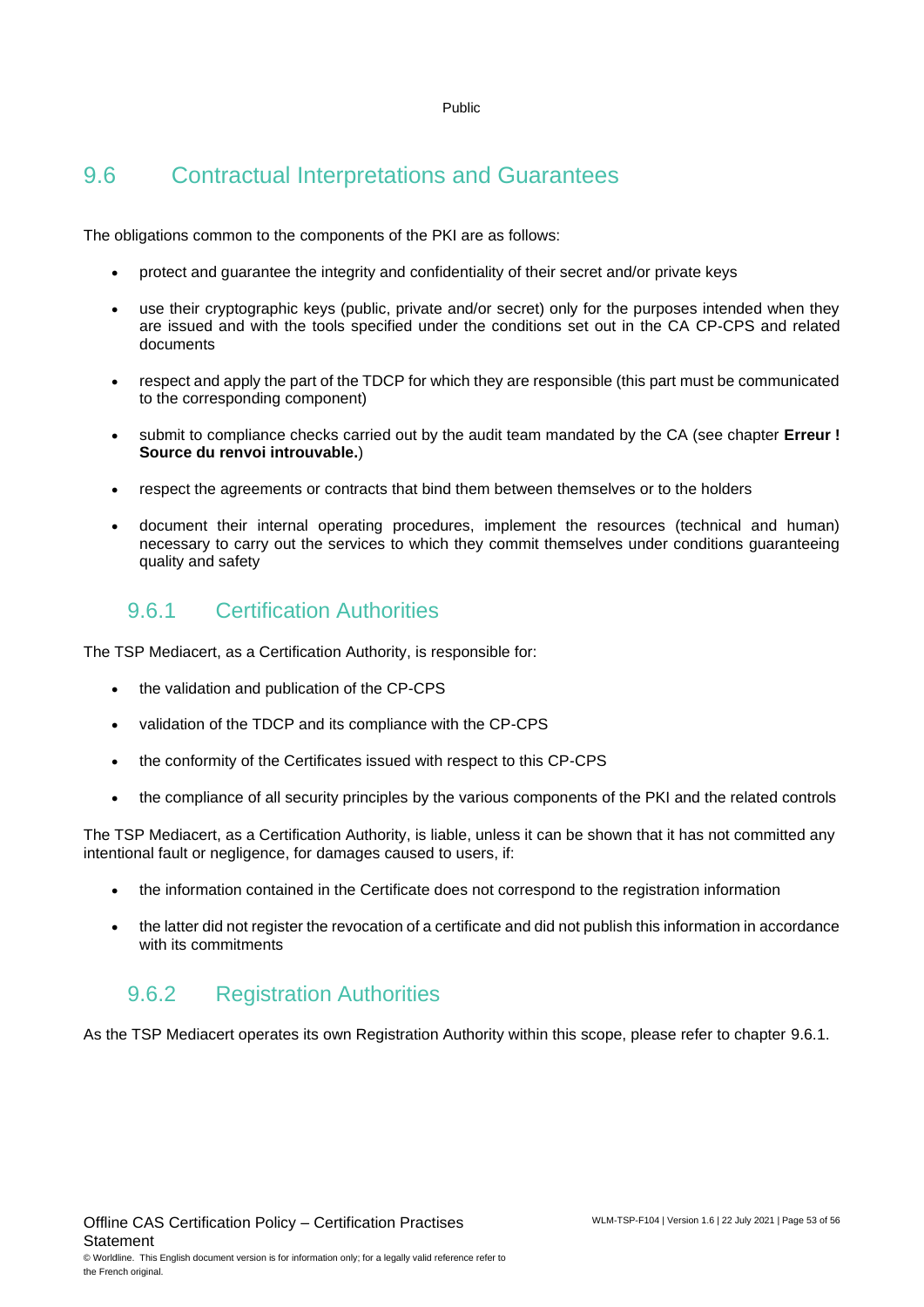### 9.6.3 Certificate Holders

The Holder has the duty to:

- provide accurate and up-to-date information when applying for or renewing the Certificate
- protect your private key activation data
- respect the conditions of use of the service
- inform the CA of any changes to the information contained in its Certificate
- request the renewal of its Certificate within a reasonable time before its expiry
- make, without delay, a request to revoke its Certificate in the event of compromise or suspected compromise of its activation data or private key

### 9.6.4 Certificate Users

Users of Certificates must:

- verify and respect the use for which a Certificate has been issued
- for each Certificate in the certification chain, from the Subscriber's Certificate to the Root CA, verify the digital signature of the CA issuing the relevant Certificate and check the validity of this Certificate (validity dates, revocation status)

### 9.6.5 Other Participants

<span id="page-53-0"></span>Not applicable.

### 9.7 Limit of Guarantee

Not applicable.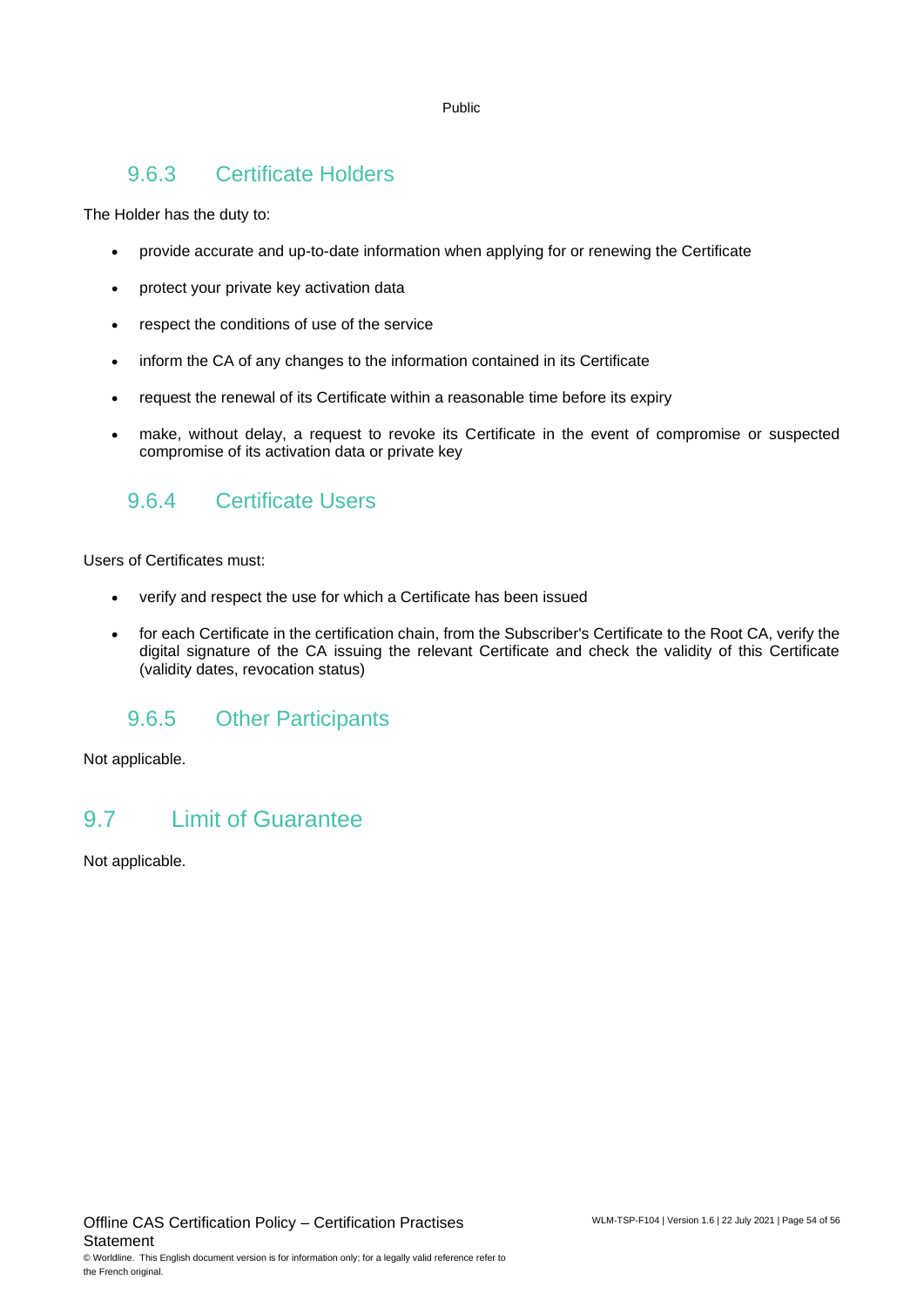# <span id="page-54-0"></span>9.8 Limitation of Liability

TSP Mediacert shall not be liable for any unauthorized or non-compliant use of authentication data, Certificates, LAR/CRLs, and any other equipment or software made available.

TSP Mediacert shall not be liable for any damage resulting from errors or inaccuracies in the information contained in the Certificates, when such errors or inaccuracies result directly from the incorrect nature of the information provided by the Subscriber. In addition, to the extent of the limitations of French law, TSP Mediacert cannot be held liable for:

- any financial loss
- any data lost
- any indirect damage related to the use of a Certificate
- any other damage

In any event, the liability of TSP Mediacert shall be limited, for all events and for all damages combined, to the amount paid to TSP Mediacert for access to the service, in compliance with and within the limits of applicable law.

### <span id="page-54-1"></span>9.9 Indemnities

Not applicable.

# <span id="page-54-2"></span>9.10 Duration and Early Termination of the Validity of the CP

### 9.10.1 Period of Validity

The CP-CPS must remain in force at least until the end of the life of the last Certificate issued under this CP-CPS.

### 9.10.2 Early End of Validity

This CP-CPS remains in use until a new version is released.

### 9.10.3 Effects of the End of Validity and Remaining Clauses Applicable

<span id="page-54-3"></span>Not applicable.

### 9.11 Amendments to the CP

All requirements and practices described in the [GP] apply.